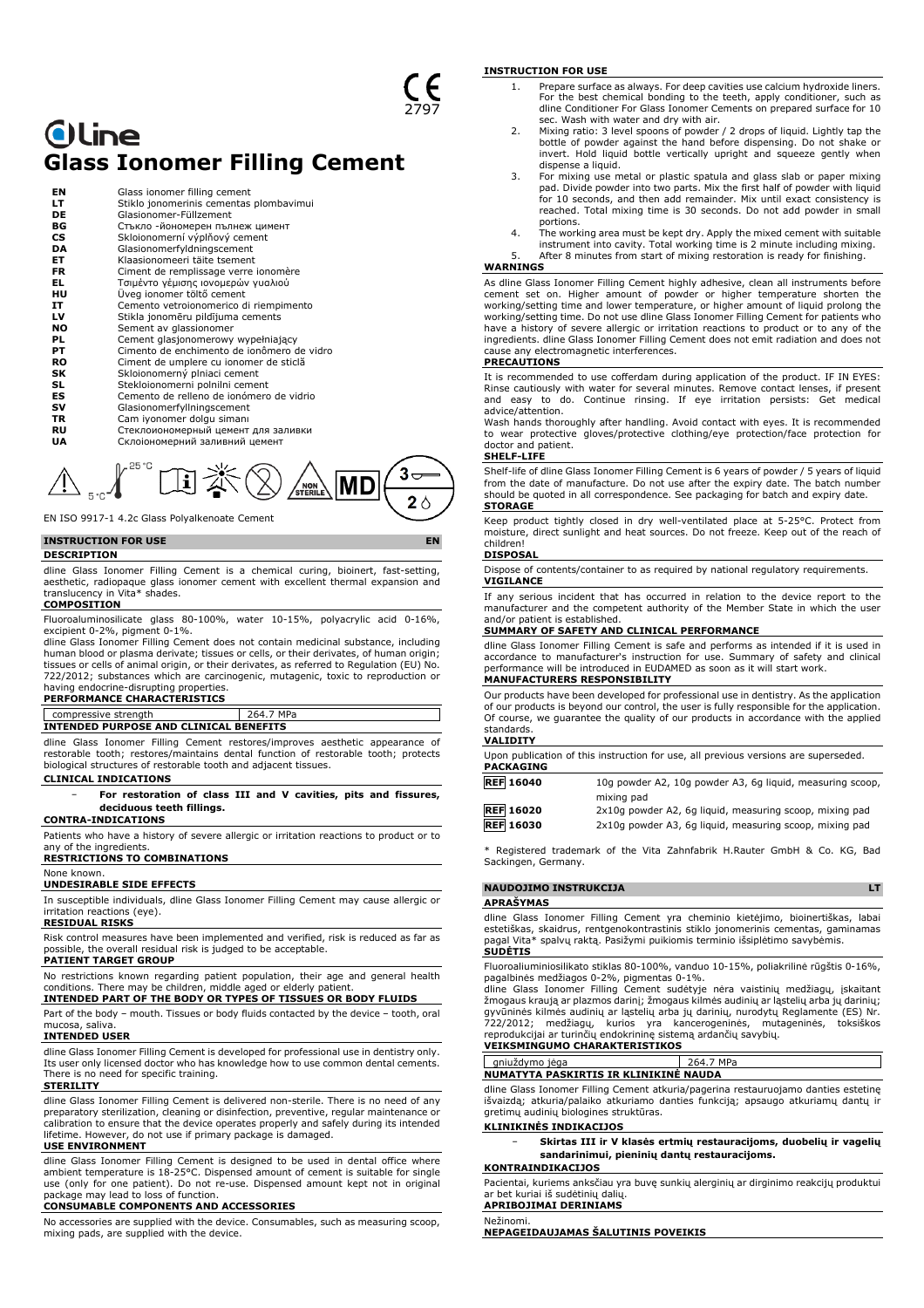Jautriems žmonėms dline Glass Ionomer Filling Cement gali sukelti dirginimą ar alergines reakcijas (akių).

### **LIEKAMOJI RIZIKA**

Rizikos kontrolės priemonės buvo įgyvendintos ir patikrintos, rizika kiek įmanoma sumažinta, bendra likutinė rizika laikoma priimtina.

#### **TIKSLINĖ PACIENTŲ GRUPĖ**

Nėra jokių apribojimų, susijusių su pacientų populiacija, jų amžiumi ir bendra sveikatos bukle. Gali būti vaikų, vidutinio ar senyvo amžiaus pacientų. **NUMATOMA KŪNO DALIS AR AUDINIŲ TIPAS AR KŪNO SKYSČIAI**

Kūno dalis – burna. Audiniai ar kūno skysčiai su kuriais priemonė kontaktuoja – dantis, burnos gleivinė, seilės.

#### **NUMATYTAS NAUDOTOJAS**

dline Glass Ionomer Filling Cement yra sukurtas tik profesionaliam naudojimui odontologijoje. Naudotojas, tik licencijuotas gydytojas, kuris turi žinių kaip naudoti įprastus odontologinius cementus. Specialių mokymų nereikia. **STERILUMAS**

# dline Glass Ionomer Filling Cement tiekiamas nesterilus. Norint užtikrinti, kad<br>prietaisas tinkamai ir saugiai veiktų per numatytą tarnavimo laiką, nereikia jokio<br>paruošiamojo sterilizavimo, valymo ar dezinfekavimo, preven

dline Glass Ionomer Filling Cement suprojektuotas naudoti odontologijos kabinete, kur aplinkos temperatūra 18-25°C. Sumaišytas cemento kiekis tinka vienam<br>naudojimui (tik vienam pacientui). Nenaudokite pakartotinai. Sumaišytas kiekis,<br>laikomas ne originalioje pakuotėje, gali prarasti atliekamą funkciją.

#### **SUNAUDOJAMIEJI KOMPONENTAI IR AKSESUARAI**

Su priemone priedai netiekiami. Sunaudojamieji komponentai, tokie kaip matavimo samtelis, maišymo padėkliukai, tiekiami kartu su priemone.

### **NAUDOJIMO INSTRUKCIJA**

- 1. Paruoškite paviršių kaip įprasta. Giliose ertmėse naudokite kalcio hidroksido pamušalą. Kai reikalingas labai geras sukibimas, naudokite kondicionierių, tokį, kaip dline Conditioner For Glass Ionomer Cements. Padenkite paruoštą paviršių ir palaikykite 10 sekundžių. Nuplaukite vandeniu ir nudžiovinkite oru.
- 2. Maišymo santykis: 3 nubraukti šaukšteliai miltelių / 2 lašai skysčio. Prieš naudojimą lengvai pastuksenkite miltelių buteliuką į delną. Nekratykite ir neapverskite. Lašindami skystį, laikykite skysčio buteliuką vertikaliai, spauskite švelniai.
- 3. Maišymui naudokite metalinę ar plastikinę lopetėlę ir stiklinį ar popierinį maišymo padą. Padalinę miltelius į dvi dalis, pirmąją miltelių dalį sumaišykite su skysčiu. Maišykite 10 sekundžių, po to pridėkite kitą dalį ir maišykite kol pasieksite reikiamą konsistenciją. Visas maišymo laikas
- 30 sekundžių. Nedėkite miltelių maišymui mažomis dalimis. 4. Darbinis paviršius turi būti sausas. Jums patogiu instrumentu dėkite cementą į ertmę. Plombavimo laikas 2 minutės, skaičiuojant nuo maišymo pradžios.
- 5. Po 8 minučių, skaičiuojant nuo maišymo pradžios, restauraciją galite užbaigti.

#### **ĮSPĖJIMAI**

Kadangi dline Glass Ionomer Filling Cement yra labai lipnus, nuvalykite instrumentus nelaukdami kol cementas sukietės. Didesnis miltelių kiekis ar aukštesnė aplinkos temperatūra sutrumpina plombavimo/kietėjimo laiką, žemesnė aplinkos temperatūra ar didesnis skysčio kiekis prailgina plombavimo/kietėjimo laiką. Nenaudokite dline<br>Glass Ionomer Filling Cement pacientams, kuriems anksčiau yra buvę sunkių<br>alerginių ar dirginimo reakcijų produktui ar bet kuriai iš sudėti trukdžių.

#### **ATSARGUMO PRIEMONĖS**

Produkto aplikavimo metu rekomenduojama naudoti koferdamą. PATEKUS Į AKIS:<br>Kelias minutes atsargiai plauti vandeniu. Išimti kontaktinius lęšius, jeigu jie yra ir<br>jeigu lengvai galima tai padaryti. Toliau plauti akis. Kaip

gydytoją. Po naudojimo kruopščiai nusiplauti rankas. Vengti patekimo į akis. Rekomenduojame mūvėti apsaugines pirštines, dėvėti apsauginius drabužius, naudoti akių (veido) apsaugos priemones gydytojui ir pacientui.

#### **GALIOJIMO LAIKAS**

dline Glass Ionomer Filling Cement galiojimo laikas yra 6 metai milteliams / 5 metai skysčiui nuo pagaminimo datos. Nenaudoti produkto pasibaigus jo galiojimo terminui. Partijos numeris turėtų būti nurodytas visoje korespondencijoje. Galiojimo terminą, partijos numeį žr. ant pakuotės.

#### **LAIKYMAS**

Laikyti produktą sandariai uždarytą, sausoje, gerai vėdinamoje vietoje esant 5-25°C<br>temperatūrai. Saugoti nuo drėgmės, tiesioginių saulės spindulių, uždegimo šaltinių.<br>Produkto neužšaldyti. Laikyti vaikams nepasiekiamoje v

#### **ŠALINIMAS**

Turinį/talpyklą išpilti (išmesti) pagal nacionalinius reikalavimus.

#### **BUDRUMAS**

Jei įvyko kokių nors rimtų incidentų, susijusių su priemone, praneškite gamintojui ir tos valstybės narės, kurioje naudotojas ir (arba) pacientas yra įsisteigęs / įsikūręs, kompetentingai institucijai.

#### **SAUGOS IR KLINIKINIO VEIKSMINGUMO SANTRAUKA**

dline Glass Ionomer Filling Cement yra saugus ir veikia taip, kaip numatyta jei yra naudojamas pagal gamintojo naudojimo instrukciją. Saugos ir klinikinio veiksmingumo atasakitą bus galima rasti EUDAMED duomenų bazėje kai tik ji pradės veikti.

#### **GAMINTOJO ATSAKOMYBĖ**

Mūsų produktai sukurti profesionaliam naudojimui. Mes negalime kontroliuoti kaip mūsų produktai naudojami, todėl už tinkamą jų panaudojimą atsako vartotojas. Žinoma, mes užtikriname, produktų kokybės atitiktį galiojantiems standartams. **GALIOJIMAS**

|         | Paskelbus naują instrukcijos versiją, prieš tai buvusios versijos nebegalioja. |
|---------|--------------------------------------------------------------------------------|
| PAKUOTĖ |                                                                                |

| <b>REF</b> 16040 |                                |  |  |  | 10g milteliai A2, 10g milteliai A3, 6g skystis, matavimo       |
|------------------|--------------------------------|--|--|--|----------------------------------------------------------------|
|                  | samtelis, popierėliai maišymui |  |  |  |                                                                |
| <b>REF 16020</b> |                                |  |  |  | 2x10q milteliai A2, 6q skystis, matavimo samtelis, popierėliai |
|                  | maišvmui                       |  |  |  |                                                                |

| <b>REF 16030</b> | 2x10g milteliai A3, 6g skystis, matavimo samtelis, popierėliai |  |  |  |
|------------------|----------------------------------------------------------------|--|--|--|
|                  | maišvmui                                                       |  |  |  |

\* Registruotas ženklas Vita Zahnfabrik H.Rauter GmbH & Co. KG, Bad Säckingen, Vokietija.

#### **ANTEITUNG ZUR VERWENDUNG DE**

#### **BESCHREIBUNG**

dline Glass Ionomer Filling Cement ist ein chemisch härtender, bioinerter, schnell abbindender, ästhetischer, röntgenopaker Glasionomerzement mit hervorragender Wärmeausdehnung und Transluzenz in Vita\*-Farben. **ZUSAMMENSETZUNG**

Fluoroaluminosilikatglas 80-100%, Wasser 10-15%, Polyacrylsäure 0-16%, Hilfsstoff 0-2%, Pigment 0-1%.

dline Glass Ionomer Filling Cement enthält keine medizinische Substanz,<br>einschließlich-Derivate-aus-menschlichem-Blut-oder-Plasma; Gewebe-oder-Zellen-oder<br>deren-Derivate-menschlichen-Ursprungs; Gewebe-oder-Zellen-tierische oder deren Derivate gemäß der Verordnung (EU) Nr. 722/2012; Stoffe, die krebserregend, erbgutverändernd, fortpflanzungsgefährdend oder mit endokrinen Eigenschaften behaftet sind.

#### **LEISTUNGSMERKMALE**

Druckfestigkeit 264.7 MPa **VERWENDUNGSZWECK UND KLINISCHER NUTZEN Verwendungszweck und klinischer Nutzen**

dline Glass Ionomer Filling Cement stellt das ästhetische Erscheinungsbild des restaurierbaren Zahns wieder her/verbessert es; stellt die Zahnfunktion des restaurierbaren Zahns wieder her/erhält sie; schützt die biologischen Strukturen des restaurierbaren Zahns und des angrenzenden Gewebes.

#### **KLINISCHE INDIKATIONEN**

− **Für die Restauration von Klasse III und V Kavernen, Gruben und Fissuren, Füllungen von Milchzähnen.**

#### **KONTRAINDIKATIONEN**

Patienten, die in der Vergangenheit schwerwiegende allergische Reaktionen oder Irritationen auf das Produkt oder einen der Inhaltsstoffe gezeigt haben. **BESCHRÄNKUNGEN FÜR KOMBINATIONEN**

#### Keine bekannt.

#### **UNERWÜNSCHTE NEBENEFFEKTE**

Bei empfindlichen Personen kann dline Glass Ionomer Filling Cement allergische oder reizende Reaktionen hervorrufen (Auge).

#### **VERBLEIBENDE RISIKEN**

Risikokontrollmaßnahmen wurden implementiert und verifiziert, das Risiko ist so weit wie möglich reduziert, das Gesamtrestrisiko wird als akzeptabel beurteilt.

#### **PATIENTEN-ZIELGRUPPE**

Keine Einschränkungen hinsichtlich der Patientenpopulation, ihres Alters und ihres allgemeinen Gesundheitszustands bekannt. Es können Kinder, Patienten mittleren

### Alters oder ältere Menschen sein. **VORGESEHENE KÖRPERTEILE ODER GEWEBETYPEN VON KÖRPERFLÜSSIGKEITEN**

Teil des Körpers - Mund. Gewebe oder Körperflüssigkeiten, die mit dem Gerät in Berührung kommen - Zahn, Speichel. **BEABSICHTIGTER BENUTZER**

dline Glass Ionomer Filling Cement ist nur für den professionellen Einsatz in der Zahnmedizin entwickelt worden. Der Anwender ist nur ein lizenzierter Arzt, der weiß, wie man gängige Zemente. Es besteht keine Notwendigkeit für eine spezielle **Schulung** 

#### **STERILITÄT**

dline Glass Ionomer Filling Cement wird unsteril geliefert. Es ist keine vorbereitende Sterilisation, Reinigung oder Desinfektion, keine vorbeugende, regelmäßige Wartung oder Kalibrierung erforderlich, um sicherzustellen, dass das Gerät während seiner vorgesehenen Lebensdauer ordnungsgemäß und sicher funktioniert. Verwenden Sie es jedoch nicht, wenn die Primärverpackung beschädigt ist. **UMGEBUNG VERWENDEN**

#### dline Glass Ionomer Filling Cement ist für die Verwendung in der Zahnarztpraxis bei einer Umgebungstemperatur von 18-25 °C vorgesehen. Die abgegebene Menge an Zement ist für den einmaligen Gebrauch geeignet (nur für einen Patienten). Nicht wiederverwenden. Nicht in der Originalverpackung aufbewahrte Dosiermenge kann zu Funktionsverlusten führen.

#### **VERBRAUCHSKOMPONENTEN UND ZUBEHÖR**

Im Lieferumfang des Geräts ist kein Zubehör enthalten. Verbrauchsmaterialien, wie Messlöffel, Mischpads, werden mit dem Gerät geliefert.

#### **ANTEITUNG ZUR VERWENDUNG**

- 1. Bereiten Sie die Oberfläche wie immer vor. Bei tiefen Kavernen verwenden Sie Calciumhydroxid-Liner. Für die beste chemische Verbindung mit den Zähnen tragen Sie einen Conditioner, wie z. B. dline Conditioner For Glass Ionomer Cements, für 10 Sekunden auf die vorbereitete Oberfläche auf. Mit Wasser abwaschen und an der Luft trocknen.
- 2. Mischungsverhältnis: 3 gestrichene Löffel Pulver / 2 Tropfen Flüssigkeit. Klopfen Sie die Flasche mit dem Pulver vor der Abgabe leicht gegen die Hand. Nicht schütteln oder umdrehen. Halten Sie die Flüssigkeitsflasche senkrecht nach oben und drücken Sie sie leicht zusammen, wenn Sie eine Flüssigkeit abgeben.
- 3. Verwenden Sie zum Mischen einen Metall- oder Kunststoffspatel und eine Glasplatte oder einen Papiermischblock. Teilen Sie das Pulver in zwei Teile. Mischen Sie die erste Hälfte des Pulvers 10 Sekunden lang mit der Flüssigkeit, und fügen Sie dann den Rest hinzu. Mischen Sie, bis die genaue Konsistenz erreicht ist. Die gesamte Mischzeit beträgt 30 Sekunden. Geben Sie das Pulver nicht in kleinen Portionen hinzu.
- 4. Der Arbeitsbereich muss trocken gehalten werden. Applizieren Sie den angemischten Zement mit einem geeigneten Instrument in die Kaverne. Die Gesamtarbeitszeit beträgt 2 Minuten einschließlich Mischen.
- 5. Nach 8 Minuten ab Beginn des Anmischens ist die Restauration fertig zum Ausarbeiten.

#### **WARNUNGEN**

Da Zement stark adhäsiv ist, reinigen Sie alle Instrumente vor dem Ansetzen des Zements. Höhere Pulvermenge oder höhere Temperatur verkürzen die oder höhere Temperatur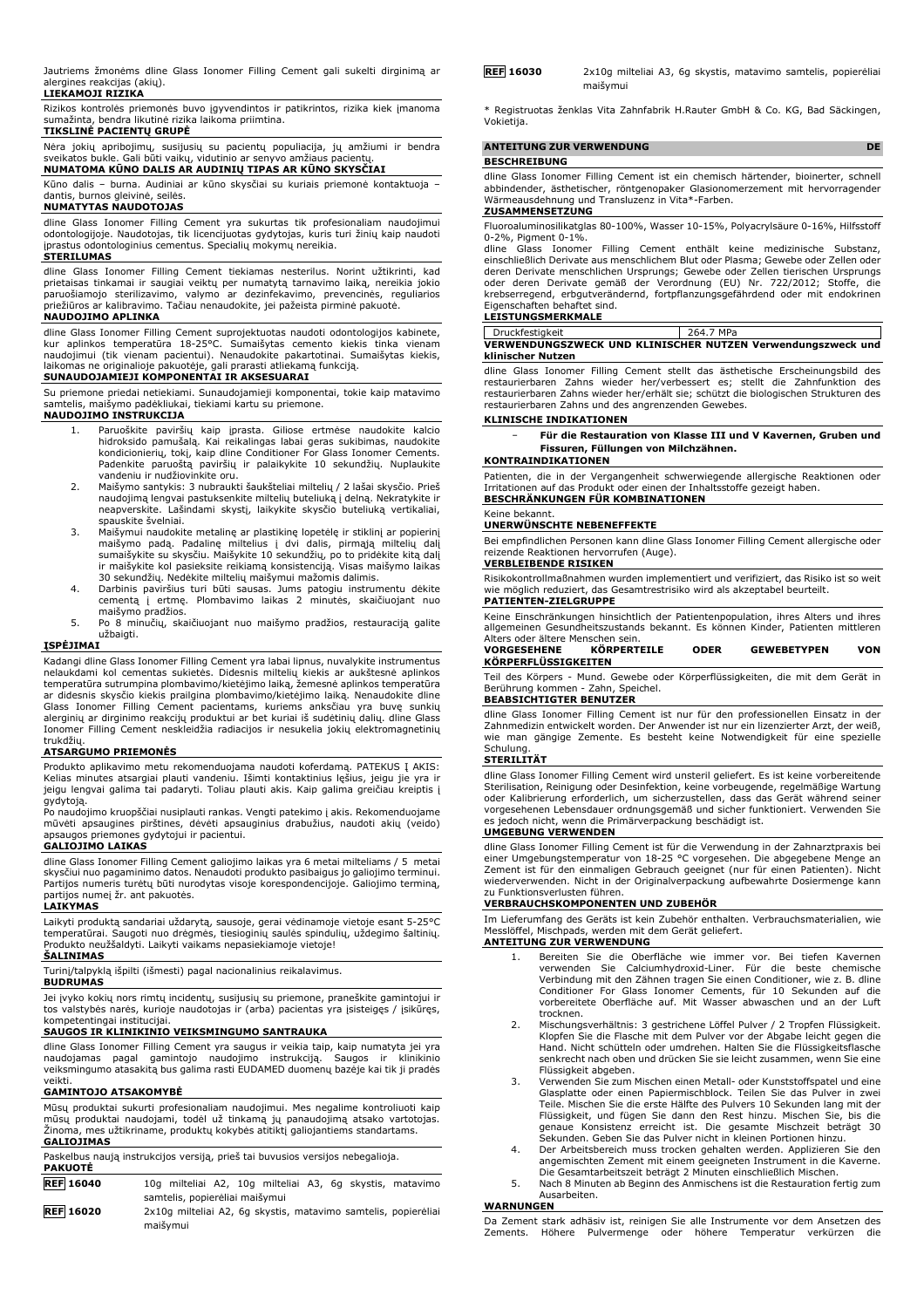Verarbeitungs-/Härtungszeit und niedrigere Temperatur oder höhere Flüssigkeitsmenge verlängern die Verarbeitungs-/Härtungszeit. Verwenden Sie dline Glass Ionomer Filling Cement nicht bei Patienten, bei denen es in der Vergangenheit zu schweren allergischen Reaktionen oder Reizungen auf das Produkt oder einen der Inhaltsstoffe gekommen ist. dline Glass Ionomer Filling Cement sendet keine Strahlung aus und verursacht keine elektromagnetischen Störungen.

#### **VORSICHTSMAßNAHMEN**

Es wird empfohlen, während der Anwendung des Produkts einen Kofferdamm zu verwenden. WENN IM AUGE: Spülen Sie einige Minuten lang vorsichtig mit Wasser. Entfernen Sie die Kontaktlinsen, falls vorhanden und leicht zu bewerkstelligen. Spülen Sie weiter. Wenn die Augenreizung anhält: Arztlichen Rat einholen/ärztliche Hilfe in<br>Anspruch nehmen. Waschen Sie sich nach der Handhabung gründlich die Hände.<br>Vermeiden Sie den Kontakt mit den Augen. Es wird empfohlen, Sc /Schutzkleidung/ Augenschutz /Gesichtsschutz für Arzt und Patient zu tragen.

#### **HALTBARKEITSDAUER**

Die Haltbarkeit des Produkts beträgt 6 Jahre bei Pulver / 5 Jahre bei Flüssigkeit ab dem Herstellungsdatum. Verwenden Sie es nicht nach Ablauf des Verfallsdatums. Die Chargennummer sollte in jeder Korrespondenz angegeben werden. Siehe Verpackung für Charge und Verfallsdatum.

#### **LAGERUNG**

Bewahren Sie das Produkt dicht verschlossen an einem trockenen, gut belüfteten Ort<br>bei 5-25°C auf Schützen, Sie das Produkt, vor, feuchtigkeit, direkter bei 5-25°C auf. Schützen Sie das Produkt vor feuchtigkeit, direkter Sonneneinstrahlung und Wärmequellen. Nicht einfrieren. Außerhalb der Reichweite von Kindern aufbewahren! **ENTSORGUNG**

Entsorgen Sie den Inhalt/Behälter gemäß den nationalen behördlichen Vorschriften. **WACHSAMKEIT**

Wenn ein schwerwiegender Zwischenfall im Zusammenhang mit dem Produkt aufgetreten ist, melden Sie dies dem Hersteller und der zuständigen Behörde des<br>Mitgliedstaats, in dem der Anwender und/oder Patient niedergelassen ist. in dem der Anwender und/oder Patient niedergelassen ist.

#### **ZUSAMMENFASSUNG DER SICHERHEIT UND KLINISCHEN LEISTUNG**

dline Glass Ionomer Filling Cement ist sicher und verhält sich wie vorgesehen, wenn es gemäß der Gebrauchsanweisung des Herstellers verwendet wird. Die es gemäß der Gebrauchsanweisung des Herstellers verwendet wird. Die Zusammenfassung der Sicherheit und der klinischen Leistung wird in EUDAMED

## eingeführt, sobald es seine Arbeit aufnimmt. **VERANTWORTUNG DES HERSTELLERS**

Unsere Produkte sind für den professionellen Einsatz in der Zahnmedizin entwickelt worden. Da die Anwendung unserer Produkte außerhalb unserer Kontrolle liegt, ist der Anwender für die Anwendung voll verantwortlich. Selbstverständlich garantieren wir die Qualität unserer Produkte gemäß den angewandten Normen.

### **GÜLTIGKEIT**

Mit Erscheinen dieser Gebrauchsanweisung werden alle vorherigen Versionen ungültig. **VERPACKUNG**

| ---------------  |                                                           |
|------------------|-----------------------------------------------------------|
| <b>REF</b> 16040 | 10g Pulver A2, 10g Pulver A3, 6g Flüssigkeit, Messlöffel, |
|                  | Anmischblock                                              |
| <b>REF 16020</b> | 2x10q Pulver A2, 6q Flüssigkeit, Messlöffel, Anmischblock |
| <b>REF</b> 16030 | 2x10q Pulver A3, 6q Flüssigkeit, Messlöffel, Anmischblock |

\* Eingetragenes Warenzeichen der Vita Zahnfabrik H.Rauter GmbH & Co. KG, Bad Sackingen, Deutschland.

#### **ИНСТРУКЦИЯ ЗА УПОТРЕБА BG**

#### **ОПИСАНИЕ**

dline Glass Ionomer Filling Cement е химически втвърдяващ се, , биоинертен, бързо настройващ, естестичен рентгеноконтрастен стъклен йономерен цимент с отлично термално удължение и полупрозрачност в Vita\* нюанси. **СЪСТАВ**

Флуороалуминосиликатно стъкло 80-100%, вода 10-15%, полиакрилна киселина

0-16%, ексципиент 0-2%, пигмент 0-1%. dline Glass Ionomer Filling Cement не съдържа лекарствено вещество, включително производни на човешка кръв или плазма; тъкани или клетки, или техни производни от човешки произход; тъкани или клетки от животински произход или техни производни, както е посочено в Регламент (ЕС) № 722/2012; вещества, които са канцерогенни, мутагенни, токсични за възпроизводство или са с разрушаващи ендокринната система свойства.

#### **ХАРАКТЕРИСТИКИ НА РАБОТА**

|                                 | съпротивление на натиск                                                     | 264.7 MPa |
|---------------------------------|-----------------------------------------------------------------------------|-----------|
| ПРЕДНАЗНАЧЕНИЕ И КЛИНИЧНИ ПОЛЗИ |                                                                             |           |
|                                 | dine Class Janamer Filling Cament puscraughna / nonofingea ecreturescus pur |           |

dline Glass Ionomer Filling Cement възстановява / подобрява естетическия вид на възстановения зъб; възстановява / поддържа зъбната функция на възстановения зъб; защитава биологичните структури на възстановения зъб и тъканите наоколо.

#### **КЛИНИЧНИ ПОКАЗАНИЯ**

− **За възстановяване на кухини от клас III и V, ями и фисури, пломби на млечни зъби.**

#### **ПРОТИВОПОКАЗАНИЯ**

Пациенти, които имат история на тежки алергични или възпалителни реакции към продукта или към някоя от съставките му. **ОГРАНИЧЕНИЯ ЗА КОМБИНАЦИИ**

## Не е известно.

**НЕЖЕЛАНИ СТРАНИЧНИ ЕФЕКТИ**

При чувствителни лица продуктът може да причини алергични или възпалителни реакции (очите).

#### **ОСТАТЪЧНИ РИСКОВЕ**

Мерките за контрол на риска са приложени и проверени, рискът е намален, колкото е възможно, цялостният остатъчен риск се счита за допустим. **ЦЕЛЕВА ГРУПА НА ПАЦИЕНТИТЕ**

Не са известни ограничения по отношение на нациалността на пациентите, тяхната възраст и общо здравословно състояние. Те могат да са деца, пациенти на средна възраст или пациенти на възраст.

**ПРЕДВИДЕНА ЧАСТ НА ТЯЛОТО ИЛИ ВИДОВЕ ТЪКАНИ ИЛИ ТЕЛЕСНИ ТЕЧНОСТИ**

Част от тялото - уста. Тъкани или телесни течности, влизащи в контакт с устройството - зъб, устната лигавица, слюнка.

### **ЦЕЛЕВИ ПОТРЕБИТЕЛ**

dline Glass Ionomer Filling Cement е разработен единствено за професионална употреба в стоматологията. Неговият потребител е лицензиран лекар, който има знания как да използва обичайни стоматологични цименти. Няма нужда от специално обучение

#### **СТЕРИЛИТЕТ**

Продуктът се доставя нестерилен. Няма нужда от предварителна стерилизация, почистване или дезинфекция, а от превантивна, редовна поддръжка или калибриране, за да се гарантира, че устройството работи правилно и безопасно през определения му живот. Не използвайте , ако първичната опаковка е повредена.

#### **СРЕДА НА ИЗПОЛЗВАНЕ**

Продуктът е предназначен за използване в стоматологичен кабинет, където температурата на околната среда е 18-25 ° C. Разпределеното количество цимент е подходящо за еднократна употреба (само за един пациент). Не използвайте повторно. Излишното количество, съхранявано в оригинална опаковка, може да доведе до загуба на функцията му.

#### **КОНСУМАТИВИ И АКСЕСОАРИ**

Към устройството не се предоставят аксесоари. Към устройството се доставят консумативи, като мерителна лъжичка, подложки за смесване. **ИНСТРУКЦИЯ ЗА УПОТРЕБА**

- 1. Подгответе повърхността както обикновено. За дълбоки дупкиизползвайте калциев хидроксид. За най-добро химическо свързване със зъбите, нанесете балсам, като dline Conditioner For Glass Ionomer Cements върху подготвената повърхност за 10 секунди.
- Измийте с вода и подсушете с въздух. 2. Съотношение на смесване: 3 лъжици пудра/ 2 капки течност. Леко почукайте бутилката с пудра с помощта на ръката си, преди да дозирате. Не разклащайте и не обръщайте. Дръжте бутилката с течност вертикално изправена и стиснете внимателно, когато дозирате течност.
- 3. За смесване използвайте метална или пластмасова шпатула и стъклена плоча или хартиена подложка за смесване. Разделете пудрата на две части. Смесете първата половина прах с течност за 10 секунди и след това добавете останалата част. Разбъркайте, докато достигнете нужната консистенция. Цялостното време за смесване е
- 30 секунди. Не добавяйте пудра на малки порции. 4. Работната зона трябва да се поддържа суха. Нанесете смесения цимент със съответния инструмент в кухината. Общото работно време е 2 минути, включващо смесването.
- 5. След 8 минути от началото на смесването възстановяването е готово за довършване.

#### **ПРЕДУПРЕЖДЕНИЯ**

Тъй като dline Glass Ionomer Filling Cement е силно адхезивен, почистете всички инструменти, преди да изсипете цимента . По-голямото количество прах или повисоката температура съкращават времето за работа / настройка а по-ниската температура или по-голямото количество течност удължават времето за работа / настройка. Не използвайте продукта за пациенти, които имат история с тежки алергични или възпалителни реакции към продукта или към някоя от съставките на продукта. dline Glass Ionomer Filling Cement не излъчва радиация и не води до електромагнитни смущения.

#### **ПРЕДПАЗНИ МЕРКИ**

Препоръчва се използването на кофердам пи нанасянето на продукта. ПРИ ПОПАДАНЕ В ОЧИТЕ: Изплакнете внимателно с вода в продължение на няколко минути. Махнете си контактните лещи, ако имате такива и е лесно да го направите. Продължете да изплаквате. Ако раздразнението на очите продължава: Потърсете медицински съвет / помощ.

Измийте добре ръцете след работа. Избягвайте контакт с очите. Препоръчано носенето на защитни ръкавици / защитно облекло / предпазни средства за очи / защита на лицето за лекаря и пациента.

#### **СРОК НА ГОДНОСТ**

Срокът на годност на продукта е 6 години от датата на производство за праха / 5 години за течността. Не използвайте след срока на годност. Партидният номер трябва да бъде цитиран при всяка кореспонденция. Погледнете опаковката за партиден номер и срок на годност. **СЪХРАНЕНИЕ**

Съхранявайте продукта добре затворен на сухо и добре проветриво място при 5- 25 ° C. Дръжте далеч от влага, пряка слънчева светлина и източници на топлина. Не замразявайте. Да се пази от деца!!

#### **ИЗХВЪРЛЯНЕ**

٦

Изхвърлете съдържанието / контейнера според националните нормативни изисквания.

#### **БДИТЕЛНОСТ**

Ако възникне сериозен инцидент във връзка с устройството, съобщете това на производителя и на компетентния орган на държавата-членка, в която се намира потребителят и / или пациентът.

#### **РЕЗЮМЕ НА БЕЗОПАСНОСТТА И КЛИНИЧНИТЕ РЕЗУЛТАТИ**

dline Glass Ionomer Filling Cement е безопасен и работи по предназначение, ако се използва в съответствие с инструкциите за употреба на производителя. Резюме на безопасността и клиничните показатели ще бъде представено в EUDAMED в момента, щом започне работа.

#### **ОТГОВОРНОСТ НА ПРОИЗВОДИТЕЛИТЕ**

Продуктите ни са разработени за професионална употреба в стоматологията. Понеже приложението на нашите продукти е извън наш контрол, потребителят носи пълна отговорност за приложението на продукта. Разбира се, ние гарантираме за качеството на продуктите си в съответствие с приложимите стандарти.

#### **ВАЛИДНОСТ**

| След публикуването на тази инструкция за употреба всички предишни версии се |  |  |  |
|-----------------------------------------------------------------------------|--|--|--|
| отменят.                                                                    |  |  |  |
| ОПАКОВКА                                                                    |  |  |  |

| VIIANVDNA        |                                                           |
|------------------|-----------------------------------------------------------|
| <b>REF</b> 16040 | 10q прах А2, 10q прах А3, 6q течност, мерителна лъжичка,  |
|                  | подложка за смесване                                      |
| <b>REF 16020</b> | 2х10g прах A2, 6g течност, мерителна лъжичка, подложка за |
|                  | СМАСВАНА                                                  |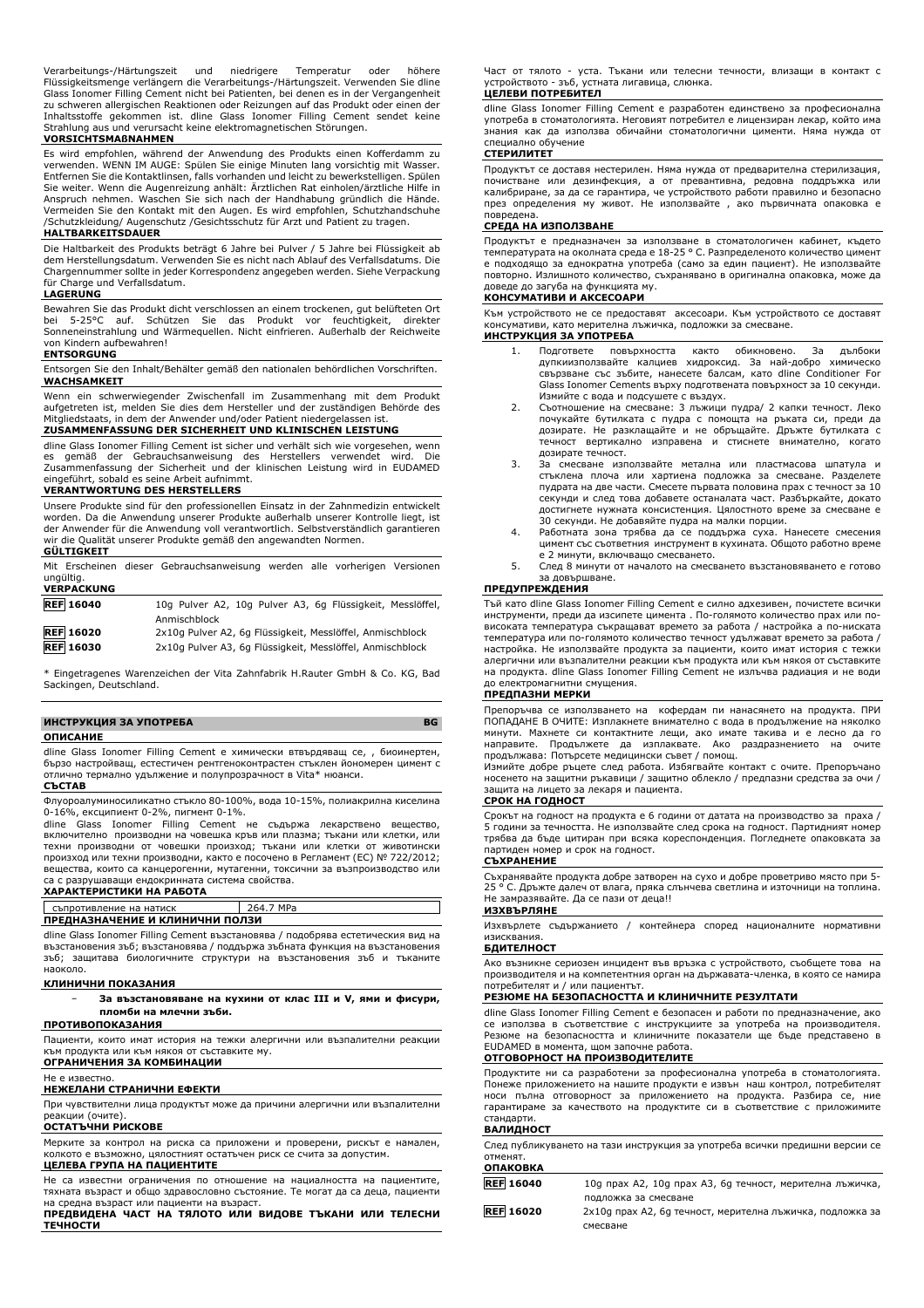**REF 16030** 2x10g прах A3, 6g течност, мерителна лъжичка, подложка за смесване

\* Регистрирана търговска марка на Vita Zahnfabrik H.Rauter GmbH & Co. KG, Bad Sackingen, Германия.

| NÁVOD K POUŽITÍ |  |
|-----------------|--|
| <b>POPIS</b>    |  |

dline Glass Ionomer Filling Cement je chemicky tuhnoucí, bioinertní, rychle tuhnoucí, estetický, rentgenkontrastní skloionomerní cement s vynikající tepelnou roztažností a průsvitností v odstínech Vita\*.

#### **SLOŽENÍ**

Fluorohlinitokřemičité sklo 80-100 %, voda 10-15 %, kyselina polyakrylová 0-16 %,

pomocná látka 0-2 %, pigment 0-1 %.<br>dline Glass Ionomer Filling Cement neobsahuje léčivé látky, včetně derivátů lidské<br>krve nebo plazmy; tkáně nebo buňky nebo jejich deriváty lidského původu; tkáně<br>nebo buňky živočišného p látky, které jsou karcinogenní, mutagenní, toxické pro reprodukci nebo mají vlastnosti narušující endokrinní systém.

## **VÝKONOVÉ CHARAKTERISTIKY**

#### pevnost v tlaku 264.7 MPa **ZAMÝŠLENÝ ÚČEL A KLINICKÉ VÝHODY**

dline Glass Ionomer Filling Cement obnovuje/zlepšuje estetický vzhled obnovitelného zubu; obnovuje/udržuje zubní funkci obnovitelného zubu; chrání biologické struktury obnovitelného zubu a sousedních tkání.

### **KLINICKÉ INDIKACE**

− **Pro restaurování dutin třídy III a V, jamek a trhlin, výplní mléčných zubů.**

## **KONTRAINDIKACE**

Pacienti, kteří mají v anamnéze závažné alergické nebo podrážděné reakce na produkt nebo na kteroukoli složku přípravku. **Omezení kombinací**

## Nejsou známy.

**NEŽÁDOUCÍ VEDLEJŠÍ ÚČINKY**

U citlivých jedinců může dline Glass Ionomer Filling Cement způsobit alergické nebo dráždivé reakce (oči).

### **ZBYTKOVÁ RIZIKA**

Byla implementována a ověřena opatření ke kontrole rizik, riziko je co nejvíce sníženo, celkové zbytkové riziko je považováno za přijatelné.

#### **CÍLOVÁ SKUPINA PACIENTŮ**

Nejsou známa žádná omezení týkající se populace pacientů, jejich věku a celkového zdravotního stavu. Mohou to být i děti, pacienti středního věku nebo starší pacienti. **ZAMÝŠLENÁ ČÁST TĚLA NEBO TYPY TKÁNÍ TĚLESNÝCH TEKUTIN**

Část těla - ústa. Tkáně nebo tělesné tekutiny v kontaktu s přístrojem - zub, ústní sliznice, sliny. **ZAMÝŠLENÝ UŽIVATEL**

dline Glass Ionomer Filling Cement je vyvinut pouze pro profesionální použití ve stomatologii. Použít jej může pouze lékař s licencí, který má znalosti o používání běžných dentálních cementů. Není potřeba zvláštního školení.

#### **STERILITA**

dline Glass Ionomer Filling Cement je dodáván nesterilní. Není třeba provádět žádnou přípravnou sterilizaci, čištění nebo dezinfekci, preventivní, pravidelnou údržbu nebo kalibraci, aby bylo zajištěno, že zařízení pracuje správně a bezpečně po celou dobu jeho životnosti. Nepoužívejte však, pokud je primární balíček poškozený. **PROSTŘEDÍ POUŽITÍ**

dline Glass Ionomer Filling Cement je určen k použití v zubní ordinaci, kde je okolní teplota 18-25 °C. Vydané množství cementu je vhodné pro jednorázové použití (pouze pro jednoho pacienta). Nepoužívejte znovu. Vydané množství, které není v původním obalu, může vést ke ztrátě funkce

### **SPOTŘEBNÍ SOUČÁSTI A PŘÍSLUŠENSTVÍ**

K zařízení není dodáváno žádné příslušenství. Spotřební materiál, jako je odměrka či míchací podložky, se dodává se zařízením.

#### **INSTRUCTION FOR USE**

- 1. Připravte povrch jako vždy. Pro hluboké dutiny použijte vložky z hydroxidu vápenatého. Pro nejlepší chemickou vazbu na zuby naneste na připravený povrch po dobu 10 s kondicionér, jako je dline Conditioner For
- Glass Ionomer Cements. Omyjte vodou a osušte vzduchem.<br>2. Poměr míchání: 3 lžíce prášku/2 kapky tekutiny. Před výdejem lehce<br>poklepejte lahvičkou na ruku. Lahvičkou netřepejte ani ji neobracejte.<br>Držte lahvičku s kapalinou kapalinu.
- 3. Pro míchání použijte kovovou nebo plastovou špachtli a míchací podložku ze skleněné desky nebo papíru. Rozdělte prášek na dvě části. První polovinu prášku smíchejte s kapalinou po dobu 10 sekund a poté přidejte zbytek. Míchejte, dokud nedosáhnete přesné konzistence. Celková doba míchání je 30 sekund. Nepřidávejte prášek v malých dávkách. 4. Pracovní prostor musí být udržován v suchu. Aplikujte smíchaný cement
- vhodným nástrojem do dutiny. Celková pracovní doba je 2 minuty včetně
- míchání. 5. Po 8 minutách od začátku míchání je restaurování připraveno k dokončení.

#### **VAROVÁNÍ**

Vzhledem k tomu, že cement je vysoce lepivý, před usazením cementu očistěte všechny nástroje. Vyšší množství prášku nebo vyšší teplota zkracují dobu zpracování/tuhnutí a nižší teplota nebo vyšší množství kapaliny prodlužují dobu zpracování/tuhnutí. Nepoužívejte přípravek u pacientů, kteří v minulosti měli závažné alergické nebo podrážděné reakce na produkt nebo na kteroukoli ze složek. Produkt nevyzařuje záření a nezpůsobuje žádné elektromagnetické rušení. **OPATŘENÍ**

Během aplikace produktu se doporučuje používat kofferdam. PŘI ZASAŽENÍ OČÍ: Několik minut opatrně vyplachujte vodou. Vyjměte kontaktní čočky, jsou-li nasazeny a je-li to snadné. Pokračujte ve vyplachování. Pokud podráždění očí přetrvává: Vyhledejte lékařskou pomoc/ošetření.

Po manipulaci si důkladně umyjte ruce. Vyhněte se kontaktu s okem. Pro lékaře a pacienta se doporučuje nosit ochranné rukavice/ochranný oděv/ochranu očí/ochranu obličeje.

#### **SKLADOVATELNOST**

Doba použitelnosti produktu je 6 roky prášku/5 let kapaliny od data výroby. Nepoužívejte po uplynutí doby použitelnosti. Ve všech korespondencích by mělo být uvedeno číslo šarže. Šarže a datum spotřeby viz balení. **SKLADOVÁNÍ**

Uchovávejte produkt těsně uzavřený na suchém, dobře větraném místě při teplotě 5-25 °C. Chraňte před vlhkost, přímým slunečním zářením a zdroji tepla. Chraňte před mrazem. Udržujte mimo dosah dětí! **LIKVIDACE**

Obsah/obal zlikvidujte v souladu s požadavky národních předpisů. **BDĚLOST**

Pokud se stane jakýkoli závažný incident, ke kterému došlo v souvislosti se zařízením, hlásí se to výrobci a příslušnému orgánu členského státu, ve kterém se uživatel nebo pacient nachází.

#### **SOUHRN BEZPEČNOSTI A KLINICKÉHO VÝKONU**

dline Glass Ionomer Filling Cement je bezpečný a funguje tak, jak bylo zamýšleno,<br>pokud je používán v souladu s pokyny výrobce k použití. Souhrn bezpečnosti a<br>klinického výkonu bude do EUDAMED zaveden, jakmile začne pracov **ODPOVĚDNOST VÝROBCŮ**

## Naše výrobky byly vyvinuty pro profesionální použití ve stomatologii. Protože aplikace<br>našich produktů je mimo naši kontrolu, je za aplikaci plně odpovědný uživatel.<br>Samozřejmě garantujeme kvalitu naších produkt **DOBA PLATNOSTI**

| OBAL             | Po zveřejnění tohoto návodu k použití jsou nahrazeny všechny předchozí verze. |
|------------------|-------------------------------------------------------------------------------|
| <b>REF</b> 16040 | 10 g prášku A2, 10 g prášku A3, 6 g tekutiny, odměrka,<br>míchací podložka    |
| <b>REF 16020</b> | 2x10 g prášku A2, 6 g tekutiny, odměrka, míchací podložka                     |
| <b>REF 16030</b> | 2x10 g prášku A3, 6 g tekutiny, odměrka, míchací podložka                     |

\* Registrovaná ochranná známka společnosti Vita\* Zahnfabrik H.Rauter GmbH & Co. KG, Bad Sackingen, Germany.

| <b>BRUGSANVISNING</b>                                                                                                                                                                                                                    | <b>DA</b> |
|------------------------------------------------------------------------------------------------------------------------------------------------------------------------------------------------------------------------------------------|-----------|
| <b>BESKRIVELSE</b>                                                                                                                                                                                                                       |           |
| dline Glass Ionomer Filling Cement er en kemisk hærdning, bioinert, hurtig indstilling,<br>æstetisk, radiopaque glasionomer cement med fremragende termisk ekspansion og<br>gennemskinnelighed i Vita * nuancer.<br><b>SAMMENSÆTNING</b> |           |

Fluoroaluminosilicate glas 80-100%, vand 10-15%, polyacrylsyre 0-16%, hiælpestoffer 0-2%, pigment 0-1%.

dline Glass Ionomer Filling Cement indeholder ikke medicinske stoffer, herunder blod eller plasmaafledning fra mennesker; væv eller celler eller deres afledning af menneskelig oprindelse væv eller celler af animalsk oprindelse eller deres afledning som omhandlet i forordning (EU) nr. kræftfremkaldende, mutagene, reproduktionstoksiske eller med hormonforstyrrende egenskaber.

#### **EGENSKABER FOR YDEEVNE**

| trvkstvrke                            | 7 MPa |
|---------------------------------------|-------|
| TILSIGTEDE FORMÅL OG KLINISKE FORDELE |       |

dline Glass Ionomer Filling Cement genopretter/forbedrer det æstetiske udseende af genoprettelig tand; genopretter/opretholder tandfunktionen af genoprettelig tand beskytter biologiske strukturer af genoprettelige tænder og tilkommende væv.

#### **KLINISKE INDIKATIONER**

− **Til restaurering af klasse III og V hulrum, gruber og sprækker, løvfældende tand fyldninger.**

#### **KONTRAINDIKATIONER**

Patienter, der tidligere har haft alvorlige allergiske eller irritationsreaktioner på produktet eller på nogen af ingredienserne. **BEGRÆNSNINGER FOR KOMBINATIONER**

#### Ingen kendte.

**UØNSKEDE BIVIRKNINGER**

Hos modtagelige personer dline Glass Ionomer Filling Cement forårsage allergiske eller irritationsreaktioner (øje).

### **RESTERENDE RISICI**

Risikokontrolforanstaltninger er blevet gennemført og verificeret, risikoen er reduceret mest muligt, den samlede restrisiko anses for at være acceptabel. **MÅLGRUPPE FOR PATIENT**

Ingen begrænsninger kendt med hensyn til patientpopulation, deres alder og generelle sundhedsmæssige forhold. Der kan være børn, midaldrende eller ældre patienter.

#### **PÅTÆNKT DEL AF KROPPEN ELLER TYPER AF VÆV AF KROPSVÆSKER**

En del af kroppen – munden. Væv eller kropsvæsker kontaktet af enheden – tand, mundslimhinde, spyt. **TILSIGTET BRUGER**

dline Glass Ionomer Filling Cement er udviklet til professionel brug i tandplejen alene. Må kun bruges af licenseret læge, der har viden om, hvordan du bruger fælles dental cement. Der er ikke behov for specifik uddannelse. **STERILITET**

dline Glass Ionomer Filling Cement leveres ikke-sterilt. Der er ikke behov for nogen forberedende sterilisering, rengøring eller desinfektion, forebyggende, regelmæssig vedligeholdelse eller kalibrering for at sikre, at enheden fungerer korrekt og sikkert i løbet af den tilsigtede levetid. Brug dog ikke, hvis den primære pakke er beskadiget **BRUG MILJØ**

dline Glass Ionomer Filling Cement er designet til at blive brugt på tandklinik, hvor<br>omgivelsestemperaturen er 18-25°C. Dispenseret mængde cement er egnet til<br>engangsbrug (kun til én patient). Må ikke genbruges. Udleveret

#### **FORBRUGSVARER KOMPONENTER OG TILBEHØR**

Der følger ikke tilbehør med enheden. Varer, såsom målingsske, blandingspuder, leveres med enheden.

#### **BRUGSANVISNING**

1. Forbered overfladen som altid. Til dybe hulrum anvendes calciumhydroxidforing. For den bedste kemiske binding til tænderne,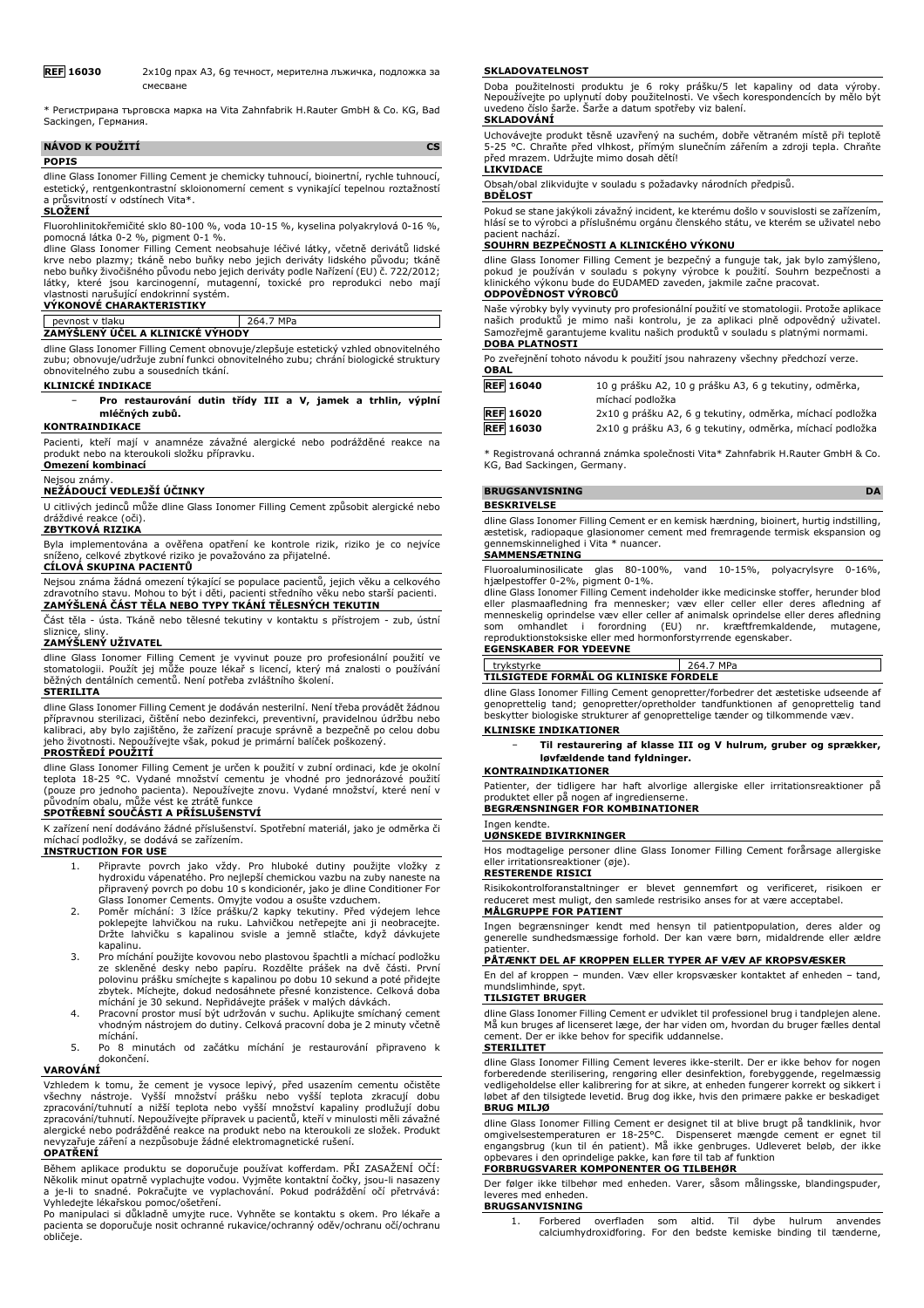anvend conditioner, såsom dline Conditioner For Glass Ionomer Cements

- på forberedt overflade i 10 sek. Vask med vand og tør med luft. 2. Blandingsforhold: 3 niveau skeer pulver / 2 dråber væske. Bank let på flasken med pulver mod hånden, før du dispenserer. Ryst eller vend ikke. Hold væskeflasken lodret oprejst, og klem forsigtigt, når der dispenseres en væske.
- 3. Til blanding anvendes metal- eller plastspatel og glasplade eller papirblandingspude. Del pulveret i to dele. Bland den første halvdel af pulveret med væske i 10 sekunder, og tilsæt derefter resten. Bland indtil nøjagtig konsistens er nået. Den samlede blandingstid er 30 sekunder. Tilsæt ikke pulver i små portioner. 4. Arbejdsområdet skal holdes tørt. Påfør den blandede cement med egnet
- instrument i hulrum. Den samlede arbejdstid er 2 minutter inklusive blanding.
- 5. Efter 8 minutter fra starten af blanding er restaureringen klar til efterbehandling.

#### **ADVARSLER**

Da dline Glass Ionomer Filling Cement er meget klæbende, skal du rengøre alle<br>instrumenter, før cementen sættes på. Højere mængde pulver eller højere<br>temperatur forkorter processen/indstillingstiden og lavere temperatur, e patienter, der tidligere har haft alvorlige allergiske eller irritationsreaktioner på<br>produktet eller nogen af ingredienserne. dline Glass Ionomer Filling Cement udsender<br>ikke stråling og forårsager ingen elektromagnetisk

#### **FORHOLDSREGLER**

Det anbefales at bruge cofferdam under påføring af produktet. HVIS I ØJNENE: Skyl forsigtigt med vand i flere minutter. Fjern kontaktlinser, hvis de er til stede og nemme at tage af. Hvis øjenirritationen fortsætter: Få lægehjælp/tjek. Vask hænderne grundigt efter håndtering. Undgå kontakt med øjnene. Det anbefales at bære beskyttelseshandsker/beskyttelsesbeklædning/øjenværn/ansigtsbeskyttelse til læge og patient.

#### **HOLDBARHED**

Holdbarhed af produktet er 6 års pulver / 5 års væske fra fremstillingsdatoen. Må ikke bruges efter udløbsdatoen. Batchnummeret skal anføres i al korrespondance. Se emballage for parti og udløbsdato. **OPLAGRING**

Hold produktet tæt lukket på et tørt godt ventileret sted ved 5-25°C. Beskyt mod direkte sollys, fugtighed og varmekilder. Må ikke fryses. Hold uden for børns rækkevidde!

#### **BORTSKAFFELSE**

Indhold/beholder skal bortskaffes på samme betingelser som krævet i de nationale lovkrav.

#### **ÅRVÅGENHED**

Hvis der er indtruffet alvorlige hændelser i forbindelse med udstyrsrapporten til fabrikanten og den kompetente myndighed i den medlemsstat, hvor brugeren

## og/eller patienten er etableret. **RESUMÉ AF SIKKERHED OG KLINISKE PRÆSTATIONER**

dline Glass Ionomer Filling Cement er sikkert og fungerer efter hensigten, hvis det anvendes i overensstemmelse med producentens brugsanvisning. Resumé af sikkerhed og kliniske præstationer vil blive indført i EUDAMED, så snart det begynder at virke.

#### **PRODUCENTERNES ANSVAR**

Vores produkter er udviklet til professionel brug i tandplejen. Da anvendelsen af vores produkter er uden for vores kontrol, er brugeren fuldt ansvarlig for applikationen. Vi garanterer naturligvis kvaliteten af vores produkter i overensstemmelse med de anvendte standarder. **VALIDITET**

| Når denne brugsanvisning udgives, tilsidesættes alle tidligere versioner.<br><b>EMBALLAGE</b> |  |  |
|-----------------------------------------------------------------------------------------------|--|--|
| 10g pulver A2, 10g pulver A3, 6g væske, måle ske,<br>blandingspude                            |  |  |
| 2x10g pulver A2, 6g væske, måle ske, blandingspude                                            |  |  |
| 2x10g pulver A2, 6g væske, måle ske, blandingspude                                            |  |  |
|                                                                                               |  |  |

\* Registreret varemærke til brug for Vita Zahnfabrik H.Rauter GmbH &co. KG, Bad Sackingen, Tyskland.

### **KASUTUSJUHEND ET**

#### **KIRJELDUS**

dline Glass Ionomer Filling Cement on keemiliselt kõvastuv, bioinertne, kiiresti tahenev, esteetiline, röntgenkontrastne klaasionomeertsement, mille omadusteks on suurepärane soojuspaisumine ja läbipaistvus Vita \* toonides.

#### **KOOSTIS**

Fluoro-alumiiniumsilikaat klaas 80-100%, vesi 10-15%, polüakrüülhape 0-16%, abiaine 0-2%, pigment 0-1%.

dline Glass Ionomer Filling Cement ei sisalda ravimainet, sealhulgas inimverd ega vereplasma derivaate; inimpäritolu kudesid, rakke ega nende derivaate; loomset päritolu kudesid, rakke ega nende derivaate, nagu viidatud määruses (EL) nr 722/2012; kantserogeenseid, mutageenseid, reproduktiivtoksilisi ega endokriinseid häireid põhjustavaid aineid. **TÖÖOMADUSED**

| survetugevus                                 | 264.7 MPa |  |
|----------------------------------------------|-----------|--|
| --<br>ETTENAHTUD OTSTARVE JA KLIINILINE KASU |           |  |

dline Glass Ionomer Filling Cement taastab/parandab restaureeritava hamba esteetilist välimust; taastab/säilitab restaureeritava hamba funktsioone; kaitseb restaureeritava hamba ja külgnevate kudede bioloogilisi struktuure.

#### **KLIINILISED NÄIDUSTUSED**

− **III ja V klassi kaviteetide, süvendite ja fissuuride restauratsiooniks, piimahammaste täitmiseks.**

## **VASTUNÄIDUSTUSED**

Patsiendid, kellel on varem olnud toote või selle mõne koostisosa suhtes tõsiseid allergilisi või ärritusreaktsioone. **KOMBINATSIOONIDE PIIRANGUD**

Ei ole teada. **SOOVIMATUD KÕRVALTOIMED** Tundlikel inimestel võib dline Glass Ionomer Filling Cement põhjustada allergilisi või ärritusreaktsioone (silmad).

#### **JÄÄKRISKID**

Riskikontrollimeetmed on rakendatud ja kontrollitud, riski vähendatakse nii palju kui võimalik, üldist jääkriski peetakse vastuvõetavaks.

#### **PATSIENTIDE SIHTGRUPP**

Patsientide populatsiooni, nende vanuse ja üldise terviseseisundi osas pole teada mingeid piiranguid. Võib olla lapsi, keskealisi või eakaid patsiente.

### **ETTENÄHTUD KEHAOSA VÕI KEHAVEDELIKE KUDEDE TÜÜBID**

Kehaosa - suu. Koed või kehavedelikud, millega seade kokku puutub - hammas, suu limaskesta, sülg.

### **ETTENÄHTUD KASUTAJA**

Toode on välja töötatud ainult professionaalseks kasutamiseks hambaravis. Selle kasutajaks on ainult litsentseeritud arst, kes on teadlik, kuidas kasutatakse tavalisi tsemente. Spetsiaalne koolitus pole vajalik.

### **STERIILSUS**

dline Glass Ionomer Filling Cement tarnitakse mittesteriilselt. Seadme ettenähtud eluea jooksul nõuetekohase ja ohutu töö tagamiseks pole vaja ettevalmistavat steriliseerimist, puhastamist ega desinfitseerimist; ennetavat, regulaarset hooldust ega kalibreerimist. Ärge kasutage, kui seadme primaarne pakend on kahjustatud. **KASUTUSKESKKOND**

dline Glass Ionomer Filling Cement on mõeldud kasutamiseks hambaravikabinetis, kus ümbritsev temperatuur on 18-25°C. Väljastatud tsement sobib ühekordseks<br>kasutamiseks (ainult ühele patsiendile). Ärge taaskasutage. Väljastatud materjal,<br>mida pole-hoitud-originaalpakendis, võib-kaotada-oma-funktsionaa

#### **KULUMATERJALID JA TARVIKUD**

Seadmega ei ole kaasas tarvikuid. Seadmega on kaasas kulumaterjalid, näiteks mõõtelusikas, segamisalused.

#### **KASUTUSJUHEND**

- 1. Valmistage pind ette nagu alati. Sügavate kaviteetide jaoks kasutage kaltsiumhüdroksiid voodreid. Parima keemilise sideme loomiseks kandke ettevalmistatud pinnale 10 sekundiks konditsioneer, näiteks dline Conditioner For Glass Ionomer Cements. Peske veega ja kuivatage õhuga.
- 2. Segamissuhe: 3 triiki lusikatäit pulbrit / 2 tilka vedelikku. Enne kasutamist koputage pulbripudelit kergelt vastu kätt. Ärge raputage ega pöörake ümber. Vedeliku väljastamiseks hoidke pudelit vertikaalses
- asendis ja pigistage ettevaatlikult. 3. Segamiseks kasutage metallist või plastikust spaatlit ja klaasplaati või paberist segamisalust. Jagage pulber kaheks osaks. Lisage pool pulbrist vedelikule ja segage 10 sekundit, seejärel lisage ülejäänu. Segage, kuni saavutate õige konsistentsi. Kogu segamisaeg on 30 sekundit. Ärge lisage
- pulbrit väikeste portsjonitena. 4. Töötsoon tuleb hoida kuivana. Viige segatud tsement sobiva
- instrumendiga kaviteeti. Tööaeg koos segamisega on 2 minutit. 5. Kaheksa minuti pärast segamise algust on restauratsioon valmis viimistlemiseks.

#### **HOIATUSED**

Kuna tsement on väga adhesiivne, puhastage kõik instrumendid enne tsemendi kõvastumist. Suurem pulbri kogus või kõrgem temperatuur lühendab töö- ja kõvastusaega. Madalam temperatuur või suurem vedeliku kogus pikendab töö- ja kõvastusaega. Mitte kasutada patsientidel, kellel on varem olnud dline Glass Ionomer Filling Cement või selle mõne koostisosa suhtes tõsiseid allergilisi või ärritusreaktsioone. dline Glass Ionomer Filling Cement ei eralda kiirgust ega põhjusta elektromagneetilisi häireid.

#### **ETTEVAATUSABINÕUD**

Toote pealekandmise ajal on soovitatav kasutada kofferdami. SILMA SATTUMISE<br>KORRAL: Loputage mitme minuti jooksul ettevaatlikult veega. Eemaldage<br>kontaktläätsed, kui neid kasutatakse ja kui neid on kerge eemaldada. Jätkake kaitsekindaid/kaitserõivastust/kaitseprille/kaitsemaski.

#### **KÕLBLIKKUSAEG**

Toote kõlblikkusaeg on 6 aastat pulbril/5 aastat vedelikul alates valmistamiskuupäevast. Mitte kasutada pärast kõlblikkusaja lõppu. Partii numbrit tuleb tsiteerida kogu kirjavahetuses. Partii numbrit ja kõlblikkusaega vaadake pakendilt. **HOIUSTAMINE**

Hoidke toodet tihedalt suletuna kuivas, hästi ventileeritavas kohas temperatuuril 5- 25˚C. Kaitske otsese päikesevalguse, niiskus, ja soojusallikate eest. Mitte lasta külmuda. Hoida laste eest kättesaamatus kohas!

#### **JÄÄTMEHOOLDUS**

Sisust/pakendist tuleb vabaneda vastavalt riiklikele õigusaktidele. **VALVSUS**

Kui seadmega seoses on toimunud mõni tõsine vahejuhtum, teatatakse sellest tootjale ja selle liikmesriigi pädevale asutusele, kus kasutaja ja/ või patsient asub. **KOKKUVÕTE OHUTUSEST JA KLIINILISEST TOIMIVUSEST**

dline Glass Ionomer Filling Cement on ohutu ja toimib ettenähtud viisil, kui seda kasutatakse vastavalt tootja kasutusjuhendile. Ohutuse ja kliinilise toimivuse kokkuvõte lisatakse EUDAMED-i kohe, kui see tööle hakkab.

#### **TOOTJA VASTUTUS**

Meie tooted on välja töötatud professionaalseks kasutamiseks hambaravis. Kuna toodete rakendus on väljaspool meie kontrolli, vastutab selle eest täielikult kasutaja. Loomulikult garanteerime oma toodete kvaliteedi vastavalt kohaldatavatele standarditele.

#### **VALIIDSUS**

| Käesoleva kasutusjuhendi avaldamine muudab kehtetuks kõik varasemad versioonid.<br><b>PAKEND</b> |                                                             |
|--------------------------------------------------------------------------------------------------|-------------------------------------------------------------|
| <b>REF</b> 16040                                                                                 | 10g pulbrit A2, 10g pulbrit A3, 6g vedelikku, mõõtelusikas, |

|                  | segamisalus                                               |
|------------------|-----------------------------------------------------------|
| <b>REF</b> 16020 | 2x10g pulbrit A2, 6g vedelikku, mõõtelusikas, segamisalus |
| <b>REF 16030</b> | 2x10g pulbrit A3, 6g vedelikku, mõõtelusikas, segamisalus |

\* Vita Zahnfabrik H.Rauter GmbH & Co. registreeritud kaubamärk KG, Bad Sackingen, Saksamaa.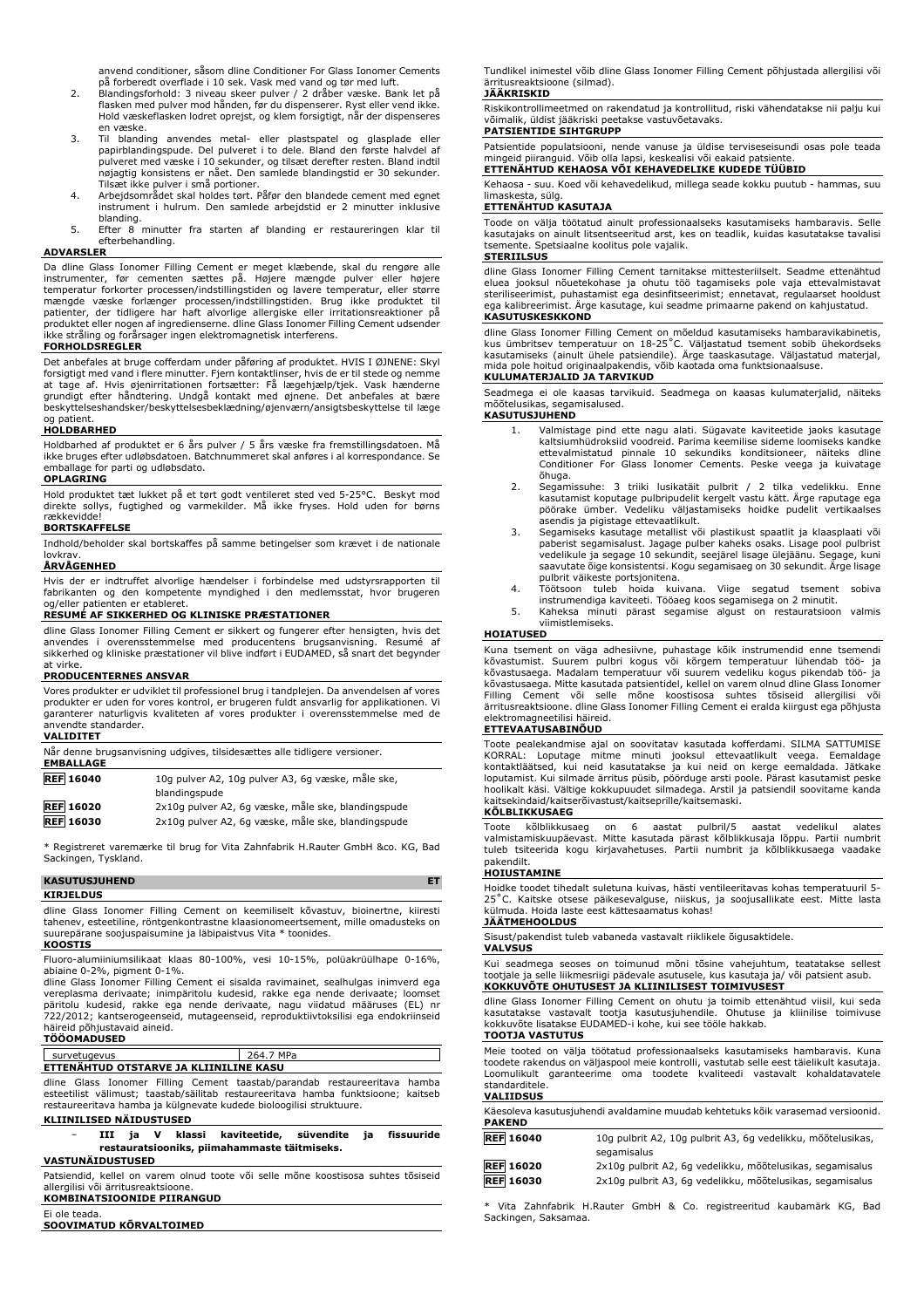#### **INSTRUCTIONS D'UTILISATION FR**

#### **DESCRIPTION**

dline Glass Ionomer Filling Cement est un ciment verre ionomère à durcissement chimique, bioinerte, à prise rapide, esthétique, radio-opaque, avec une excellente expansion thermique et une translucidité dans les teintes Vita\*.

#### **COMPOSITION**

Verre fluoroaluminosilicate 80-100%, eau 10-15%, acide polyacrylique 0-16%, excipient 0-2%, pigment 0-1%.

dline Glass Ionomer Filling Cement ne contient pas de substance médicinale, y compris du sang humain ou un dérivé du plasma ; des tissus ou des cellules, ou leurs dérivés, d'origine humaine ; des tissus ou des cellules d'origine animale, ou leurs dérivés, tels que visés dans le règlement (UE) n° 722/2012 ; des substances cancérigènes, mutagènes, toxiques pour la reproduction ou ayant des propriétés de perturbation endocrinienne.

## **CARACTÉRISTIQUES DE PERFORMANCE**

résistance à la compression 264.7 MPa

#### **OBJECTIF ET AVANTAGES CLINIQUES**

dline Glass Ionomer Filling Cement restaure/améliore l'aspect esthétique de la dent restaurable ; restaure/maintient la fonction dentaire de la dent restaurable ; protège les structures biologiques de la dent restaurable et des tissus adjacents.

#### **INDICATIONS CLINIQUES**

− **Pour la restauration des cavités de classe III et V, des puits et fissures, des obturations des dents de lait.**

#### **CONTRE-INDICATIONS**

Patients ayant des antécédents de réactions allergiques ou d'irritation graves au produit ou à l'un de ses ingrédients.

## **RESTRICTIONS AUX COMBINAISONS**

#### Aucun connu. **EFFETS SECONDAIRES INDÉSIRABLES**

Chez les personnes sensibles, dline Glass Ionomer Filling Cement peut provoquer des réactions allergiques ou d'irritation (yeux).

#### **RISQUES RÉSIDUELS**

Des mesures de contrôle du risque ont été mises en oeuvre et vérifiées, le risque est réduit autant que possible, le risque résiduel global est jugé acceptable. **GROUPE CIBLE DE PATIENTS**

Aucune restriction connue concernant la population de patients, leur âge et leur état de santé général. Il peut convenir à des enfants, des patients d'âge moyen ou des .<br>aaées

#### **PARTIE DU CORPS OU TYPES DE TISSUS OU DE FLUIDES CORPORELS VISÉS**

Partie du corps - bouche. Tissus ou fluides corporels en contact avec l'appareil: dent, muqueuses, salive

**UTILISATEUR VISÉ**

dline Glass Ionomer Filling Cement est conçu pour un usage professionnel en dentisterie uniquement. Son utilisateur doit être un médecin agréé qui sait comment utiliser les ciments dentaires courants. Il n'est pas nécessaire de suivre une formation spécifique

#### **STÉRILITÉ**

dline Glass Ionomer Filling Cement est livré non stérile. Il n'est pas nécessaire de procéder à une stérilisation, un nettoyage ou une désinfection préparatoire, à une maintenance préventive et régulière ou à un étalonnage pour garantir que le dispositif fonctionne correctement et de façon sécurisée pendant sa durée de vie prévue. Toutefois, ne pas utiliser si l'emballage primaire est endommagé.

#### **ENVIRONNEMENT D'UTILISATION**

Le produit est conçu pour être utilisé dans un cabinet dentaire où la température ambiante est de 18-25°C. La quantité de ciment distribuée est adaptée à un usage unique (pour un seul patient). Ne pas réutiliser. La quantité distribuée conservée en dehors de l'emballage d'origine peut entraîner une perte de fonction.

#### **COMPOSANTS CONSOMMABLES ET ACCESSOIRES**

Aucun accessoire n'est fourni avec l'appareil. Les consommables, tels que les cuillères de mesure, les tampons de mélange, sont fournis avec le dispositif. **INSTRUCTIONS D'UTILISATION**

- 1. Préparer la surface comme d'habitude. Pour les cavités profondes, utiliser des revêtements d'hydroxyde de calcium. Pour une meilleure liaison chimique avec les dents, appliquer un conditionneur, tel que dline Conditioner For Glass Ionomer Cements, sur la surface préparée pendant 10 secondes. Laver à l'eau et sécher à l'air.
- 2. Rapport de mélange : 3 cuillères rases de poudre / 2 gouttes de liquide. Tapoter légèrement le flacon de poudre contre la main avant de le distribuer. Ne pas secouer ni renverser. Tenir le flacon de liquide verticalement à la verticale et presser doucement en distribuant un liquide.
- 3. Pour mélanger, utiliser une spatule en métal ou en plastique et une plaque de verre ou un bloc de mélange en papier. Diviser la poudre en deux parties. Mélanger la première moitié de la poudre avec le liquide pendant 10 secondes, puis ajouter le reste. Mélanger jusqu'à obtenir la consistance exacte. La durée totale du mélange est de 30 secondes. Ne pas ajouter la poudre par petites portions. 4. La zone de travail doit être maintenue sèche. Appliquer le ciment mélangé
- dans la cavité avec un instrument approprié. La durée totale du travail est de 2 minutes, mélange compris.
- 5. Après 8 minutes à partir du début du mélange, la restauration est prête pour la finition.

#### **AVERTISSEMENTS**

Comme dline Glass Ionomer Filling Cement est très adhésif, nettoyez tous les instruments avant de le poser. Une quantité plus élevée de poudre ou une température plus élevée raccourcissent le temps de travail/de prise et une température plus basse ou une quantité plus élevée de liquide prolongent le temps<br>de travail/de prise. Ne pas utiliser dline Glass Ionomer Filling Cement chez les<br>patients ayant des antécédents de réactions allergiques ou de radiation et ne provoque pas d'interférences électromagnétiques.

#### **PRÉCAUTIONS**

Il est recommandé d'utiliser une digue dentaire pendant l'application du produit. EN CAS DE CONTACT AVEC LES YEUX : Rincer avec précaution à l'eau pendant plusieurs minutes. Enlever les lentilles de contact, si elles sont présentes et faciles à faire. Continuer à rincer. Si l'irritation des yeux persiste : Obtenir des conseils/une attention médicale. Se laver soigneusement les mains après avoir manipulé le produit. Éviter tout contact avec les yeux. Il est recommandé de porter des gants de protection, des vêtements de protection, des lunettes de protection et un masque de protection pour le médecin et le patient.

#### **DURÉE DE CONSERVATION**

La durée de conservation du produit est de 6 ans pour la poudre et de 5 ans pour le liquide à partir de la date de fabrication. Ne pas utiliser après la date de péremption. Le numéro de lot doit être mentionné dans toute correspondance. Voir l'emballage pour le lot et la date de péremption.

### **STOCKAGE**

Conserver le produit hermétiquement fermé dans un endroit sec et bien ventilé, à une température de 5-25°C. Protéger de la lumière humidité, directe du soleil et des sources de chaleur. Ne pas congeler. Tenir hors de portée des enfants! **ÉLIMINATION**

Éliminer le contenu/récipient conformément aux exigences réglementaires nationales.

#### **VIGILANCE**

Si un incident grave est survenu en rapport avec le dispositif, le signaler au fabricant et à l'autorité compétente de l'État membre dans lequel l'utilisateur et/ou le patient est établi.

#### **RÉSUMÉ DE LA SÉCURITÉ ET DES PERFORMANCES CLINIQUES**

dline Glass Ionomer Filling Cement est sûr et fonctionne comme prévu s'il est utilisé conformément aux instructions d'utilisation du fabricant. Un résumé de la sécurité et des performances cliniques sera introduit dans EUDAMED dès qu'il commencera à fonctionner.

#### **RESPONSABILITÉ DES FABRICANTS**

Nos produits sont destinés à une utilisation professionnelle en dentisterie. Comme l'application de nos produits échappe à notre contrôle, l'utilisateur en est entièrement responsable. Bien entendu, nous garantissons la qualité de nos produits conformément aux normes en vigueur.

## **VALIDITÉ**

Dès la publication de ces instructions d'utilisation, toutes les versions précédentes sont remplacées. **EMBALLAGE**

| <b>REF 16040</b> | 10g de poudre A2, 10g de poudre A3, 6g de liguide, cuillère |
|------------------|-------------------------------------------------------------|
|                  | à mesurer, bloc mélangeur                                   |
| <b>REF 16020</b> | 2x10q de poudre A2, 6q de liquide, cuillère à mesurer, bloc |
|                  | mélangeur                                                   |
| <b>REF 16030</b> | 2x10q de poudre A2, 6q de liquide, cuillère à mesurer, bloc |
|                  | mélangeur                                                   |

\* Marque déposée de Vita Zahnfabrik H.Rauter GmbH & Co. KG, Bad Sackingen, Allemagne.

### **ΟΔΗΓΊΕΣ ΧΡΉΣΗΣ EL**

#### **ΠΕΡΙΓΡΑΦΉ**

Το dline Glass Ionomer Filling Cement είναι μια υαλοϊονομερής αισθητική κονία χημικού πολυμερισμού, αδρανής, ακτινοσκιερή, γρήγορης πήξη με εξαιρετική αντοχή στις θερμικές διαστολές και διαφάνεια σε αποχρώσεις Vita\*. **ΣΎΣΤΑΣΗ**

### Φθοριοαργιλοπυριτικό γυαλί 80-100%, νερό 10-15%, πολυακρυλικό οξύ 0-16%, έκδοχο 0-2%, χρωστική ουσία 0-1%.

dline Glass Ionomer Filling Cement δεν περιλαμβάνει ιατρικές ουσίες, συμπεριλαμβανομένων και ανθρώπινου αίματος ή παράγωγο πλάσματος· ιστούς ή<br>κύτταρα, ή τα παράγωγά τους, ανθρώπινης προέλευσης· ιστούς ή κύτταρα ζωικής<br>προέλευσης, ή παράγωγά τους, όπως αυτά αναφέρονται στον Κανονισμό (EU) αδένες.

#### **ΧΑΡΑΚΤΗΡΙΣΤΙΚΆ ΕΠΊΔΟΣΗΣ**

| ΠΡΟΟΡΙΖΌΜΕΝΗ ΧΡΉΣΗ ΚΑΙ ΚΛΙΝΙΚΆ ΟΦΈΛΗ |                    |           |
|--------------------------------------|--------------------|-----------|
|                                      | συμπιεσμένη δύναμη | 264.7 MPa |

dline Glass Ionomer Filling Cement αποκαθιστά/βελτιώνει την αισθητική εμφάνιση του δοντιού που αποκαθίσταται· αποκαθιστά/συντηρεί την οδοντική λειτουργία του<br>δοντιού που αποκαθίσταται· προστατεύει βιολογικές δομές του δοντιού που<br>αποκαθίσταται και τους γειτονικούς ιστούς.

#### **ΚΛΙΝΙΚΈΣ ΕΝΔΕΊΞΕΙΣ**

− **Για αποκαταστάσεις κοιλοτήτων τάξης III και IV, οπών και σχισμών, και εμφράξεις νεογιλών δοντιών.**

#### **ΑΝΤΕΝΔΕΊΞΕΙΣ**

Οι ασθενείς που έχουν ιστορικό σοβαρής αλλεργίας ή αντιδράσεις ερεθισμού στο προϊόν ή σε οποιοδήποτε από τα συστατικά του. **ΠΕΡΙΟΡΙΣΜΟΊ ΣΥΝΔΥΑΣΜΏΝ**

#### Κανένα γνωστό.

**ΑΝΕΠΙΘΎΜΗΤΕΣ ΠΑΡΕΝΈΡΓΕΙΕΣ**

Σε ευαίσθητα άτομα, το προϊόν μπορεί να προκαλέσει αλλεργικές ή ερεθιστικές αντιδράσεις (οφθαλμοί).

#### **ΚΊΝΔΥΝΟΙ ΠΟΥ ΠΑΡΑΜΈΝΟΥΝ**

Έχουν υλοποιηθεί και επαληθευτεί μέτρα ελέγχου κινδύνου, έχει μειωθεί ο κίνδυνος όσο περισσότερο γίνεται, ο συνολικός κίνδυνος που απομένει έχει κριθεί αποδεκτός. **ΟΜΆΔΑ ΣΤΌΧΟΣ ΑΣΘΕΝΏΝ**

Δεν υπάρχουν γνωστοί περιορισμοί σχετικά με πληθυσμούς ασθενών, την ηλικία τους, και την γενική τους κατάσταση υγείας. Μπορεί να υπάρχουν παιδιά, ενήλικες, ή ηλικιωμένοι ασθενείς.

#### **ΠΡΟΟΡΙΖΌΜΕΝΟ ΜΈΡΟΣ ΣΏΜΑΤΟΣ Ή ΤΎΠΟΣ ΙΣΤΟΎ ΚΑΙ ΥΓΡΏΝ ΣΏΜΑΤΟΣ**

Μέρος του σώματος—στόμα. Ιστοί ή σωματικά υγρά που έρχονται σε επαφή με την συσκευή—δόντια, στοματικό βλεννογόνο, σάλιο. **ΠΡΟΟΡΙΖΌΜΕΝΟΣ ΧΡΉΣΤΗΣ**

dline Glass Ionomer Filling Cement έχει δημιουργηθεί για επαγγελματική χρήση στην οδοντιατρική και μόνο. Χρήστης μπορεί να είναι μόνο αδειούχος γιατρός που έχει γνώσει πάνω στην χρήση κοινών οδοντικών υλικών έμφραξης. Δεν υπάρχει ανάγκη για συγκεκριμένη εκπαίδευση. **ΑΠΟΣΤΕΙΡΩΜΈΝΟ**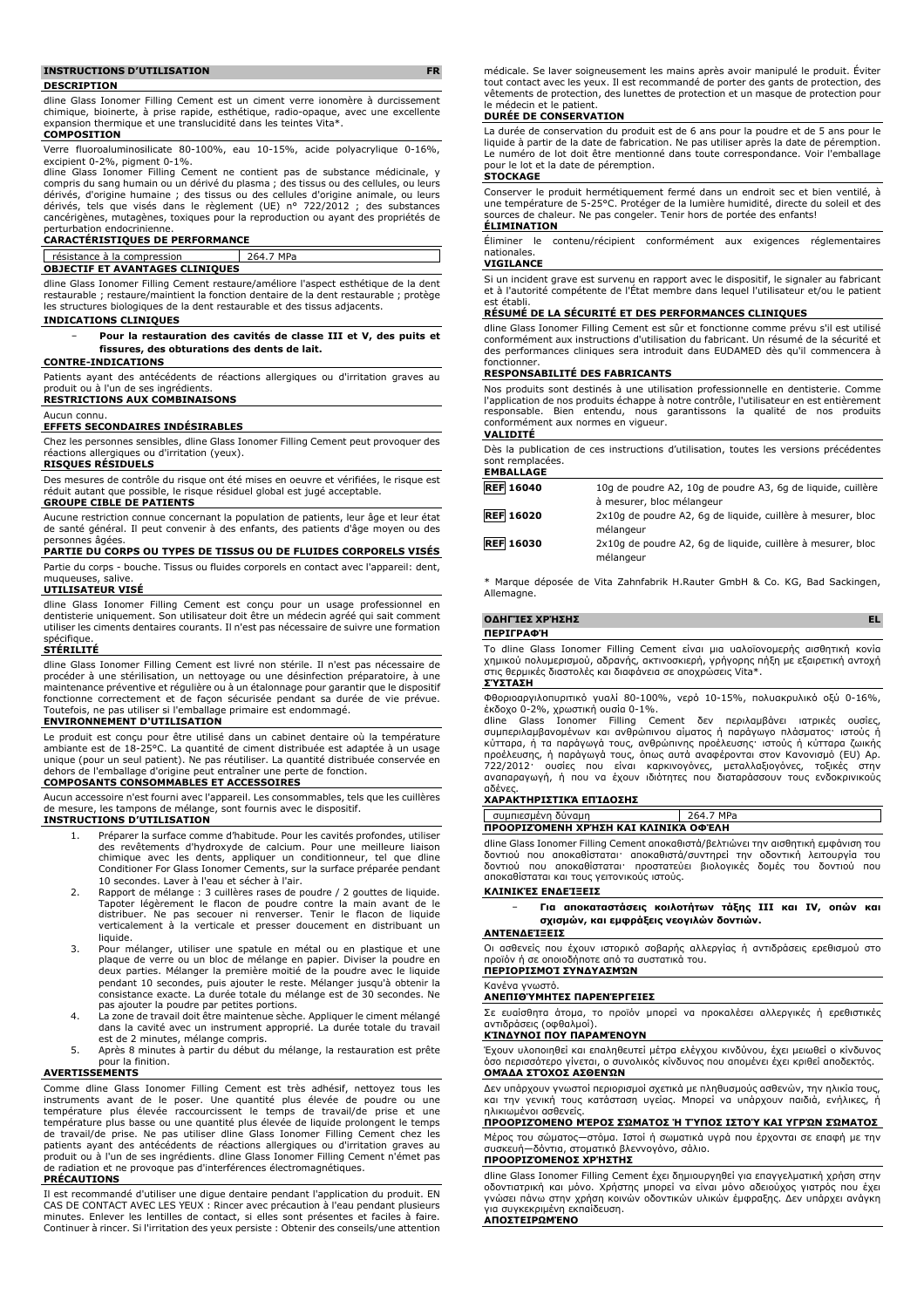dline Glass Ionomer Filling Cement παραδίδεται μη αποστειρωμένο. Δεν υπάρχει ανάγκη για αποστείρωση προετοιμασίας, καθαρισμό, ή απολύμανση, προληπτική και τακτική συντήρηση ή βαθμονόμηση για την εξασφάλιση της ομαλής λειτουργίας της συσκευής και ασφάλειας κατά την διάρκεια της προβλεπόμενης διάρκειας ζωής της. Ωστόσο, μην χρησιμοποιήσετε αν η κύρια συσκευασία έχει πάθει ζημιά.

#### **ΠΕΡΙΒΆΛΛΟΝ ΧΡΉΣΗΣ**

dline Glass Ionomer Filling Cement είναι σχεδιασμένο για χρήση σε οδοντιατρείο όπου η θερμοκρασία του περιβάλλοντος είναι 18–25°C. Η ποσότητα που διανέμεται από την υλικό είναι κατάλληλη για μια χρήση (για έναν ασθενή μόνο). Μην χρησιμοποιείτε ξανά. Η ποσότητα που διανέμεται και δεν κρατιέται στην αρχική της συσκευασία μπορεί να χάσει την λειτουργία της.

#### **ΑΝΑΛΏΣΙΜΑ ΜΈΡΗ ΚΑΙ ΑΞΕΣΟΥΆΡ**

Δεν παρέχονται αξεσουάρ με την συσκευή. Αναλώσιμα, όπως κοχλιάρια μέτρησης, μπλοκ ανάμιξης, παρέχονται με την συσκευή.

#### **ΟΔΗΓΊΕΣ ΧΡΉΣΗΣ**

- 1. Προετοιμάστε την επιφάνεια όπως πάντα. Για βαθιές κοιλότητες, χρησιμοποιήστε ως πρώτο στρώμα κονία με υδροξείδιο του ασβεστίου. Για την καλύτερη χημική συγκόλληση με τα δόντια, εφαρμόστε conditioner όπως το dline Conditioner For Glass Ionomer Cements στην επιφάνεια για 10 δευτερόλεπτα. Πλύνετε με νερό και στεγνώστε με τον αέρα.
- 2. Αναλογία ανάμιξη: 3 επίπεδα κουταλιά σκόνης / 2 σταγόνα υγρού.<br>Χτυπήστε ελαφρά το δοχείο της σκόνης στο χέρι σας πριν την αφαίρεση.<br>Μην ανακατέψετε και μην αναποδογυρίσετε. Κρατήστε το δοχείο υγρού
- κάθετα και όρθιο, και πιέστε απαλά όταν διανέμετε το υγρό. 3. Για την ανάμιξη, χρησιμοποιήστε μεταλλική ή πλαστική σπάτουλα και γυάλινο ή χάρτινο μπλοκ ανάμιξης. Χωρίστε την σκόνη σε δύο μέρη. Αναμίξτε το πρώτο μισό της σκόνης με το υγρό για 10 δευτερόλεπτα και<br>μετά προσθέστε όσο μένει. Αναμίξτε μέχρι να επιτευχθεί η επιθυμητή<br>συνοχή. Ο συνολικός χρόνος ανάμιξης είναι 30 δευτερόλεπτα. Μην<br>προσθέσετε την σκόνη σ
- που έχετε αναμίξει με κατάλληλο εργαλείο στην κοιλότητα. Ο συνολικός χρόνος εργασίας είναι 2 λεπτά, συμπεριλαμβανομένου και του χρόνου
- ανάμιξης. 5. Μετά από 8 λεπτά από την αρχή της ανάμιξης, η αποκατάσταση είναι έτοιμη για ολοκλήρωση.

#### **ΠΡΟΕΙΔΟΠΟΙΉΣΕΙΣ**

Καθώς η κονία είναι πολύ συγκολλητική, καθαρίστε όλα τα εργαλεία πριν πήξει η κονία. Μεγαλύτερη ποσότητα σκόνης ή υψηλές θερμοκρασίες μειώνουν τον χρόνο<br>εργασίας/τον χρόνο που χρειάζεται το μείγμα για να πήξει, και χαμηλότερες<br>θερμοκρασίες ή μεγαλύτερες ποσότητες υγρού αυξάνουν τον χρόνο εργασίας/τ ερεθισμού στο προϊόν ή σε οποιοδήποτε από τα συστατικά του. dline Glass Ionomer Filling Cement δεν εκπέμπει ακτινοβολία, και δεν προκαλεί ηλεκτρομαγνητικές παρεμβολές.

#### **ΠΡΟΦΥΛΆΞΕΙΣ**

Προτείνεται η χρήση απομονωτήρα κατά την διάρκεια της εφαρμογής του προϊόντος. ΣΕ ΠΕΡΙΠΤΩΣΗ ΕΠΑΦΗΣ ΜΕ ΤΑ ΜΑΤΙΑ: Ξεπλύνετε προσεκτικά με νερό για αρκετά λεπτά. Αν υπάρχουν φακοί επαφής, αφαιρέστε τους, αν είναι εύκολο. Συνεχίστε να ξεπλένετε. Πλύνετε τα χέρια σας διεξοδικά πριν τον χειρισμό. Αποφύγετε την επαφή<br>με τα μάτια. Προτείνεται να χρησιμοποιείται γάντια προστασίας/ρουχισμό<br>προστασίας/γυαλιά προστασίας/εξοπλισμό προστασίας προσώ τον ασθενή.

#### **ΔΙΆΡΚΕΙΑ ΖΩΉΣ**

Διάρκεια ζωής προϊόντος είναι 6 χρόνια για την σκόνη / 5 χρόνια για το υγρό από την<br>ημερομηνία κατασκευής. Μην χρησιμοποιείτε μετά την ημερομηνία λήξης. Ο αριθμός<br>παρτίδας πρέπει να αναφέρεται σε κάθε δήλωση. Δείτε την συ παρτίδας και την ημερομηνία λήξης.

#### **ΑΠΟΘΉΚΕΥΣΗ**

Κρατήστε το προϊόν ερμητικά κλειστό σε ξηρό και καλά αεριζόμενο χώρο, σε θερμοκρασία 5–25°C. Προστατέψτε από υγρασία, απευθείας έκθεση στο ηλιακό φως και πηγές θερμότητας. Μην παγώσετε. Κρατήστε μακριά από παιδιά!!

#### **ΔΙΆΘΕΣΗ**

Η διάθεση των περιεχομένων και του περιέκτη να γίνεται σύμφωνα με τους εθνικούς κανονισμούς.

#### **ΠΡΟΣΟΧΉ**

Αν οποιοδήποτε σοβαρό περιστατικό λάβει χώρα σε σχέση με την συσκευή, να το αναφέρετε στον κατασκευαστή και την αρμόδια αρχή της χώρας ή της πολιτείας στην οποία ο χρήστης και/ή ο ασθενής βρίσκονται.

#### **ΠΕΡΊΛΗΨΗ ΑΣΦΆΛΕΙΑΣ ΚΑΙ ΚΛΙΝΙΚΉΣ ΕΠΊΔΟΣΗΣ**

dline Glass Ionomer Filling Cement είναι ασφαλές και αποδίδει όπως προορίζεται αν χρησιμοποιείται σύμφωνα με τις οδηγίες χρήσης του κατασκευαστή. Η περίληψη της ασφάλειας και της κλινικής επίδοσης θα εισαχθεί στο σύστημα EUDAMED μόλις ξεκινήσει να λειτουργεί.

#### **ΥΠΕΥΘΥΝΌΤΗΤΑ ΚΑΤΑΣΚΕΥΑΣΤΉ**

Τα προϊόντα μας έχουν αναπτυχθεί για επαγγελματική χρήση στην οδοντιατρική.<br>Καθώς η εφαρμογή των προϊόντων μας είναι πέρα από τον έλεγχό μας, ο χρήστης<br>είναι πλήρως υπεύθυνος για την εφαρμογή τους. Προφανώς, εγγυόμαστε ότ ποιότητα των προϊόντων μας είναι σε συμφωνία με τα πρότυπα που εφαρμόζονται. **ΕΓΚΥΡΌΤΗΤΑ**

| <b>TVTKFVATTA</b>                                                              |
|--------------------------------------------------------------------------------|
| αντικαθίστανται.                                                               |
| Κατά την έκδοση του παρόντος εγχειριδίου χρήσης, όλες οι προηγούμενες εκδόσεις |

| <b>REF 16040</b> | 10g σκόνη A2, 10g σκόνη A3, 6g υγρό, κοχλιάριο μέτρησης, |
|------------------|----------------------------------------------------------|
|                  | μπλοκ ανάμιξης                                           |
| <b>REF 16020</b> | 2x10g σκόνη A2, 6g υγρό, κοχλιάριο μέτρησης, μπλοκ       |
|                  | ανάμιξης                                                 |
| <b>REF 16030</b> | 2x10g σκόνη A3, 6g υγρό, κοχλιάριο μέτρησης, μπλοκ       |
|                  | ανάμιξης                                                 |

\* Καταγεγραμμένο εμπορικό σήμα της Vita Zahnfabrik H.Rauter GmbH & Co. KG, Bad Sackingen, Germany.

| <b>HASZNÁLATI UTASÍTÁS</b> |  |
|----------------------------|--|
| LEÍRÁS                     |  |

Az dline Glass Ionomer Filling Cement egy kémiai úton kikeményedő, bioinert, gyorsan szilárduló, esztétikus, radiopáka üvegionomer cement, kiváló hőtágulással és transzlucenciával Vita\* árnyalatokban.

#### **ÖSSZETÉTEL**

Fluoroaluminoszilikát üveg 80-100%, víz 10-15%, poliakrilsav 0-16%, segédanyag 0-2%, pigment 0-1%.

dline Glass Ionomer Filling Cement nem tartalmaz gyógyászati anyagot, beleértve az emberi vért vagy plazmaszármazékot; emberi eredetű szöveteket vagy sejteket vagy azok származékait; a 722/2012/EU rendeletben említett állati eredetű szöveteket vagy sejteket vagy azok származékait; rákkeltő, mutagén, reprodukciót károsító vagy endokrin károsító tulajdonságokkal rendelkező anyagokat. **TELJESÍTMÉNYJELLEMZŐK**

#### nyomószilárdság 264.7 MPa **RENDELTETÉSSZERŰ HASZNÁLAT ÉS KLINIKAI ELŐNYÖK**

dline Glass Ionomer Filling Cement helyreállítja/javítja a helyreállítható fog esztétikai megjelenését; helyreállítja/fenntartja a helyreállítható fog fogászati funkcióját; védi a helyreállítható fog és a szomszédos szövetek biológiai struktúráit.

## **KLINIKAI JAVALLATOK**

− **III. és V. osztályú üregek, lyukak és repedések, tejfogak tömésére.**

#### **ELLENJAVALLATOK**

Azok a betegek, akiknek a kórtörténetében a termékre vagy bármely összetevőre súlyos allergiás vagy irritációs reakciót észleltek. **A KOMBINÁCIÓKRA VONATKOZÓ KORLÁTOZÁSOK**

#### Nem ismert. **NEMKÍVÁNATOS MELLÉKHATÁSOK**

Az arra fogékony egyéneknél dline Glass Ionomer Filling Cement allergiás vagy irritációs reakciókat okozhat (szem).

## **MARADÉK KOCKÁZATOK**

A kockázatcsökkentő intézkedéseket végrehajtották és ellenőrizték, a kockázatot a lehető legnagyobb mértékben csökkentették, az általános maradék kockázatot elfogadhatónak ítélték.

#### **BETEGEK CÉLCSOPORTJA**

A betegpopulációra, életkorukra és általános egészségi állapotukra vonatkozóan nem ismertek korlátozások. Lehetnek gyermekek, középkorú vagy idős betegek. **A TEST TERVEZETT RÉSZE VAGY A TESTFOLYADÉKOK SZÖVETTÍPUSAI**

## Testrész - száj. Az eszközzel érintkező szövetek vagy testnedvek - fog,

szájnyálkahártya, nyál.

#### **RENDELTETÉSSZERŰ FELHASZNÁLÓ**

dline Glass Ionomer Filling Cement kizárólag professzionális fogorvosi használatra<br>fejlesztették ki. Felhasználója csak engedéllyel rendelkező orvos, aki ismeri a<br>szokásos fogászati cementek használatát. Nincs szükség spec **STERILITÁS**

dline Glass Ionomer Filling Cement nem steril módon szállítják. Nincs szükség<br>semmilyen előkészítő sterilizálásra, tisztításra vagy fertőtlenítésre, megelőző,<br>rendszeres karbantartásra vagy kalibrálásra annak érdekében, ho használja azonban, ha az elsődleges csomagolás sérült.

#### **FELHASZNÁLÁSI KÖRNYEZET**

dline Glass Ionomer Filling Cement fogorvosi rendelőben való használatra tervezték, ahol a környezeti hőmérséklet 18-25°C. Az adagolt cement egyszeri használatra<br>alkalmas (csak egy páciens számára). Ne használja fel újra. A nem az eredeti<br>csomagolásban tárolt adagolt mennyiség funkcióvesztéshez vezethet.

#### **FOGYASZTHATÓ ÖSSZETEVŐK ÉS TARTOZÉKOK**

A készülékhez nem mellékelnek tartozékokat. A készülékhez kellékeket, mint például mérőkanalat, keverőpárnákat szállítunk.

#### **HASZNÁLATI UTASÍTÁS**

- 1. Készítse elő a felületet a szokásos módon. Mély üregek esetén használjon kalcium-hidroxid bélést. A fogakhoz való legjobb kémiai kötődés érdekében 10 másodpercig alkalmazzon kondicionálót, pl. dline Conditioner For Glass Ionomer Cements-t az előkészített felületen. Mossuk le vízzel és szárítsuk meg levegővel.
- 2. Keverési arány: 3 szintes kanál por / 2 csepp folyadék. Adagolás előtt<br>enyhén koppintson a poros flakont a kézhez. Ne rázza fel vagy fordítsa<br>meg. A folyadékos üveget függőlegesen függőlegesen tartsa
- 3. A keveréshez használjon fém vagy műanyag spatulát és üveglapot vagy papír keverőlapot. Ossza a port két részre. A por első felét 10 másodpercig keverje össze a folyadékkal, majd adja hozzá a maradékot. Addig keverje, amíg a pontos konzisztenciát el nem éri. A teljes keverési
- idő 30 másodperc. Ne adjon hozzá port kis adagokban. 4. A munkaterületet szárazon kell tartani. A bekevert cementet megfelelő eszközzel vigye fel az üregbe. A teljes munkaidő a keveréssel együtt 2 perc.
- 5. A keverés megkezdésétől számított 8 perc elteltével a restauráció készen áll a befejezésre..

### **FIGYELMEZTETÉSEK**

Mivel a cement erősen adhéziós, a cement megkötése előtt minden eszközt meg kell tisztítani. A nagyobb mennyiségű por vagy a magasabb hőmérséklet lerövidíti a<br>bedolgozási/megkötési - időt, - az alacsonyabb - hőmérséklet - vagy - a nagyobb<br>mennyiségű folyadék -pedig -meghosszabbítja -a bedolgozási/megkö használja dline Glass Ionomer Filling Cement olyan betegeknél, akiknek a<br>kórtörténetében súlyos allergiás vagy irritációs reakciót észleltek a termékre vagy<br>bármelyööszetevőre. dline-Glass-Ionomer-Filling-Cement-nem-bocsát nem okoz elektromágneses zavarokat. **ÓVINTÉZKEDÉSEK**

## A termék alkalmazása során ajánlott a kofferdam használata. HA SZEMBEN:<br>Óvatosan öblítse ki vízzel néhány percig. Távolítsa el a kontaktlencsét, ha van és<br>könnyen elvégezhető. Folytassa az öblítést. Ha a szemirritáció tová Kérjen orvosi tanácsot/ellátást. A termék kezelése után alaposan mosson kezet. Kerülje a szemmel való érintkezést. Az orvos és a beteg számára védőkesztyű/védő

ruházat/szem- és arcvédő viselése ajánlott. **SZAVATOSSÁGI IDŐ** A termék eltarthatósági ideje por esetén 6 év / folyadék esetén 5 év a gyártástól

számítva. A lejárati idő után ne használja fel. A tételszámot minden levelezésben fel kell tüntetni. A tétel és a lejárati dátumot lásd a csomagoláson. **TÁROLÁS**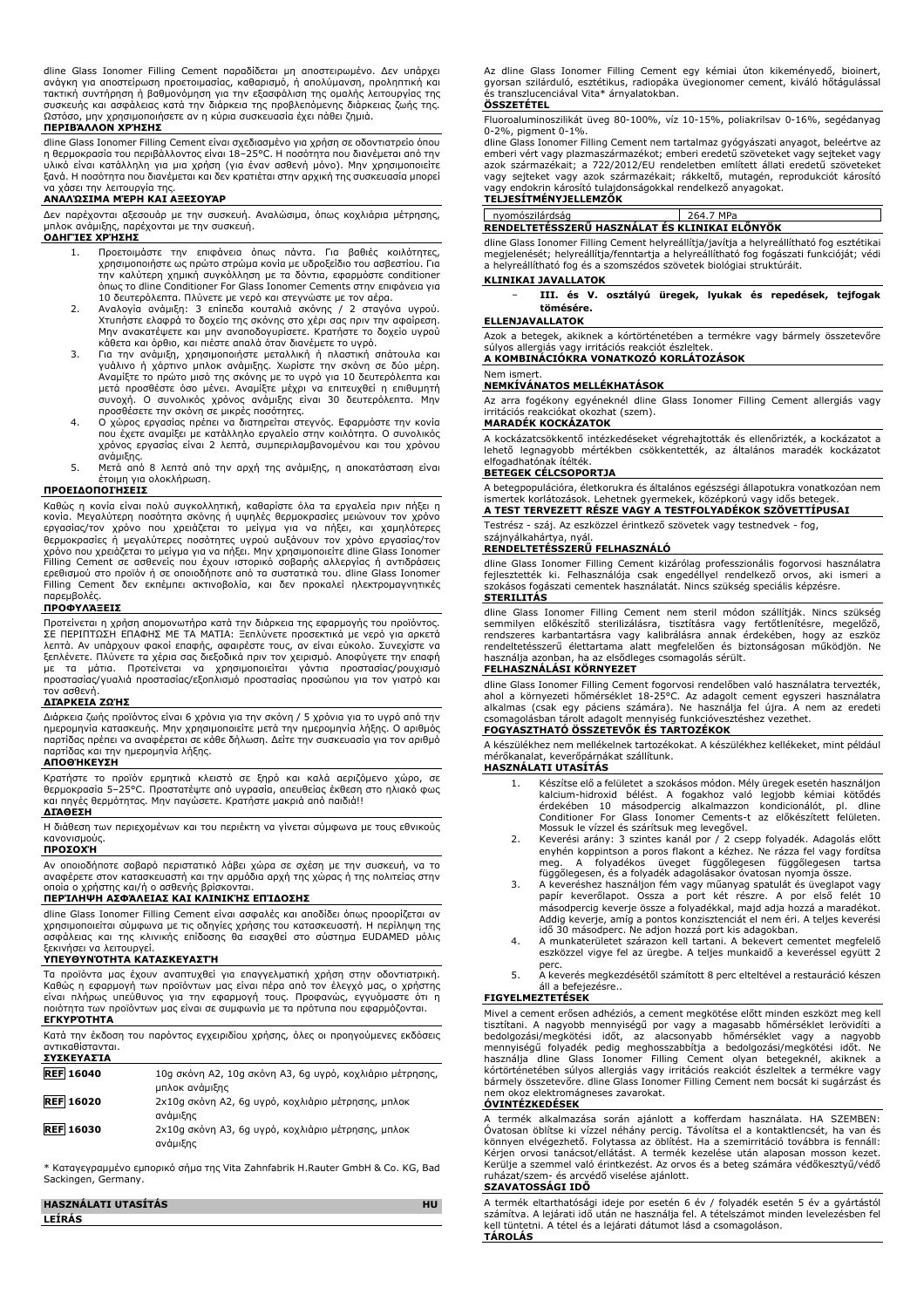A terméket szorosan lezárva, száraz, jól szellőző helyen, 5-25°C-on tartsa. Védje a nedvesség, közvetlen napfénytől és hőforrásoktól. Ne fagyassza le. Gyermekek elől elzárva tartandó!!

#### **MEGSEMMISÍTÉS**

A tartalmat/tartályt a nemzeti jogszabályi előírásoknak megfelelően ártalmatlanítsa. **ÉBERSÉG**

Ha az eszközzel kapcsolatban bármilyen súlyos esemény történt, jelentse a gyártónak és a felhasználó és/vagy a beteg letelepedése szerinti tagállam illetékes

## hatóságának. **A BIZTONSÁGOSSÁG ÉS A KLINIKAI TELJESÍTMÉNY ÖSSZEFOGLALÁSA**

dline Glass Ionomer Filling Cement biztonságos és rendeltetésszerűen működik, ha a gyártó használati utasításának megfelelően használják. A biztonságosság és a klinikai teljesítmény összefoglalása az EUDAMED-ben kerül bevezetésre, amint az megkezdi működését.

#### **A GYÁRTÓ FELELŐSSÉGE**

Termékeinket a fogászatban történő professzionális használatra fejlesztettük ki. Mivel termékeink alkalmazása nem áll a mi ellenőrzésünk alatt, a felhasználó teljes mértékben felelős az alkalmazásért. Természetesen garantáljuk termékeink minőségét az alkalmazott szabványoknak megfelelően. **ÉRVÉNYESSÉG**

| A jelen használati utasítás megjelenésével minden korábbi változat hatályát veszti.<br><b>CSOMAGOLÁS</b> |                                                                |
|----------------------------------------------------------------------------------------------------------|----------------------------------------------------------------|
| <b>REF</b> 16040                                                                                         | 10q A2 por, 10g A3 por, 6g folyadék, mérőkanál,<br>keverőpárna |
| <b>REF 16020</b>                                                                                         | 2x10g A2 por, 6g folyadék, mérőkanál, keverőpárna              |
| <b>REF</b> 16030                                                                                         | 2x10g A3 por, 6g folyadék, mérőkanál, keverőpárna              |

\* A Vita Zahnfabrik H.Rauter GmbH & Co. bejegyzett védjegye. KG, Bad Sackingen, Németország.

#### **ISTRUZIONI PER L'USO IT**

#### **DESCRIZIONE**

dline Glass Ionomer Filling Cement è un cemento vetroionomero a indurimento chimico, bioinerte, a presa rapida, estetico, radiopaco, con eccellente espansione termica e traslucenza nei colori Vita\*.

#### **COMPOSIZIONE**

Vetro fluoroalluminosilicato 80-100%, acqua 10-15%, acido poliacrilico 0-16%, eccipiente 0-2%, pigmento 0-1%.

dline Glass Ionomer Filling Cement non contiene sostanze medicinali, compresi sangue umano o derivati del plasma; tessuti o cellule, o loro derivati, di origine umana; tessuti o cellule di origine animale, o loro derivati, come indicato nel regolamento (UE) n. 722/2012; sostanze cancerogene, mutagene, tossiche per la riproduzione o con proprietà di alterazione del sistema endocrino.

#### **CARATTERISTICHE DELLE PRESTAZIONI**

## resistenza alla compressione 264.7 MPa

**SCOPO PREVISTO E BENEFICI CLINICI**

dline Glass Ionomer Filling Cement ripristina/migliora l'aspetto estetico del dente riparabile; ripristina/mantiene la funzione dentale del dente riparabile; protegge le strutture biologiche del dente riparabile e i tessuti adiacenti.

#### **INDICAZIONI CLINICHE**

− **Per il restauro di cavità di classe III e V, solchi e fessure, otturazioni di denti decidui.**

#### **CONTROINDICAZIONI**

Pazienti che hanno una storia di gravi reazioni allergiche o di irritazione al prodotto o a uno qualsiasi degli ingredienti.

### **RESTRIZIONI ALLE COMBINAZIONI**

Nessuno noto. **EFFETTI COLLATERALI INDESIDERATI**

In individui suscettibili, dline Glass Ionomer Filling Cement può causare reazioni allergiche o di irritazione (occhi).

#### **RISCHI RESIDUI**

Le misure di controllo del rischio sono state implementate e verificate, il rischio è ridotto il più possibile, il rischio residuo complessivo è giudicato accettabile.

#### **GRUPPO TARGET DEL PAZIENTE**

Non sono note restrizioni per quanto riguarda la popolazione dei pazienti, la loro età e le condizioni generali di salute. Possono essere bambini, pazienti di mezza età o anziani.

#### **PARTE DEL CORPO PREVISTA O TIPI DI TESSUTI O FLUIDI CORPOREI**

Parte del corpo - bocca. Tessuti o fluidi corporei a contatto con il dispositivo - dente, mucosa orale, saliva.

### **UTILIZZATORE PREVISTO**

dline Glass Ionomer Filling Cement è sviluppato solo per uso professionale in odontoiatria. Il suo utilizzatore è solo un medico autorizzato che ha la conoscenza di come usare i comuni cementi dentali. Non c'è bisogno di una formazione specifica. **STERILITÀ**

dline Glass Ionomer Filling Cement viene consegnato non sterile. Non c'è bisogno di alcuna sterilizzazione preparatoria, pulizia o disinfezione, manutenzione preventiva e regolare o calibrazione per garantire che il dispositivo funzioni correttamente e in sicurezza durante la sua vita prevista. Tuttavia, non utilizzare se la confezione primaria è danneggiata.

#### **AMBIENTE DI UTILIZZO**

dline Glass Ionomer Filling Cement è progettato per essere usato in studi dentistici dove la temperatura ambiente è di 18-25°C. La quantità erogata di cemento è adatta all'uso singolo (solo per un paziente). Non riutilizzare. La quantità erogata conservata non nella confezione originale può portare alla perdita di funzionalità.

#### **COMPONENTI DI CONSUMO E ACCESSORI**

Non vengono forniti accessori con il dispositivo. I materiali di consumo, come il misurino, i tamponi di miscelazione, sono forniti con il dispositivo.

### **ISTRUZIONI PER L'USO**

1. Preparare la superficie come solito fare. Per cavità profonde, usare liners di idrossido di calcio. Per la migliore adesione chimica ai denti, applicare un balsamo, come dline Conditioner For Glass Ionomer Cements, sulla superficie preparata per 10 secondi. Lavare con acqua e asciugare all'aria.

- 2. Rapporto di miscelazione: 3 cucchiai rasi di polvere / 2 gocce di liquido. Battere leggermente il flacone di polvere contro la mano prima di erogare. Non agitare o capovolgere. Tenere il flacone di liquido verticalmente in posizione verticale e spremere delicatamente quando si dispensa un liquido.
- 3. Per la miscelazione usare una spatola di metallo o di plastica e una lastra di vetro o un tampone di carta. Dividere la polvere in due parti. Mescolare la prima metà della polvere con il liquido per 10 secondi, e poi aggiungere il resto. Mescolare fino a raggiungere la consistenza esatta. Il tempo totale di miscelazione è di 30 secondi. Non aggiungere la polvere in piccole porzioni.
- 4. Mantenere asciutta l'area di lavoro. Applicare il cemento miscelato con uno strumento adatto nella cavità. Il tempo totale di lavoro è di 2 minuti inclusa la miscelazione.
- 5. Dopo 8 minuti dall'inizio della miscelazione il restauro è pronto per la finitura.

#### **AVVERTENZE**

Poiché dline Glass Ionomer Filling Cement è altamente adesivo, pulire tutti gli strumenti prima che il cemento sia pronto. Una maggiore quantità di polvere o una temperatura più alta accorciano il tempo di lavorazione/regolazione e una temperatura più bassa o una maggiore quantità di liquido prolungano il tempo di lavorazione/regolazione. Non utilizzare dline Glass Ionomer Filling Cement in pazienti che hanno precedenti di gravi reazioni allergiche o di irritazione al prodotto o a uno qualsiasi degli ingredienti. dline Glass Ionomer Filling Cement non emette radiazioni e non causa interferenze elettromagnetiche.

#### **PRECAUZIONI**

Si raccomanda l'uso di un cofferdam durante l'applicazione del prodotto. IN CASO DI CONTATTO CON GLI OCCHI: sciacquare con cautela con acqua per diversi minuti. Rimuovere le lenti a contatto, se presenti e facili da fare. Continuare a risciacquare. Se l'irritazione oculare persiste: Richiedere l'intervento di un medico. Lavare accuratamente le mani dopo la manipolazione. Evitare il contatto con gli occhi. Si raccomanda di indossare guanti protettivi/abbigliamento protettivo/protezione per gli occhi/viso per il medico e il paziente.

#### **DURATA DI CONSERVAZIONE**

La durata di conservazione del prodotto è di 6 anni per la polvere / 5 anni per il liquido dalla data di produzione. Non utilizzare dopo la data di scadenza. Il numero di lotto deve essere citato in tutta la corrispondenza. Vedere la confezione per il lotto e la data di scadenza.

#### **CONSERVAZIONE**

Tenere il prodotto ben chiuso in un luogo asciutto e ben ventilato a 5-25°C. Proteggere dalla umidità, luce diretta del sole e da fonti di calore. Non congelare. Tenere fuori dalla portata dei bambini! **SMALTIMENTO**

Smaltire il contenuto/contenitore come richiesto dai requisiti normativi nazionali. **VIGILANZA**

Se si è verificato un incidente grave in relazione al dispositivo, riferirlo al fabbricante e all'autorità competente dello Stato Membro in cui è stabilito l'utente e/o il paziente. **RIASSUNTO DELLA SICUREZZA E DELLE PRESTAZIONI CLINICHE**

dline Glass Ionomer Filling Cement è sicuro e funziona come previsto se utilizzato secondo le istruzioni d'uso del fabbricante. La sintesi della sicurezza e delle prestazioni cliniche sarà introdotta in EUDAMED non appena inizierà a funzionare. **RESPONSABILITÀ DEI PRODUTTORI**

I nostri prodotti sono stati sviluppati per l'uso professionale in odontoiatria. Poiché l'applicazione dei nostri prodotti è al di fuori del nostro controllo, l'utente è completamente responsabile dell'applicazione. Naturalmente, garantiamo la qualità dei nostri prodotti secondo le norme applicate. **VALIDITÀ**

Con la pubblicazione di queste istruzioni per l'uso, tutte le versioni precedenti vengono sostituite. **IMBALLAGGIO**

| IMBALLAGGIU      |                                                                                       |
|------------------|---------------------------------------------------------------------------------------|
| <b>REF 16040</b> | 10g di polvere A2, 10g di polvere A3, 6g di liguido, misurino,<br>pad di miscelazione |
| <b>REF 16020</b> | 2x10g di polvere A2, 6g di liguido, misurino, pad di<br>miscelazione                  |
| <b>REF 16030</b> | 2x10g di polvere A3, 6g di liguido, misurino, pad di<br>miscelazione                  |
|                  |                                                                                       |

\* Marchio registrato della Vita Zahnfabrik H.Rauter GmbH & Co. KG, Bad Sackingen, Germania.

| LIETOSANAS INSTRUKCIJA |          |  |  |  |  |  |                                                                                      | <b>IV</b> |  |
|------------------------|----------|--|--|--|--|--|--------------------------------------------------------------------------------------|-----------|--|
|                        | APRAKSTS |  |  |  |  |  |                                                                                      |           |  |
|                        |          |  |  |  |  |  | dline Glass Ionomer Filling Cement ir ķīmiski sacietējošs, bioinerts, ātri saistošs, |           |  |

dline Glass Ionomer Filling Cement ir ķīmiski sacietējošs, bioinerts, ātri saistošs, estētisks, starojumu necaurlaidīgs stikla jonomēra cements ar izcilu termisko izplešanos un caurspīdīgumu Vita\* toņos.

### **SASTĀVS**

Fluoraluminosilikāta stikls 80–100 %, ūdens 10–15 %, poliakrilskābe 0–16 %, palīgviela 0–2 %, pigments 0–1 %.

Izstrādājums nesatur ārstnieciskas vielas, tostarp cilvēka asinis vai plazmas atvasinājumus, cilvēka izcelsmes audus, šūnas vai to atvasinājumus, dzīvnieku izcelsmes audus, šūnas vai to atvasinājumus, kā minēts Regulā (ES) Nr. 722/2012, vielas, kas ir kancerogēnas, mutagēnas, toksiskas attiecībā pret reproduktīvo sistēmu vai kurām piemīt endokrīno sistēmu graujošas īpašības.

#### **SNIEGUMA RAKSTURLIELUMI**

saspiešanas stiprība 264.7 MPa **PAREDZĒTAIS MĒRĶIS UN KLĪNISKIE IEGUVUMI**

dline Glass Ionomer Filling Cement atjauno/uzlabo atjaunojamā zoba estētisko izskatu, atjauno/uztur atjaunojamā zoba darbību, aizsargā atjaunojamā zoba un blakus esošo audu bioloģiskās struktūras.

#### **KLĪNISKĀS INDIKĀCIJAS**

− **III un V klases dobumu, iedobumu un plaisu, piena zobu plombu restaurācijai.**

#### **KONTRINDIKĀCIJAS**

Pacienti, kuriem anamnēzē ir bijušas smagas alerģiskas vai kairinošas reakcijas pret izstrādājumu vai kādu no sastāvdaļām.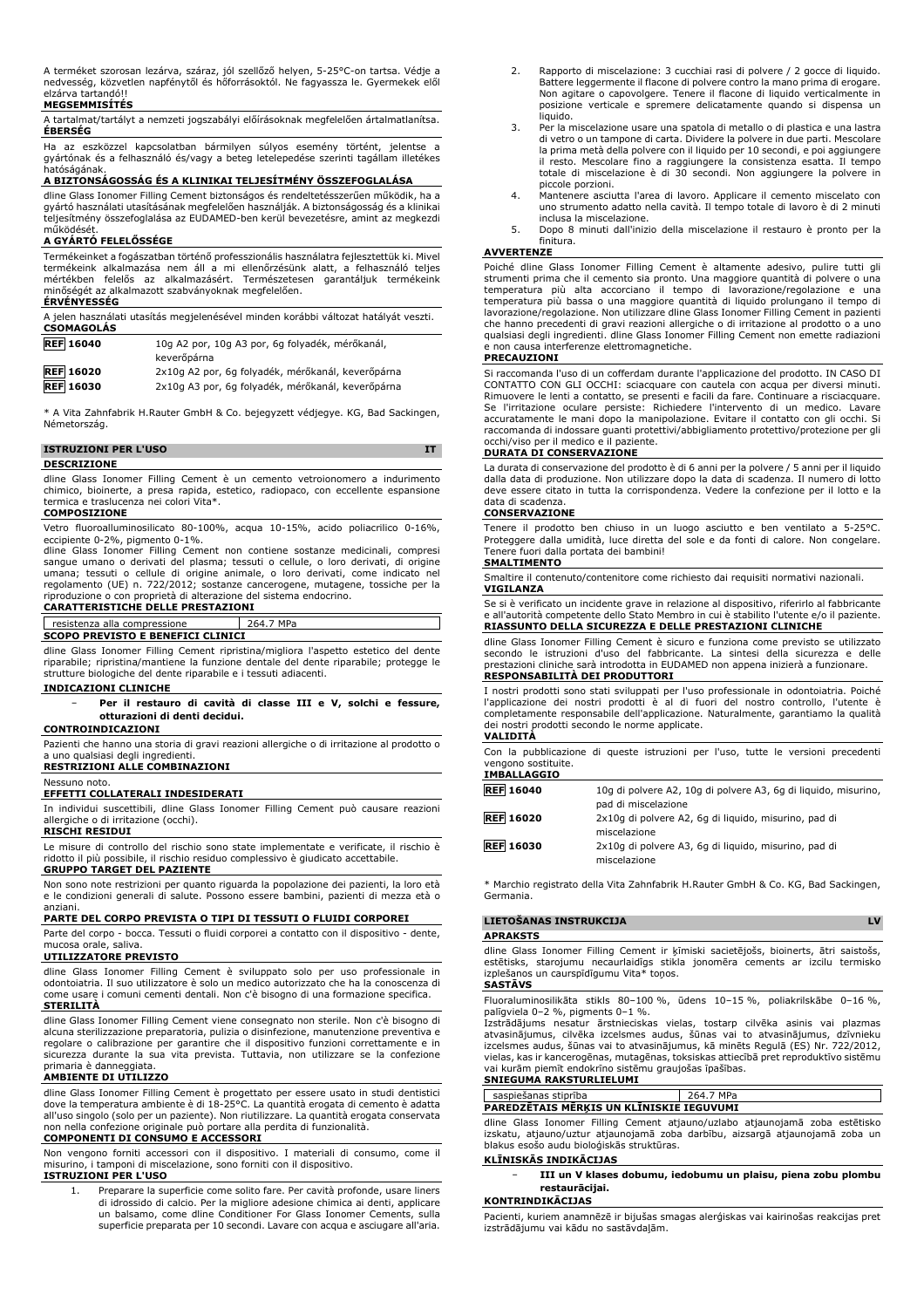#### **IEROBEŽOJUMI KOMBINĀCIJĀM**

#### Nav zināmas.

#### **NEVĒLAMĀS BLAKUSPARĀDĪBAS**

Jutīgiem cilvēkiem izstrādājums var izraisīt alerģiskas vai kairinājuma reakcijas (acs). **PĀRĒJIE RISKI**

Riska kontroles pasākumi ir ieviesti un pārbaudīti, risks ir samazināts, ciktāl iespējams, kopējais atlikušais risks tiek uzskatīts par pieņemamu.

#### **PACIENTU MĒRĶGRUPA**

Nav zināmu ierobežojumu attiecībā uz pacientu populāciju, viņu vecumu un vispārējo veselības stāvokli. Var būt bērni, vidēja vecuma vai gados vecāki pacienti.

#### **PAREDZĒTĀ ĶERMEŅA DAĻA VAI ĶERMEŅA ŠĶIDRUMU AUDU VEIDI**

Ķermeņa daļa — mute. Audu vai ķermeņa šķidrumu saskare ar ierīci — zobs, mutes

## gļotāda, siekalas. **PAREDZĒTAIS LIETOTĀJS**

Izstrādājums ir paredzēts profesionālai lietošanai tikai zobārstniecībā. Tā lietotājs ir tikai licencēts ārsts, kurš zina, kā lietot parastos zobu cementus. Nav nepieciešama specifiska apmācība.. **STERILITĀTE**

Izstrādājums tiek piegādāts nesterils. Lai nodrošinātu ierīces pareizu un drošu darbību paredzētajā kalpošanas laikā, nav nepieciešama nekāda sagatavojoša sterilizācija, tīrīšana vai dezinfekcija, profilaktiska, regulāra apkope vai kalibrēšana. Tomēr nelietojiet, ja primārais iepakojums ir bojāts.

#### **IZMANTOŠANAS VIDE**

Izstrādājums ir paredzēts lietošanai zobārstniecības kabinetā, kur vides temperatūra ir 18–25 °C. Dozētais cementa daudzums ir piemērots vienreizējai lietošanai (tikai vienam pacientam). Nelietojiet atkārtoti. Dozētais daudzums, kas netiek glabāts oriģinālajā iepakojumā, var izraisīt funkcijas zudumu.

#### **PALĪGMATERIĀLI UN PIEDERUMI**

Ierīces piegādes komplektā nav iekļauti piederumi Ierīces komplektā ir iekļauti, palīgmateriāli, piemēram, mērkarote un maisīšanas paliktņi.

#### **LIETOŠANAS INSTRUKCIJA**

- 1. Sagatavojiet virsmu kā parasti. Dziļiem dobumiem izmantojiet kalcija hidroksīda oderējumus. Lai iegūtu vislabāko ķīmisko sasaisti ar zobiem, sagatavoto virsmu uz 10 sekundēm pārklājiet ar kondicionieri, piemēram, dline Conditioner For Glass Ionomer Cements. Nomazgājiet ar ūdeni un nožāvējiet ar gaisu.
- 2. Maisījuma attiecība: 3 karotes pulvera (bez kaudzes) / 2 pilieni šķidruma. Pirms dozēšanas viegli uzsitiet ar pulvera pudeli pa roku. Nekratiet un neapgrieziet ačgārni. Turiet šķidruma pudeli vertikāli uz augšu un,
- dozējot šķidrumu, viegli saspiediet. 3. Maisīšanai izmantojiet metāla vai plastmasas lāpstiņu un stikla plāksni vai papīra maisīšanas paliktni. Sadaliet pulveri divās daļās. Pulvera pirmo pusi maisiet ar šķidrumu 10 sekundes, pēc tam pievienojiet atlikušo daļu. Maisiet, līdz ir sasniegta precīza konsistence. Kopējais maisīšanas laiks ir
- 30 sekundes. Nepievienojiet pulveri mazās porcijās. 4. Darba zona ir jāuztur sausa. Ar piemērotu instrumentu ielieciet dobumā samaisīto cementu. Kopējais izstrādes laiks ir 2 minūtes, iekļaujot maisīšanu.

#### 5. Pēc 8 minūtēm kopš maisīšanas sākuma restaurācija ir gatava apstrādei.. **BRĪDINĀJUMI**

Tā kā dline Glass Ionomer Filling Cement ir ļoti lipīgs, pirms cementa pielipšanas notīriet visus instrumentus. Lielāks pulvera daudzums vai augstāka temperatūra saīsina izstrādes/saistīšanās laiku, bet zemāka temperatūra vai lielāks šķidruma daudzums šo laiku pagarina. Nelietojiet šo dline Glass Ionomer Filling Cement pacientiem, kuriem anamnēzē ir bijušas smagas alerģiskas vai kairinājuma reakcijas pret izstrādājumu vai kādu tā sastāvdaļu. dline Glass Ionomer Filling Cement neizdala starojumu un nerada elektromagnētiskus traucējumus.

#### **PIESARDZĪBAS PASĀKUMI**

Izstrādājuma uzklāšanas laikā ieteicams lietot koferdamu. PĒC SASKARES AR ACĪM: Uzmanīgi skalojiet ar ūdeni vairākas minūtes. Ja ievietotas kontaktlēcas, izņemiet tās (ja tas nav sarežģīti). Turpiniet skalot. Ja acu kairinājums turpinās: konsultējieties ar ārstu / saņemiet medicīnisku palīdzību. Pēc lietošanas rūpīgi nomazgājiet rokas. Izvairieties no saskares ar acīm. Ārstam un pacientam ieteicams valkāt aizsargcimdus / aizsargapģērbu / acu aizsargus / sejas aizsargu.

#### **GLABĀŠANAS ILGUMS**

Produkta derīguma termiņš ir 6 gadi pulverim / 5 gadi šķidrumam kopš izgatavošanas datuma. Nelietojiet pēc derīguma termiņa beigām. Partijas numurs ir jānorāda visā sarakstē. Partiju un derīguma termiņu skatīt uz iepakojuma.

#### **GLABĀŠANA**

Glabāt izstrādājumu cieši noslēgtu sausā, labi vēdināmā vietā 5-25°C temperatūrā. Sargāt no mitrums, tiešiem saules stariem un siltuma avotiem. Nesasaldēt. Glabāt bērniem nepieejamā vietā!!

#### **ATBRĪVOŠANĀS NO IZSTRĀDĀJUMA**

Atbrīvojieties no satura/konteinera atbilstoši valsts normatīvajām prasībām.

### **MODRĪBA**

Par jebkuru nopietnu incidentu, kas noticis saistībā ar ierīci, jāziņo ražotājam un tās dalībvalsts kompetentajai iestādei, kurā ir reģistrēts lietotājs un/vai pacients. **DROŠĪBAS UN KLĪNISKĀ SNIEGUMA KOPSAVILKUMS**

dline Glass Ionomer Filling Cement ir drošs un darbojas kā paredzēts, ja to lieto saskaņā ar ražotāja lietošanas instrukciju. Drošības un klīniskā snieguma kopsavilkums tiks ievadīts EUDAMED, tiklīdz tas sāks darbu.

### **RAŽOTĀJA PIENĀKUMI**

Mūsu izstrādājumi ir izstrādāti profesionālai lietošanai zobārstniecībā. Tā kā mūsu izstrādājumu lietošana nav mūsu kontrolē, lietotājs ir pilnībā atbildīgs par izmantošanu. Protams, mēs garantējam savu izstrādājumu kvalitāti saskaņā ar piemērotajiem standartiem. **DERĪGUMS** 

| Pēc šīs lietošanas instrukcijas publicēšanas visas iepriekšējās versijas tiek aizstātas. |  |
|------------------------------------------------------------------------------------------|--|
| <b>IEPAKOJUMS</b>                                                                        |  |
|                                                                                          |  |

| <b>REF 16040</b> | 10 g pulvera A2, 10 g pulvera A3, 6 g šķidruma, mērlāpstiņa,          |
|------------------|-----------------------------------------------------------------------|
|                  | maisīšanas paliktnis                                                  |
| <b>REF 16020</b> | 2x10 g pulvera A2, 6 g šķidruma, mērlāpstiņa, maisīšanas<br>paliktnis |
| <b>REF 16030</b> | 10 g pulvera A3, 6 g šķidruma, mērlāpstiņa, maisīšanas                |
|                  | paliktnis                                                             |

\* Vita Zahnfabrik H.Rauter GmbH & Co. KG reģistrēta preču zīme, Bad Sackingen, Vācija.

## **BRUKSANVISNING** NO

### **BESKRIVELSE**

dline Glass Ionomer Filling Cement er en kjemisk herding, bioinert, rask innstilling, estetisk, røntgentette glassionomer sement med utmerket termisk ekspansjon og gjennomskinnelighet i Vita \* nyanser.

## **SAMMENSETNING**

Fluoroaluminosilikatglass 80-100%, vann 10-15%, polyakrylsyre 0-16%, hjelpestoff 0-2%, pigment 0-1%.

dline Glass Ionomer Filling Cement inneholder ikke medisinsk stoff, inkludert blod eller plasmaavledning; vev eller celler, eller deres derivater, av menneskelig opprinnelse; vev eller celler av animalsk opprinnelse, eller deres derivater, som referert til i forordning (EU) nr. stoffer som er kreftfremkallende, mutagene, giftige for reproduksjon eller har endokrine forstyrrende egenskaper. **YTELSESEGENSKAPER**

## kompressiv styrke 264.7 MPa

### **TILTENKTE FORMÅL OG KLINISKE FORDELER**

dline Glass Ionomer Filling Cement gjenoppretter/forbedrer estetisk utseende av gjenopprettelig tann; gjenoppretter/opprettholder tannfunksjonen til gjenopprettelig tann; beskytter biologiske strukturer av gjenopprettelig tann og tilstøtende vev.

#### **KLINISKE INDIKASJONER**

− **For restaurering av klasse III og V hulrom, groper og sprekker, fyllinger i melketenner.**

#### **KONTRAINDIKASJONER**

Pasienter som tidligere har hatt alvorlige allergiske reaksjoner eller irritasjonsreaksjoner på produktet eller noen av innholdsstoffene. **BEGRENSNINGER FOR KOMBINASJONER**

#### Ingen kjente.

#### **UØNSKEDE BIVIRKNINGER**

Hos utsatte personer kan dline Glass Ionomer Filling Cement forårsake allergiske reaksjoner eller irritasjonsreaksjoner (øye).

## **RESTRISIKOER**

Risikokontrolltiltak ble implementert og verifisert, risikoen reduseres mest mulig, den samlede restrisikoen anses å være akseptabel.

#### **PASIENTMÅLGRUPPE**

Ingen restriksjoner kjent om pasientpopulasjon, alder og generelle helsetilstander. Det kan være barn, middelaldrende eller eldre pasienter.

#### **TILTENKT DEL AV KROPPEN ELLER TYPER VEV AV KROPPSVÆSKER**

En del av kroppen – munn. Vev eller kroppsvæsker kontaktet av enheten – tann, munnslimhinne, spytt. **TILTENKT BRUKER**

dline Glass Ionomer Filling Cement er kun utviklet til profesjonell bruk innen tannpleie. Brukeren kan kun være lisensiert lege som har kunnskap om hvordan man bruker vanlige sementer. Det er ikke behov for spesifikk utdannelse. **STERILITET**

#### dline Glass Ionomer Filling Cement leveres ikke-sterilt. Det er ikke behov for forberedende sterilisering, rengjøring eller desinfeksjon, forebyggende, regelmessig vedlikehold eller kalibrering for å sikre at enheten fungerer riktig og trygt i løpet av den tiltenkte levetiden. Bruk imidlertid ikke hvis primærpakken er skadet. **BRUK MILJØ**

dline Glass Ionomer Filling Cement er designet for å brukes på tannlegekontor der omgivelsestemperaturen er 18-25°C. Dispensert mengde sement er egnet for engangsbruk (kun for én pasient). Skal ikke brukes på nytt. Dispensert mengde som ikke oppbevars i originalpakningen kan føre til tap av funksjon. **FORBRUKSKOMPONENTER OG TILBEHØR**

Det følger ikke med tilbehør med apparatet. Forbruksvarer, for eksempel måleskje, blandeputer, leveres med enheten.

### **BRUKSANVISNING**

- 1. Forbered overflaten som alltid. For dype hulrom bruk kalsiumhydroksidforinger. For best kjemisk binding til tennene, bruk balsam, for eksempel dline Conditioner For Glass Ionomer Cements på forberedt overflate i 10 sek. Vask med vann og tørk med luft.
- 2. Blandingsforhold: 3 nivåskjeer pulver / 2 dråper væske. Trykk lett flasken med pulver mot hånden før du dispenserer. Ikke rist eller snu. Hold væskeflasken vertikalt oppreist og klem forsiktig når du dispenserer en<br>væskef
- væske.<br>3. For blanding bruk metall- eller plastspatel og glassplate eller<br>papirblandingspute. Del pulveret ito deler. Bland den første halvdelen av<br>pulveret med væske i 10 sekunder, og tilsett deretter resten. Bland til<br>nø
- tilsett pulver i små porsjoner. 4. Arbeidsområdet må holdes tørt. Påfør den blandede sementen med egnet instrument i hulrommet. Total arbeidstid er 2 minutter inkludert blanding.
- 5. Etter 8 minutter fra starten av blandingsrestaurering er klar til etterbehandling.

## **ADVARSLER**

Siden dline Glass Ionomer Filling Cement er svært klebende, rengjør alle instrumenter før sement settes på. Høyere mengde pulver eller høyere temperatur forkorter arbeidstiden/innstillingstiden og lavere temperatur, eller høyere mengde væske forlenger arbeidstiden/innstillingstiden. Ikke bruk produktet til pasienter som tidligere har hatt alvorlige allergiske eller irritasjonsreaksjoner på produktet eller noen av innholdsstoffene. dline Glass Ionomer Filling Cement avgir ikke stråling og forårsaker ingen elektromagnetiske forstyrrelser.

### **FORHOLDSREGLER**

Det anbefales å bruke cofferdam under påføring av produktet. VED KONTAKT MED ØYNE: Skyll forsiktig med vann i flere minutter. Fjern kontaktlinser, hvis de er til stede og enkle å ta ut. Fortsett skyllingen. Hvis øyeirritasjonen vedvarer: Få medisinsk rådgivning/oppmerksomhet. Vask hendene grundig etter håndtering. Unngå kontakt med øynene. Det anbefales å bruke vernehansker/verneklær/vernebriller/ansiktsbeskyttelse for lege og pasient.

#### **HOLDBARHET**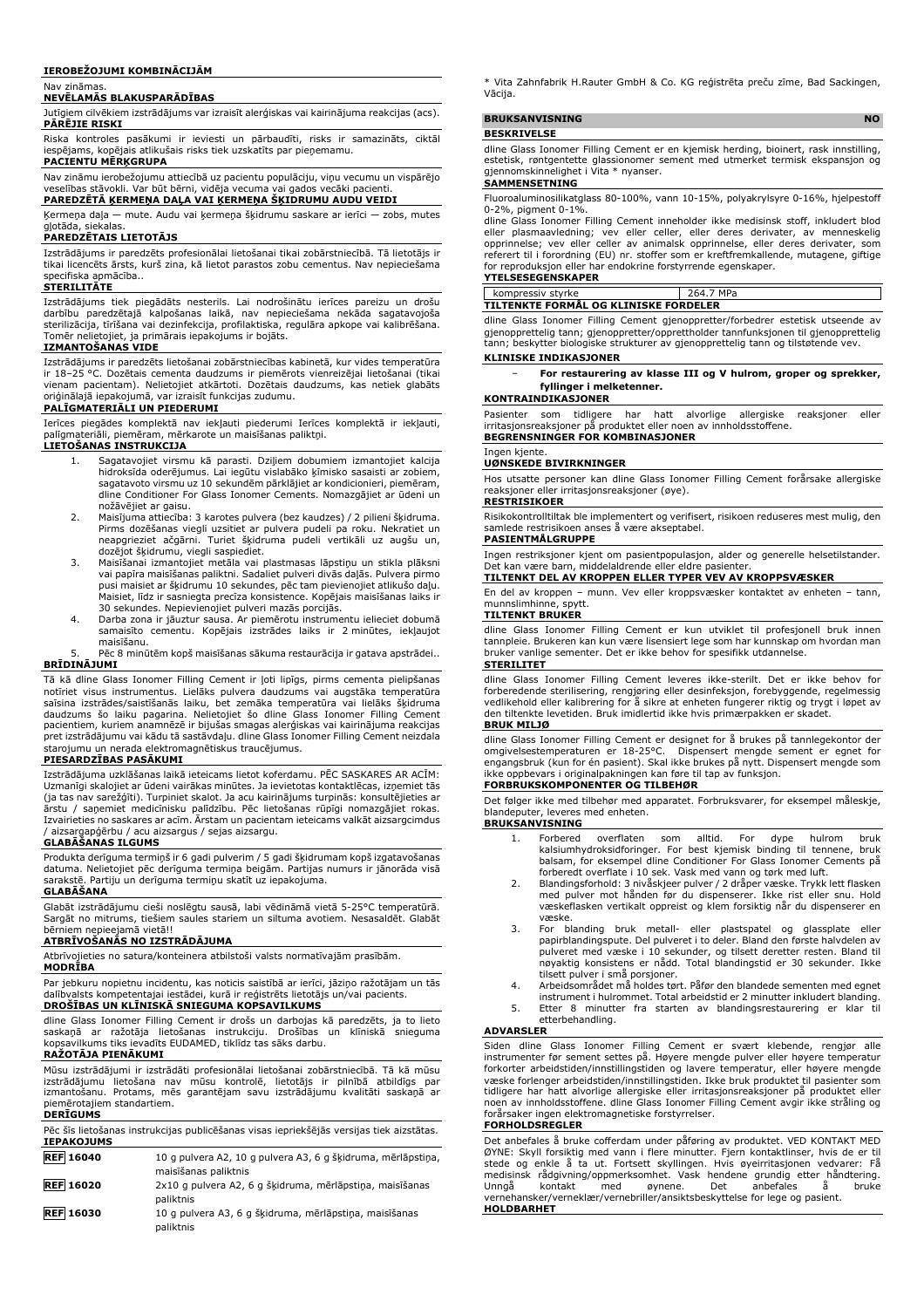Holdbarhet for produktet er 6 år med pulver / 5 års væske fra produksjonsdatoen. Skal ikke brukes etter utløpsdatoen. Partinummeret skal oppgis i all korrespondanse. Se emballasje for batch- og utløpsdato.

#### **OPPBEVARING**

Hold produktet tett lukket på et tørt, godt ventilert sted ved 5-25 °C. Beskyttes mot fuktighet, direkte sollys og varmekilder. Skal ikke fryses. Oppbevars utilgjengelig for barn!

#### **BORTSKAFFELSE**

Kast innhold/beholder slik beskrevet i nasjonale forskriftskrav.

#### **ÅRVÅKENHET**

Hvis det har skjedd en alvorlig hendelse i forbindelse med enhetsrapporten til produsenten og den kompetente myndigheten i medlemsstaten der brukeren og/eller pasienten er etablert.

#### **OPPSUMMERING AV SIKKERHET OG KLINISK YTELSE**

dline Glass Ionomer Filling Cement er trygt og fungerer som det skal hvis det brukes i henhold til produsentens bruksanvisning. Oppsummering av sikkerhet og klinisk ytelse vil bli introdusert i EUDAMED så snart det vil starte arbeidet.

#### **PRODUSENTENS ANSVAR**

Våre produkter er kun utviklet til profesjonell bruk innen tannpleie. Siden bruken av våre produkter er utenfor vår kontroll, er brukeren fullt ut ansvarlig for applikasjonen. Selvfølgelig garanterer vi kvaliteten på våre produkter i samsvar med de anvendte standardene.

| YLDIGHE <sup>-</sup> |  |
|----------------------|--|
|                      |  |

| Ved publisering av denne bruksanvisningen er alle tidligere versjoner erstattet.<br><b>EMBALLASJE</b> |                                                                 |  |  |  |
|-------------------------------------------------------------------------------------------------------|-----------------------------------------------------------------|--|--|--|
| <b>REF</b> 16040                                                                                      | 10g pulver A2, 10g pulver A3, 6g væske, måleskje,<br>blandepute |  |  |  |
| <b>REF</b> 16020                                                                                      | 2x10q pulver A2, 6q væske, måleskje, blandepute                 |  |  |  |
| <b>REF</b> 16030                                                                                      | 2x10q pulver A3, 6q væske, måleskje, blandepute                 |  |  |  |

\* Registrert varemerke for Vita Zahnfabrik H.Rauter GmbH &Co. KG, Bad Sackingen, Tyskland.

| INSTRUKCJA UŻYTKOWANIA |  |  |  |  |  |  |  |
|------------------------|--|--|--|--|--|--|--|
| <b>OPIS</b>            |  |  |  |  |  |  |  |
|                        |  |  |  |  |  |  |  |

dline Glass Ionomer Filling Cement to chemoutwardzalny, biopasywny, szybkowiążący, estetyczny, nieprzepuszczalny promieni rentgenowskich cement glasjonomerowy o doskonałej rozszerzalności cieplnej i przezierności w odcieniach Vita\*.

#### **KOMPOZYCJA**

Szkło fluoroglinokrzemianowe 80-100%, woda 10-15%, kwas poliakrylowy 0-16%,<br>substancja pomocnicza 0-2%, pigment 0-1%.<br>dline Glass Ionomer Filling Cement nie zawiera substancji leczniczych, w tym<br>pochodnych ludzkiej krwi lu ich pochodnych; tkanek lub komórek pochodzenia zwierzęcego lub ich pochodnych,<br>o których mowa w rozporządzeniu (UE) nr 722/2012; substancji rakotwórczych,<br>mutagenów, działających szkodliwie na rozrodczość lub mającyc zaburzające funkcjonowanie układu hormonalnego.

#### **CHARAKTERYSTYKA WYDAJNOŚCI** wytrzymałość na ściskanie 264.7 MPa

**PRZEZNACZENIE I KORZYŚCI KLINICZNE**

dline Glass Ionomer Filling Cement przywraca/poprawia estetyczny wygląd odbudowywanego zęba; przywraca/utrzymuje funkcje zębowe odbudowywanego zęba; chroni struktury biologiczne odbudowywanego zęba i przyległych tkanek.

#### **WSKAZANIA KLINICZNE**

#### − **Do wypełniania ubytków, bruzd i bruzd klasy III i V, wypełnień zębów mlecznych.**

#### **PRZECIWWSKAZANIA**

Pacjenci, u których w przeszłości występowały ciężkie reakcje alergiczne lub podrażnienia na produkt lub którykolwiek ze składników. **OGRANICZENIA DOTYCZĄCE ŁĄCZENIA**

#### **Nieznane NIEPOŻĄDANE SKUTKI UBOCZNE**

U osób podatnych dline Glass Ionomer Filling Cement może wywoływać reakcje alergiczne lub podrażnienia (oczy).

#### **RYZYKO RESZTKOWE**

Wdrożono i zweryfikowano środki kontroli ryzyka, ryzyko jest ograniczone w jak największym stopniu, całkowite ryzyko szczątkowe ocenia się jako akceptowalne. **GRUPA DOCELOWA PACJENTÓW**

Brak znanych ograniczeń dotyczących populacji pacjentów, ich wieku i ogólnego<br>stanu zdrowia. Mogąło być dzieci, pacjent w średnim lub podeszłym wieku.<br>**PRZEZNACZONA - CZĘŚĆ - CIAŁA - LUB - RODZAJE - TKANEK - PŁYNÓW USTROJOWYCH**

Część ciała - usta. Tkanki lub płyny ustrojowe, z którymi styka się urządzenie - ząb, śluzówka jamy ustnej, ślina.

### **DOCELOWY UŻYTKOWNIK**

dline Glass Ionomer Filling Cement przeznaczony wyłącznie do użytku profesjonalnego w stomatologii. Licencjonowany tylko dla lekarza, który ma wiedzę, jak używać popularnych cementów. Nie ma potrzeby specjalnego szkolenia. **STERYLNOŚĆ**

### dline Glass Ionomer Filling Cement dostarczany jest w stanie niesterylnym. Nie ma potrzeby jakiejkolwiek wstępnej sterylizacji, czyszczenia lub dezynfekcji, profilaktycznej, regularnej konserwacji lub kalibracji, aby zapewnić prawidłowe i bezpieczne działanie urządzenia w całym przewidzianym okresie użytkowania. Nie używaj jednak urządzenia, jeśli opakowanie bezpośrednie jest uszkodzone.

#### **MIEJSCE UŻYCIA**

dline Glass Ionomer Filling Cement przeznaczony do użytku w gabinecie stomatologicznym, w którym panuje temperatura otoczenia 18-25°C. Dozowana ilość cementu nadaje się do jednorazowego użytku (tylko dla jednego pacjenta). Nie używać ponownie. Dozowana ilość przechowywana nie w oryginalnym opakowaniu może prowadzić do utraty funkcjonalności.

#### **MATERIAŁY EKSPLOATACYJNE I AKCESORIA**

Z urządzeniem nie są dostarczane żadne akcesoria. Wraz z urządzeniem dostarczane są materiały eksploatacyjne, takie jak miarka, bloczki do mieszania.

#### **INSTRUKCJA UŻYTKOWANIA**

- 1. Przygotować powierzchnię jak zawsze. W przypadku głębokich ubytków należy zastosować podkłady z wodorotlenku wapnia. Aby uzyskać najlepsze połączenie chemiczne z zębami, na przygotowaną powierzchnię nałożyć odżywkę, taką jak dline Conditioner For Glass Ionomer Cements, na 10 s. Umyć wodą i osuszyć powietrzem.
- 2. Proporcje mieszania: 3 płaskie łyżki proszku/2 krople płynu. Przed podaniem lekko postukać butelką proszku w dłoń. Nie potrząsać ani nie odwracać. Trzymać butelkę z płynem pionowo w górę i delikatnie ścisnąć
- podczas dozowania płynu. 3. Do mieszania użyć metalowej lub plastikowej szpatułki i szklanej płyty lub papierowej podkładki do mieszania. Podzielić proszek na dwie części.<br>Wymieszać pierwszą połowę proszku z płynem przez 10 sekund, a<br>następnie dodać pozostałą część. Mieszać do uzyskania dokładnej<br>konsysten proszku w małych porcjach.
- 4. Miejsce pracy musi być suche. Nałożyć wymieszany cement za pomocą odpowiedniego instrumentu do ubytku. Całkowity czas pracy łącznie z mieszaniem wynosi 2 minuty.
- 5. Po 8 minutach od rozpoczęcia mieszania uzupełnienie jest gotowe do wykończenia.

#### **OSTRZEŻENIA**

Ponieważ dline Glass Ionomer Filling Cement jest silnie przyczepny, przed nałożeniem cementu należy oczyścić wszystkie narzędzia. Większa ilość proszku lub wyższa temperatura skracają czas pracy/wiązania a niższa temperatura lub większa ilość płynu wydłużają czas pracy/wiązania. Nie należy stosować produktu u pacjentów, u których w przeszłości występowały ciężkie reakcje alergiczne lub podrażnienia na produkt lub którykolwiek ze składników. dline Glass Ionomer Filling Cement nie emituje promieniowania i nie powoduje żadnych zakłóceń elektromagnetycznych. **ŚRODKI OSTROŻNOŚCI**

Podczas aplikacji produktu zaleca się stosowanie koferdamu. W PRZYPADKU DOSTANIA SIĘ PRODUKTU DO OCZU: Ostrożnie płukać wodą przez kilka minut. Zdjąć soczewki kontaktowe, jeśli są obecne. Kontynuować płukanie. Jeśli podrażnienie oczu utrzymuje się: Zasięgnąć porady/zgłosić się pod opiekę lekarza. Dokładnie umyć ręce po użyciu. Unikać kontaktu z oczami. Zaleca się noszenie rękawic ochronnych/odzieży ochronnej/ochrony oczu/ochrony twarzy dla lekarza i pacjenta. **OKRES TRWAŁOŚCI**

Okres trwałości produktu wynosi 6 lata dla proszku/5 lat dla płynu od daty produkcji. Nie używać po upływie terminu ważności. W całej korespondencji należy podawać numer partii. Data serii i data ważności znajduje się na opakowaniu. **PRZECHOWYWANIE**

Przechowywać produkt szczelnie zamknięty w suchym, dobrze wentylowanym miejscu w temperaturze 5-25°C. Chronić przed wilgoć, bezpośrednim działaniem promieni słonecznych i źródeł ciepła. Nie zamrażać. Trzymać z dala od dzieci!

#### **UTYLIZACJA**

Zawartość/pojemnik usuwać do zgodnie z krajowymi wymogami prawnymi. **CZUJNOŚĆ**

Jeżeli jakikolwiek poważny incydent, który miał miejsce w związku z urządzeniem, zgłaszany jest producentowi i właściwemu organowi państwa członkowskiego, w którym użytkownik i/lub pacjent ma siedzibę.

#### **PODSUMOWANIE BEZPIECZEŃSTWA I WYNIKÓW KLINICZNYCH**

dline Glass Ionomer Filling Cement jest bezpieczny i działa zgodnie z przeznaczeniem, jeśli jest używany zgodnie z instrukcją użytkowania producenta. Podsumowanie bezpieczeństwa i wyników klinicznych zostanie wprowadzone do EUDAMED, gdy tylko zacznie działać.

### **ODPOWIEDZIALNOŚĆ PRODUCENTA**

Nasze produkty zostały stworzone z myślą o profesjonalnym zastosowaniu w stomatologii. Ponieważ zastosowanie naszych produktów jest poza naszą kontrolą, użytkownik jest w pełni odpowiedzialny za aplikację. Oczywiście gwarantujemy jakość naszych produktów zgodną z obowiązującymi normami. **WAŻNOŚĆ**

Wraz z opublikowaniem niniejszej instrukcji użytkowania wszystkie poprzednie wersje tracą ważność.

## **OPAKOWANIE**

| <b>REF</b> 16040 | 10g proszku A2, 10g proszku A3, 6g płynu, miarka, bloczek |
|------------------|-----------------------------------------------------------|
|                  | do mieszania                                              |
| <b>REF 16020</b> | 2x10q proszku A2, 6g płynu, miarka, bloczek do mieszania  |
| <b>REF</b> 16030 | 2x10g proszku A3, 6g płynu, miarka, bloczek do mieszania  |

Zarejestrowany znak towarowy Vita Zahnfabrik H.Rauter GmbH & Co. KG, Bad Sackingen, Niemcy.

| <b>INSTRUÇÕES DE USO</b>                                                                                                                                                                                                 | PT |
|--------------------------------------------------------------------------------------------------------------------------------------------------------------------------------------------------------------------------|----|
| <b>DESCRICÃO</b>                                                                                                                                                                                                         |    |
| dline Glass Ionomer Filling Cement é um cimento de ionómero de vidro radiopaco, de<br>cura química, bioinerte, estético e radiopaco com excelente expansão térmica e<br>translucidez em tons Vita*.<br><b>COMPOSICÃO</b> |    |

Fluoroaluminossilicato de vidro 80-100%, água 10-15%, ácido poliacrílico 0-16%, excipiente 0-2%, pigmento 0-1%.

dline Glass Ionomer Filling Cement não contém substâncias médicas, incluindo sangue humano ou derivados de plasma; tecidos ou células, ou seus derivados, de origem humana; tecidos ou células de origem animal, ou seus derivados, conforme referido no Regulamento (UE) n.º 722/2012; substâncias cancerígenas, mutagénicas, tóxicas para a reprodução ou com propriedades de desregulação endócrina. **CARACTERÍSTICAS DE PERFORMANCE**

#### $264.7$  MPa **FINALIDADE PRETENDIDA E BENEFÍCIOS CLÍNICOS**

dline Glass Ionomer Filling Cement restaura/melhora a aparência estética do dente restaurável; restaura/mantém a função dentária do dente restaurável; protege as estruturas biológicas do dente restaurável e dos tecidos adjacentes. **INDICAÇÕES CLÍNICAS**

− **Para restauração de cavidades, fossas e fissuras classes III e V, obturações de dentes decíduos.**

**CONTRA-INDICAÇÕES**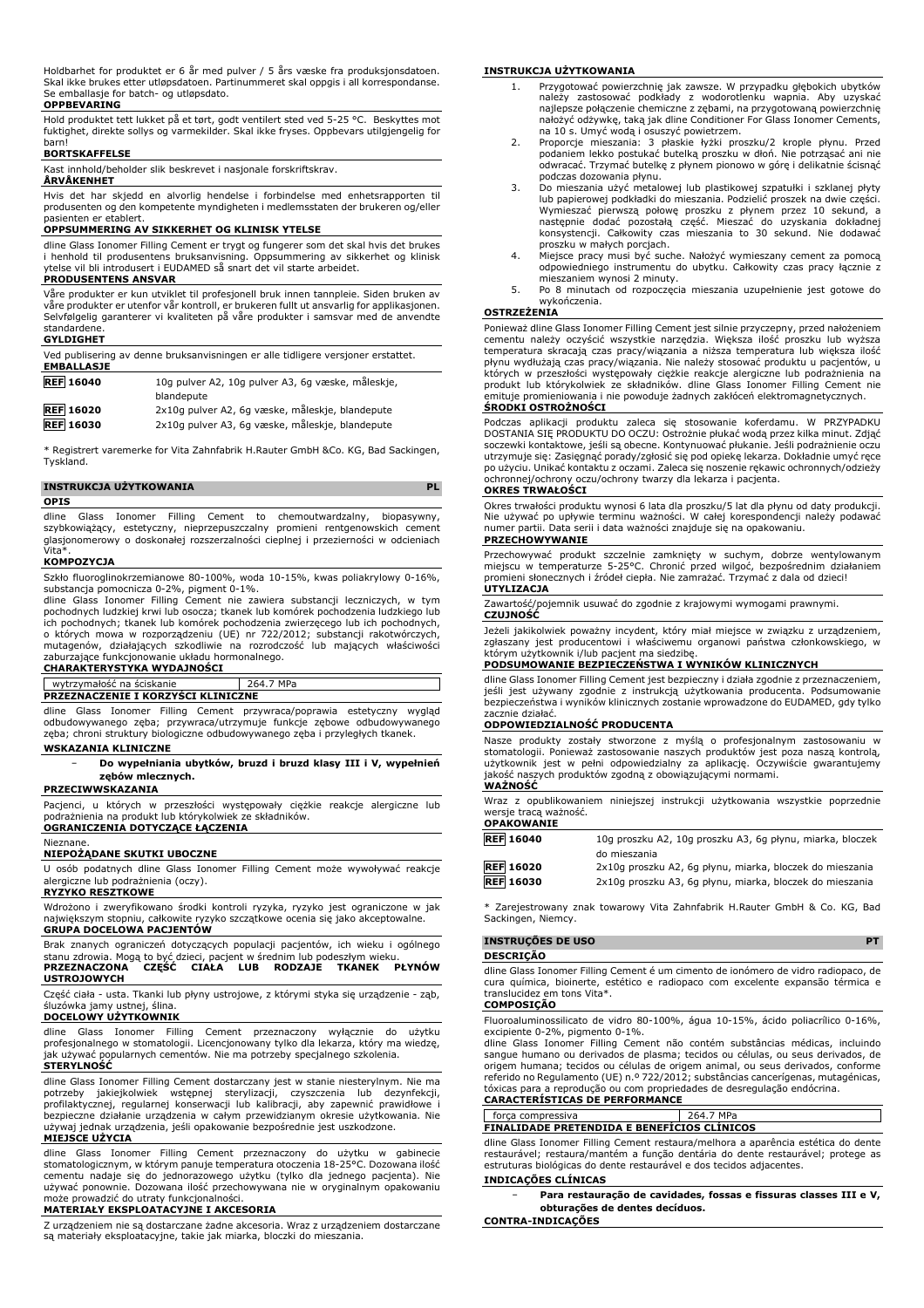Pacientes com histórico de reações alérgicas graves ou irritação ao produto ou a qualquer um dos ingredientes.

#### **RESTRIÇÕES A COMBINAÇÕES** Nenhum conhecido.

#### **EFEITOS COLATERAIS INDESEJÁVEIS**

Em indivíduos que sejam suscetíveis, dline Glass Ionomer Filling Cement pode causar reações alérgicas ou de irritação (olhos).

#### **RISCOS RESIDUAIS**

Foram implementadas e verificadas medidas de controlo de risco, o risco foi reduzido tanto quanto possível, o risco residual geral é considerado aceitável.

## **GRUPO-ALVO DE PACIENTES**

Não há restrições conhecidas em relação à população de pacientes, a sua idade e condições gerais de saúde. Pode destinar-se a crianças, pacientes de meia-idade ou idosos.

#### **PARTE PRETENDIDA DO CORPO OU TIPOS DE TECIDOS DE FLUIDOS CORPORAIS**

Parte do corpo - boca. Tecidos ou fluidos corporais em contacto com o dispositivo dente, mucosa bucal, saliva.

#### **UTILIZADOR PRETENDIDO**

Produto desenvolvido exclusivamente para o uso profissional em odontologia. O seu utilizador deve ser um médico licenciado que tenha conhecimentos sobre como usar cimentos odontológicas comuns. Não há necessidade de formação específica

#### **ESTERILIDADE**

dline Glass Ionomer Filling Cement é entregue não esterilizado. Não há necessidade de qualquer esterilização preparatória, limpeza ou desinfecção, manutenção preventiva regular ou calibração para garantir que o dispositivo opere de forma adequada e segura durante a sua vida útil prevista. No entanto, não use se a embalagem principal estiver danificada.

#### **AMBIENTE DE USO**

dline Glass Ionomer Filling Cement foi desenvolvido para ser usado em consultório<br>odontológico onde a temperatura ambiente é de 18-25 °C. A quantidade dispensada<br>de cimento é adequada para uso único (apenas para um pacient Quantidade dispensada mantida fora da embalagem original pode levar à perda de função.

#### **COMPONENTES CONSUMÍVEIS E ACESSÓRIOS**

Não é fornecido nenhum acessório com o dispositivo. Consumíveis, como colher de medição, almofadas de mistura, são fornecidos com o dispositivo. **INSTRUÇÕES DE USO**

- 1. Prepare a superfície normalmente. Para cavidades profundas, use liners de hidróxido de cálcio. Para a melhor adesão química aos dentes, aplique condicionador, como dline Conditioner For Glass Ionomer Cements na superfície preparada por 10 segundos. Lave com água e seque com ar.
- 2. Proporção da mistura: 3 colheres rasas de pó/2 gotas de líquido. Bata levemente o frasco de pó contra a mão antes de dispensar. Não agite ou inverta. Segure o frasco de líquido na vertical e aperte suavemente ao dispensar o líquido.
- 3. Para misturar, use uma espátula de metal ou plástico e uma placa de vidro ou almofada de mistura de papel. Divida o pó em duas partes. Misture a primeira metade do pó com o líquido por 10 segundos e adicione o restante. Misture até que a consistência exata seja alcançada. O tempo total de mistura é de 30 segundos. Não adicione pó em pequenas porções.
- 4. A área de trabalho deve ser mantida seca. Aplique o cimento misturado com instrumento adequado na cavidade. O tempo total de trabalho é de 2 minutos, incluindo a mistura.
- 5. Após 8 minutos do início da mistura, a restauração está pronta para o acabamento.

#### **AVISOS**

Como o cimento é altamente adesivo, limpe todos os instrumentos antes de o cimento assentar. Maior quantidade de pó ou temperatura mais alta encurta o tempo de trabalho/endurecimento e menor temperatura, ou maior quantidade de líquido prolonga o tempo de trabalho/endurecimento. Não use o produto com pacientes com histórico de reações alérgicas graves ou irritação ao produto ou a qualquer um dos ingredientes. dline Glass Ionomer Filling Cement não emite radiação e não causa interferências eletromagnéticas.

#### **PRECAUÇÕES**

Recomenda-se o uso de uma ensecadeira durante a aplicação do produto. SE ENTRAR EM CONTACTO COM OS OLHOS: enxague cuidadosamente com água durante vários minutos. Remova as lentes de contacto, se presentes e fáceis de retirar. Continue a enxaguar. Se a irritação nos olhos persistir: Procure orientação/atenção médica. Lave bem as mãos após manusear. Evite contacto com os olhos. Recomenda-se o uso de luvas de proteção/roupas de proteção/proteção ocular/proteção facial para médico e

## paciente. **VALIDADE**

O prazo de validade do produto é de 6 anos para o pó/5 anos para o líquido a partir da data de fabrico. Não use após a data de validade. O número do lote deve ser citado em toda a correspondência. Verifique a embalagem para ver o lote e data de validade.

#### **ARMAZENAMENTO**

Manter o produto bem fechado em local seco e bem ventilado a 5-25°C. Proteja da humidade, luz solar direta e de fontes de calor. Não congele. Mantenha fora do alcance das crianças!

### **ELIMINAÇÃO**

Descarte o conteúdo/recipiente conforme exigido pelos requisitos regulamentares nacionais.

#### **VIGILÂNCIA**

Se qualquer incidente grave ocorrer em relação ao dispositivo, informe o fabricante e a autoridade competente do Estado-Membro em que o utilizador e/ou paciente está estabelecido.

#### **RESUMO DE SEGURANÇA E DESEMPENHO CLÍNICO**

dline Glass Ionomer Filling Cement é seguro e tem o desempenho esperado se for usado de acordo com as instruções de uso do fabricante. O resumo de segurança e desempenho clínico será introduzido no EUDAMED assim que começar a funcionar. **RESPONSABILIDADE DO FABRICANTE**

Os nossos produtos foram desenvolvidos para uso profissional em odontologia. Como a aplicação dos nossos produtos está além do nosso controlo, o utilizador é

totalmente responsável pela aplicação. Garantimos, naturalmente, a qualidade dos nossos produtos de acordo com as normas aplicadas. **VALIDADE**

Após a publicação destas instruções de uso, todas as versões anteriores são substituídas. **EMBALAGEM**

| 10g de pó A2, 10g de pó A3, 6g de líquido, colher de medição,            |
|--------------------------------------------------------------------------|
| almofada de mistura                                                      |
| 2x10q de pó A2, 6q de líquido, colher de medição, almofada<br>de mistura |
|                                                                          |
| 2x10q de pó A3, 6q de líquido, colher de medição, almofada<br>de mistura |
|                                                                          |

\* Marca registrada da Vita Zahnfabrik H.Rauter GmbH & Co. KG, Bad Sackingen, Alemanha.

#### **INSTRUCȚIUNI DE UTILIZARE RO DESCRIERE**

#### dline Glass Ionomer Filling Cement este un ciment glasionomer polimerizabil activat chimic, bioinert, cu priză rapidă, estetic, radioopac cu expansiune termică și transluciditate excelente în nuanțe Vita\*.

## **COMPOZIȚIE**

Sticlă de fluoroaluminosilicat 80-100%, apă 10-15%, acid poliacrilic 0-16%, excipient

0-2%, pigment 0-1%. dline Glass Ionomer Filling Cement nu conține substanțe medicinale, inclusiv sânge uman sau derivate din plasmă; țesuturi sau celule de origine umană sau derivatele lor; țesuturi sau celule de origine animală sau derivatele lor, conform Reglementării (UE) Nr. 722/2012; substanțe cancerigene, mutagene, toxice pentru reproducere sau cu proprietăți destructive pentru sistemul endocrin.

### **CARACTERISTICI DE PERFORMANȚĂ**

rezistență la compresiune 264.7 MPa **UTILIZARE DESTINATĂ ȘI BENEFICII CLINICE**

dline Glass Ionomer Filling Cement reface/îmbunătățește aspectul estetic al dintelui recuperabil; reface/menține funcția dentară a dintelui recuperabil; protejează structurile biologice ale dintelui recuperabil și ale țesuturilor adiacente.

#### **INDICAȚII CLINICE**

− **Pentru restaurarea cariilor de clasa III și V, a foselor și fisurilor, plombarea dinților de lapte.**

## **CONTRAINDICAȚII**

Pacienți cu un istoric de alergii severe sau reacții de iritație la produs sau la unul din ingredientele sale.

#### **REACȚII LA COMBINAȚII** Nu se cunosc.

#### **EFECTE ADVERSE NEPLĂCUTE**

I Produsul ar putea cauza reacții alergice sau de iritație (ochi) indivizilor susceptibili. **RISCURI REZIDUALE**

Au fost implementate și verificate măsuri de control al riscului pentru a-l reduce cât mai mult posibil; riscul rezidual general este considerat ca fiind unul acceptabil. **GRUPUL DE PACIENȚI-ȚINTĂ**

Nu există restricții cu privire la populația de pacienți, vârstă și stare de sănătate generală. Aceștia pot fi copii, adulți de vârstă mijlocie sau persoane în vârstă. **PARTEA CORPULUI SAU TIPURI DE ȚESUTURI ȘI FLUIDE**

## **CORESPUNZĂTOARE**

Părți ale corpului – cavitatea bucală. Țesuturi sau fluide care intră în contact cu dispozitivul – dinte, mucoasa bucală, salivă.

#### **UTILIZATOR DESTINAT**

Produsul este destinat exclusiv utilizării stomatologice profesionale. Utilizatorii săi pot fi medici care au dobândit cunoștința necesară utilizării cimenturilor dentare. Nu este nevoie de un instructaj specific. **STERILITATE**

dline Glass Ionomer Filling Cement este livrat nesteril. Nu este nevoie de nicio sterilizare preparatoare, curățare sau dezinfecție, mentenanță preventivă, regulată sau calibrare pentru ca acest dispozitiv să fie utilizat în siguranță pe parcursul duratei sale de viață. Cu toate acestea, a nu se utiliza dacă pachetul este deteriorat. **MEDIU DE UTILIZARE**

#### dline Glass Ionomer Filling Cement este destinat folosirii în cabinetele dentare unde temperatura ambientală este cuprinsă între 18 și 25 °C. Cantitatea eliberată de ciment este suficientă pentru o singură utilizare (la un singur pacient). A nu se refolosi acestea. Cantitatea eliberată păstrată altundeva decât în pachetul original își poate pierde proprietățile de funcționare.

### **COMPONENTE ȘI ACCESORII CONSUMABILE**

Nu sunt furnizate accesorii cu dispozitivul. Consumabilele, cum ar fi lingura de dozare, plăcuțele de amestecare, sunt furnizate cu dispozitivul. **INSTRUCȚIUNI DE UTILIZARE**

- 1. Pregătiți suprafața, ca de obicei. Pentru cariile profunde, folosiți lineri cu hidroxid de calciu. Pentru cea mai bună adeziune chimică la dinte, aplicați un agent de condiționare, cum ar fi dline Conditioner For Glass Ionomer
- Cements, pe suprafața pregătită, timp de 10 secunde. Spălați cu apă și uscați cu aer. 2. Raport de amestec: 3 linguri rase de pulbere / 2 stropi de lichid. Loviti ușor sticluța de pulbere cu mâna înainte de dozare. Nu o agitați și nu o
- învârtiți. Țineți sticluța de lichid vertical și strângeți ușor pentru ca lichidul să iasă.
- 3. Pentru amestecare, folosiți o spatulă de metal sau plastic și o plăcuță de sticlă sau de hârtie. Împărțiți pulberea în două părți. Amestecați prima jumătate cu lichid timp de 10 secunde, după care adăugați restul. Amestecați până se ajunge la consistența exactă. Timpul total de amestecare este de 30 de secunde.
- 4. Zona de lucru trebuie menținută uscată. Aplicați cimentul mixat în carie cu instrumentul potrivit. Timpul total de lucru este de 2 minute, incluzând amestecarea.
- 5. După 8 minute de la începerea amestecării, restaurarea este gata de finisare.

#### **AVERTISMENTE**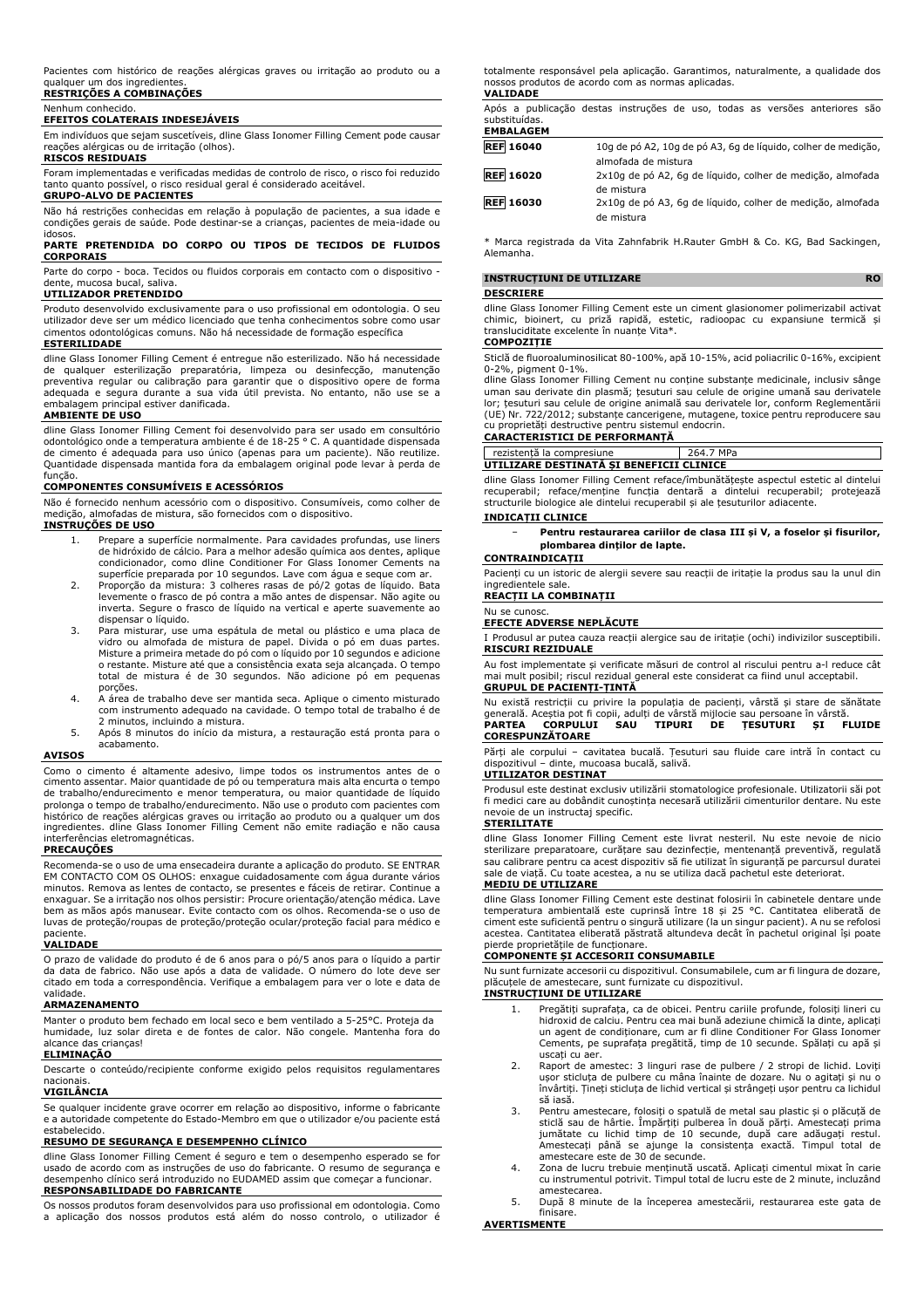Pentru că cimentul este foarte adeziv, curățați toate instrumentele înainte ca cimentul să se așeze. Cantitatea mai mare de pulbere și temperatura ridicată scurtează timpul de lucru și de așezare, pe când cantitatea mai mare de lichid, respectiv temperatura scăzută prelungesc timpul de lucru și de așezare. A nu se utiliza la pacienții cu un istoric de alergii severe sau reacții cu iritație la produs sau la orice din ingredientele sale. Produsul nu emite radiații și nu cauzează interferențe electromagnetice. **PRECAUȚII**

Este recomandată folosirea digii dentare în timpul aplicării produsului. LA CONTACTUL CU OCHII: Clătiți atent cu apă timp de câteva minute. Înlăturați lentilele de contact dacă sunt prezente. Continuați clătirea. Dacă iritația ochilor persistă, consultați medicul. Spălați-vă bine mâinile după folosire. Evitați contactul cu ochii. Este recomandată folosirea echipamentului de protecție pentru mâini, corp, ochi și față, atât pentru medic cât și pentru pacient.

#### **DURATĂ DE VIAȚĂ**

Durata de viață a produsului este de 6 ani pentru pulbere și de 5 ani pentru lichid, începând cu data fabricării. A nu se folosi după data expirării. Numărul lotului trebuie menționat în orice corespondență. Vedeți pe ambalaj lotul și data expirării. **DEPOZITARE**

Țineți produsul etanș într-un loc uscat, bine aerisit, la 5-25 °C. A se proteja de umiditate, lumina directă a soarelui și de surse de căldură. A nu se lăsa la îndemâna

## copiilor! **DEBARASARE**

Aruncați conținutul/recipientul conform reglementărilor naționale.

#### **VIGILENȚĂ**

Dacă a avut loc orice incident serios legat de dispozitiv, raportați-l la autoritatea competentă din Statul Membru în care este stabilit utilizatorul și/sau brevetul. **REZUMAT SIGURANȚĂ ȘI PERFORMANȚĂ CLINICĂ**

dline Glass Ionomer Filling Cement este sigur și se comportă conform utilizării destinate atunci când se folosește conform instrucțiunilor producătorului. Sumarul siguranței și al performanței clinice vor fi introduse în EUDAMED imediat după începerea utilizării.

#### **RESPONSABILITATEA PRODUCĂTORULUI**

Produsele noastre au fost dezvoltate exclusiv în scopul utilizării stomatologice profesionale. Având în vedere că nu putem controla modul de aplicare a produselor noastre, utilizatorul este pe deplin responsabil de acesta. Desigur, garantăm calitatea produselor noastre, raportată la standardele în vigoare.

#### **VALABILITATE**

Odată cu publicarea acestor instrucțiuni de utilizare, toate versiunile anterioare sunt anulate. **AMBALAJ**

| --------         |                                                              |
|------------------|--------------------------------------------------------------|
| <b>REF</b> 16040 | 10g pulbere A2, 10g pulbere A3, 6g lichid, lingurită de      |
|                  | dozare, plăcută de amestecare                                |
| <b>REF 16020</b> | 2x10q pulbere A2, 6q lichid, lingurită de dozare, plăcută de |
|                  | amestecare                                                   |
| <b>REF 16030</b> | 2x10q pulbere A3, 6q lichid, lingurită de dozare, plăcută de |
|                  | amestecare                                                   |

\* Marcă înregistrată a Vita Zahnfabrik H.Rauter GmbH & Co. KG, Bad Sackingen, Germania.

### **NÁVOD NA POUŽITIE SK**

### **POPIS**

dline Glass Ionomer Filling Cement je chemicky tuhnúci, bioinertný, rýchlo tuhnúci, estetický, rentgenkontrastný skloionomérny cement s vynikajúcou tepelnou rozťažnosťou a priesvitnosťou v odtieňoch Vita\*. **ZLOŽENIE**

## Fluoroaluminosilikátové sklo 80-100%, voda 10-15%, kyselina polyakrylová 0-16%,

pomocná látka 0-2%, pigment 0-1%. dline Glass Ionomer Filling Cement neobsahuje liečiva, vrátane derivátov ľudskej krvi alebo plazmy; tkanivá alebo bunky alebo ich deriváty ľudského pôvodu; tkanivá alebo bunky živočíšneho pôvodu alebo ich deriváty podľa Nariadenia (EÚ) č. 722/2012; látky, ktoré sú karcinogénne, mutagénne, toxické pre reprodukciu alebo majú vlastnosti narušujúce endokrinný systém. **VÝKONOVÉ CHARAKTERISTIKY**

## pevnosť v tlaku 264.7 MPa **ZAMÝŠĽANÝ ÚČEL A KLINICKÉ VÝHODY**

dline Glass Ionomer Filling Cement obnovuje/zlepšuje estetický vzhľad obnoviteľného zuba; obnovuje/udržuje zubnú funkciu obnoviteľného zuba; chráni biologické štruktúry obnoviteľného zuba a susedných tkanív.

### **KLINICKÉ INDIKÁCIE**

− **Pre reštaurovanie dutín triedy III a V, jamiek a trhlín, výplní mliečnych zubov.**

#### **KONTRAINDIKÁCIE**

Pacienti, ktorí majú v anamnéze závažné alergické alebo podráždené reakcie na produkt alebo na ktorúkoľvek zložku prípravku. **OBMEDZENIE KOMBINÁCIÍ**

#### Nie sú známe.

**NEŽIADUCE VEDĽAJŠIE ÚČINKY**

U citlivých jedincov môže dline Glass Ionomer Filling Cement spôsobiť alergické alebo dráždivé reakcie (oči).

#### **ZVYŠKOVÉ RIZIKÁ**

Bola implementovaná a overená opatrení na kontrolu rizík, riziko je čo najviac znížilo, celkové zvyškové riziko je považované za prijateľné.

#### **CIEĽOVÁ SKUPINA PACIENTOV**

Nie sú známe žiadne obmedzenia týkajúce sa populácie pacientov, ich veku a celkového zdravotného stavu. Môžu to byť aj deti, pacienti stredného veku alebo starší pacienti.

#### **ZAMÝŠĽANÁ ČASŤ TELA ALEBO TYPY TKANÍV TELESNÝCH TEKUTÍN**

Časť tela - ústa. Tkanivá alebo telesné tekutiny v kontakte s prístrojom - zub, sliznica ústnej dutiny, sliny.

### **URČENÝ POUŽÍVATEĽ**

dline Glass Ionomer Filling Cement je vyvinutý len pre profesionálne použitie v stomatológii. Použiť ho môže iba lekár s licenciou, ktorý má znalosti o používaní bežných dentálnych cementov. Nie je potreba zvláštneho školenia.

#### **STERILITA**

dline Glass Ionomer Filling Cement je dodávaný nesterilný. Nie je potrebné vykonávať žiadnu prípravnú sterilizáciu, čistenie alebo dezinfekciu, preventívnu, pravidelnú údržbu alebo kalibráciu, aby bolo zaistené, že zariadenie pracuje správne a bezpečne po celú dobu jeho životnosti. Nepoužívajte však, ak je primárny balíček poškodený. **PROSTREDIE POUŽITIA**

## Výrobok je určený na použitie v zubnej ordinácii, kde je teplota okolia 18-25 °C. Vydané množstvo cementu je vhodné pre jednorazové použitie (iba pre jedného pacienta). Nepoužívajte znova. Vydané množstvo, ktoré nie je v pôvodnom obale, môže viesť k strate funkcie.

#### **SPOTREBNÉ SÚČASTI A PRÍSLUŠENSTVO**

K zariadeniu nie je dodávané žiadne príslušenstvo. Spotrebný materiál, ako je odmerka či miešacie podložky, sa dodáva so zariadením. **NÁVOD NA POUŽITIE**

- 1. Pripravte povrch ako vždy. Pre hlboké dutiny použite vložky z hydroxidu vápenatého. Pre najlepšiu chemickú väzbu na zuby naneste na pripravený povrch po dobu 10 s kondicionér, ako je dline Conditioner For
- Glass Ionomer Cements. Umyte vodou a osušte vzduchom. 2. Pomer miešania: 3 lyžice prášku/2 kvapky tekutiny. Pred výdajom zľahka poklepte fľaštičkou na ruku. Fľaštičkou netrepte ani ju neobracajte. Držte fľaštičku s kvapalinou zvisle a jemne stlačte, keď dávkujete kvapalinu.
- 3. Na miešanie použite kovovú alebo plastovú špachtľu a miešaciu podložku zo sklenenej dosky alebo papiera. Rozdeľte prášok na dve časti. Prvú polovicu prášku zmiešajte s kvapalinou po dobu 10 sekúnd a potom pridajte zvyšok. Miešajte, kým nedosiahnete presnej konzistencie. Celková doba miešania je 30 sekúnd. Nepridávajte prášok v malých dávkach.
- 4. Pracovný priestor musí byť udržiavaný v suchu. Aplikujte zmiešaný cement vhodným nástrojom do dutiny. Celková pracovná doba je 2 minúty vrátane miešania.
- 5. Po 8 minútach od začiatku miešania je reštaurovanie pripravené na dokončenie.

#### **VAROVANIE**

Vzhľadom k tomu, že cement je vysoko lepivý, pred usadením cementu očistite všetky nástroje. Vyššie množstvo prášku alebo vyššia teplota skracujú dobu spracovania/tuhnutia a nižšia teplota alebo vyššie množstvo kvapaliny predlžujú dobu spracovania/tuhnutia. Nepoužívajte prípravok u pacientov, ktorí v minulosti mali závažné alergické alebo podráždené reakcie na produkt alebo na niektorú zo zložiek. dline Glass Ionomer Filling Cement nevyžaruje žiarenie a nespôsobuje žiadne elektromagnetické rušenie.

#### **OPATRENIE**

Počas aplikácie produktu sa odporúča používať kofferdam. PO ZASIAHNUTÍ OČÍ: Niekoľko minút ich opatrne vyplachujte vodou. Vyberte kontaktné šošovky, ak sú<br>nasadené a ak je to ľahké. Pokračujte vo vyplachovaní. Pokiaľ podráždenie očí<br>pretrváva: Vyhľadajte lekársku pomoc/starostlivosť. Po manipuláci umyte ruky. Vyhnite sa kontaktu s okom. Pre lekára a pacienta sa odporúča nosiť ochranné rukavice/ochranný odev/ochranu očí/ochranu tváre.

#### **SKLADOVATEĽNOSŤ**

Doba použiteľnosti produktu je 6 roky prášku/5 rokov kvapaliny od dátumu výroby. Nepoužívajte po dátume exspirácie. Vo všetkých korešpondencia by malo byť uvedené číslo šarže. Šarže a dátum spotreby pozri balenia. **SKLADOVANIE**

Uchovávajte produkt tesne uzavretú na suchom, dobre vetranom mieste pri teplote 5-25 °C. Chráňte pred vlhkosť, priamym slnečným žiarením a zdrojmi tepla. Chráňte pred mrazom. Udržujte mimo dosahu detí!

#### **LIKVIDÁCIA**

Obsah/obal zlikvidujte v súlade s požiadavkami národných predpisov. **BDELOSŤ**

Ak sa stane akýkoľvek závažný incident, ku ktorému došlo v súvislosti so zariadením, hlási sa to výrobcovi a príslušnému orgánu členského štátu, v ktorom sa používateľ alebo pacient nachádza.

#### **SÚHRN BEZPEČNOSTI A KLINICKÉHO VÝKONU**

dline Glass Ionomer Filling Cement je bezpečný a funguje tak, ako bolo zamýšľané,<br>ak je používaný v súlade s pokynmi výrobcu na použitie. Súhrn bezpečnosti a<br>klinického výkonu bude do EUDAMED zavedený, akonáhle začne praco **ZODPOVEDNOSŤ VÝROBCOV**

Naše výrobky boli vyvinuté pre profesionálne použitie v stomatológii. Pretože aplikácia našich produktov je mimo našu kontrolu, je za aplikáciu plne zodpovedný užívateľ. Samozrejme garantujeme kvalitu našich produktov v súlade s platnými normami.

#### **DOBA PLATNOSTI**

| Po uverejnení tohto návodu na použitie sú nahradené všetky predchádzajúce verzie.<br><b>OBAL</b> |                                                          |  |  |  |
|--------------------------------------------------------------------------------------------------|----------------------------------------------------------|--|--|--|
| <b>REF</b> 16040                                                                                 | 10g prášku A2, 10g prášku A3, 6g tekutiny, odmerka,      |  |  |  |
|                                                                                                  | miešacia podložka                                        |  |  |  |
| <b>REF</b> 16020                                                                                 | 2x10g prášku A2, 6g tekutiny, odmerka, miešacia podložka |  |  |  |

**REF 16030** 2x10g prášku A3, 6g tekutiny, odmerka, miešacia podložka

\* Registrovaná ochranná známka spoločnosti Vita Zahnfabrik H. Rauter GmbH & Co. KG, Bad Sackingen, Nemecko.

#### **NAVODILA ZA UPORABO SL**

#### **OPIS**

dline Glass Ionomer Filling Cement je estetski, bioinertni, hitro strjujoč, radiopačen, steklasto ionomerni cement, ki se kemično utrjuje. Se odlično toplotno razteza in je dobro prosojen, dobavljiv v odtenkih Vita\*.

#### **SESTAVA**

Fluoroaluminosilikatno steklo 80-100%, voda 10-15%, poliakrilna kislina 0-16%, pomožna snov 0-2%, pigment 0-1%.

dline Glass Ionomer Filling Cement ne vsebuje zdravilnih snovi, vključno s človeško krvjo ali predelano plazmo; tkiv, celic ali derivatov človeškega izvora; tkiv ali celic živalskega izvora ali njihovih derivatov po Uredbi (EU) Št. 722/2012; snovi, ki so rakotvorne, mutagene, strupene za reprodukcijo ali imajo endokrine moteče lastnosti.

### **ZNAČILNOSTI DELOVANJA**

tlačna trdnost 264.7 MPa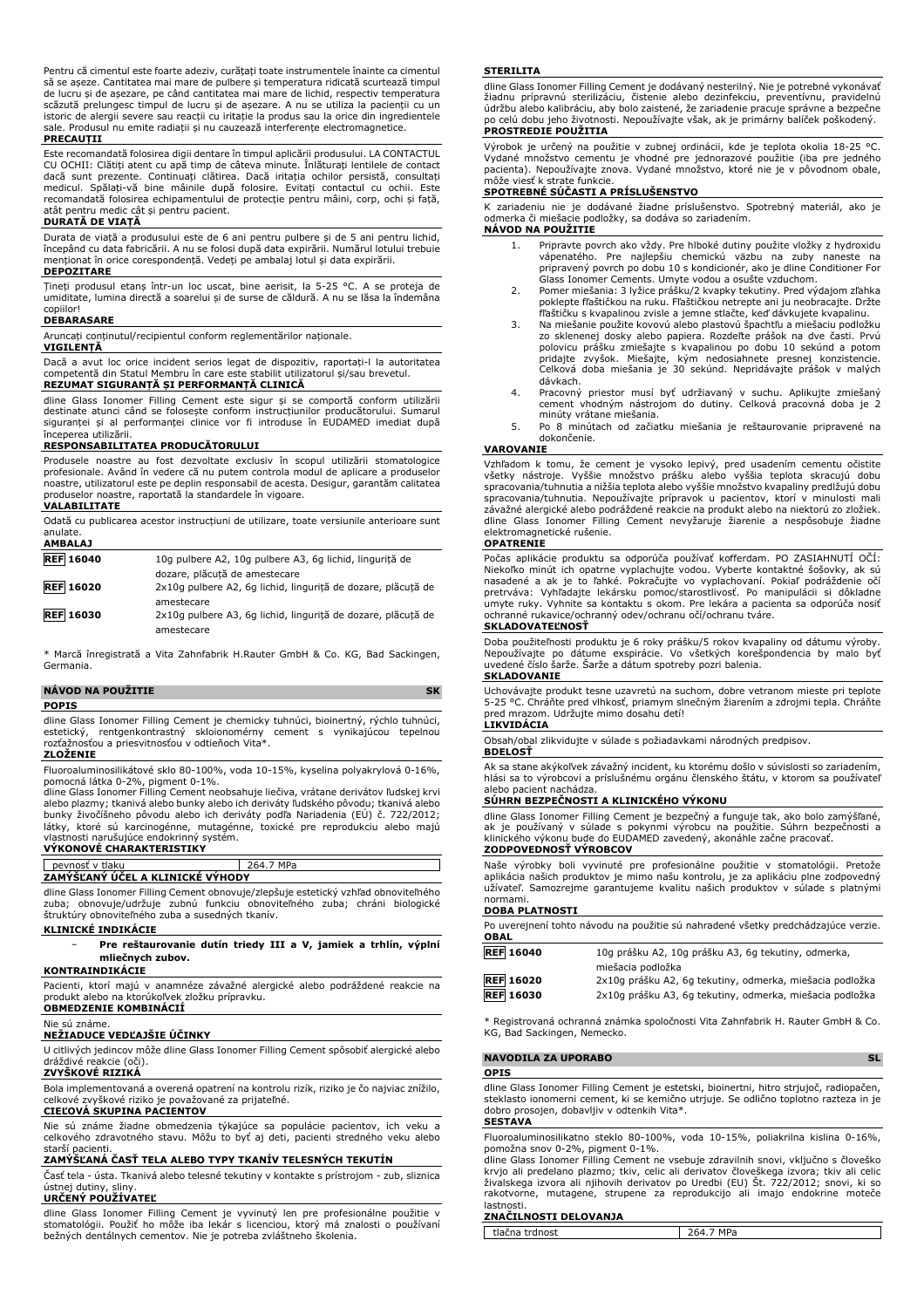#### **PREDVIDENI NAMEN ZDRAVLJENJA IN KORISTI**

dline Glass Ionomer Filling Cement popravi/izboljša estetski videz obnovljenega zoba; obnovi/vzdržuje funkcijo obnovljenega zoba; ščiti biološke strukture obnovljenega zoba in sosednjih tkiv.

#### **KLINIČNE INDIKACIJE**

− **Za obnovo zobnih lukenj razreda III in V, globokih lukenj in razpok, za zalivke mlečnih zob.**

#### **KONTRAINDIKACIJE**

Bolniki, ki so imeli hude alergične reakcije ali reakcijo draženja na izdelek ali katero koli njegovo sestavino.

#### **OMEJITVE ZA KOMBINACIJE**

Niso poznani.

#### **NEŽELENI STRANSKI UČINKI**

Pri posameznikih, ki so podvrženi alergijam, lahko dline Glass Ionomer Filling Cement povzroči alergijske ali dražilne reakcije (oko). **PREOSTALA TVEGANJA**

#### Ukrepi za nadzor tveganja so bili izvedeni in preverjeni. Tveganje je bilo minimalizirano, skupno preostalo tveganje je bilo ocenjeno kot sprejemljivo.

#### **CILJNA SKUPINA PACIENTA**

Omejitev glede populacije pacientov, njihove starosti in splošnih zdravstvenih razmer ni. Zdravi se lahko tako otroke kot vse druge starostne skupine, tudi starejše

## paciente. **PREDVIDENI DEL TELESA ALI VRSTE TKIV V TELESNIH TEKOČINAH**

Del telesa - usta. Tkiva ali telesne tekočine, s katerimi pripomoček pride v stik - zob, ustna sluznica, slina.

### **PREDVIDENI UPORABNIK**

dline Glass Ionomer Filling Cement je bil razvit samo za profesionalno uporabo v zobozdravstvu. Uporablja ga lahko samo licenciran zobozdravnik ki ima znanje o uporabi zobnih cementov.

#### **STERILNOST**

Dobavljen dline Glass Ionomer Filling Cement je ne-sterilen. Za zagotovitev pravilnega in varnega delovanja pripomočka v predvidenem življenjskem obdobju sterilizacija, čiščenje ali razkuževanje, preventivno ali redno vzdrževanje ali kalibracija ni potrebna. Toda, če je prejmete izdelek v poškodovani embalaži, ga ne uporabljajte.

#### **OKOLJE UPORABE**

dline Glass Ionomer Filling Cement je namenjen za uporabo v zobozdravstveni ordinaciji, kjer je standardna temperatura prostora med 18 in 25°C. Posamezni odmerek cementa je primeren za enkratno uporabo (samo za enega pacienta). Ni za ponovno uporabo. Odmerek, ki ni več shranjen v originalni embalaži, lahko izgubi svojo funkcijo.

#### **POTROŠNI MATERIAL IN DODATKI**

Pripomočku ni priložena nobena dodatna oprema. Potrošni material, ki je pripomočku priložen, so merilna zajemalka, mešalne ploščice.

#### **NAVODILA ZA UPORABO**

- 1. Površino pripravite kot običajno. Za globoke luknje uporabite podlago iz kalcijevega hidroksida. Za najboljše kemično lepljenje materiala na zob za 10 sekund nanesite balzam na obdelovalno površino, kot je na primer dline Conditioner For Glass Ionomer Cements. Sperite z vodo in posušite z zrakom.
- 2. Razmerje mešanja: 3 izravnane žlice praška / 2 kapljici tekočine. Pred doziranjem stekleničko s praškom na rahlo udarite ob roko. Ne stresajte in ne obračajte. Stekleničko s tekočino držite pokonci v navpični legi. Ko nanašate tekočino, nežno stisnite.
- 3. Za mešanje uporabite kovinsko ali plastično lopatico in stekleno ploščico ali papirno mešalno podlago. Prašek razdelite na dva dela. Prvo polovico praška mešajte s tekočino 10 sekund in nato dodajte preostanek praška. Mešajte, dokler ne dosežete natančne konsistence. Skupni čas mešanja je 30 sekund. Praška ne dodajajte v majhnih količinah.
- 4. Delovni prostor mora biti suh. Pripravljeni cement z ustreznim instrumentom nanesite v luknjo. Vključno z mešanjem je skupni delovni čas 2 minuti.

5. 8 minut po začetku mešanja je restavracija pripravljena za zaključevanje. **OPOZORILA**

Ker je cement zelo lepljiv, očistite vse instrumente, preden se cement zasuši. Večja količina praška v mešanici ali višja temperatura skrajšata čas dela/utrjevanja, medtem ko nižja temperatura ali večja količina tekočine v mešanici podaljša čas dela/utrjevanja. dline Glass Ionomer Filling Cement ne uporabljajte pri pacientih, ki<br>so že kdaj imeli hude alergijske reakcije ali draženje na ta izdelek ali katero koli<br>njegovo sestavino. dline Glass Ionomer Filling Ceme povzroča elektromagnetnih motenj.

#### **PREVIDNOSTNI UKREPI**

Med nanašanjem izdelka je priporočljivo uporabljati cofferdam. ČE PRIDE V OČI: Nekaj minut previdno izpirajte z vodo. Če je možno in enostavno izvedljivo, odstranite kontaktne leče. Nadaljujte z izpiranjem. Če draženje oči ne pojenja, poiščite zdravniško pomoč. Po postopku si temeljito umijte roke. Poskrbite, da ne pride v stik z očmi. Priporočljivo je, da zobozdravnik in pacient nosita zaščitne rokavice/zaščitno obleko/zaščito za oči/zaščito za obraz.

#### **ROK UPORABE**

Rok uporabe izdelka je 6 leta od datuma izdelave za prašek / 5 let za tekočinoe. Ne uporabljajte po pretečenem datumu. V vseh dopisih morate navesti številko serije. Za številko serije in rok uporabe glejte embalažo.

#### **SKLADIŠČENJE**

Izdelek hranite v tesno zaprti embalaži in v suhem ter dobro prezračevanem prostoru pri temperaturi med 5-25°C. Ne izpostavljajte vlago, direktni sončni svetlobi in virom toplote. Ne zamrzujte. Hranite izven dosega otrok!

#### **ODLAGANJE ODPADKOV**

Vsebino/embalažo zavrzite v skladu z nacionalnimi predpisi.

#### **PAZLJIVOST**

Če pride do kakršnega koli resnega incidenta, ki se v zvezi s pripomočkom zgodi pacientu, to takoj sporočite proizvajalcu in pristojnemu organu države članice, v kateri uporabnik in/ali pacient prebiva.

#### **POVZETEK VARNOSTNIH OPOZORIL IN KLINIČNIH UČINKOVITOSTI**

dline Glass Ionomer Filling Cement je varen in deluje, kot je predvideno, če se uporablja v skladu s proizvajalčevimi navodili za uporabo. Povzetek varnostnih opozoril in klinične učinkovitosti bo predstavljen v EUDAMED takoj, ko bo predstavljen trau.

#### **ODGOVORNOST PROIZVAJALCA**

Naši izdelki so bili razviti za profesionalno uporabo v zobozdravstvu. Ker uporaba naših izdelkov ni več pod našim nadzorom, je uporabnik v celoti odgovoren za njihovo aplikacijo. Seveda pa zagotavljamo kakovost naših izdelkov v skladu z veljavnimi standardi.

#### **VELJAVNOST**

|                  | Z objavo teh navodil za uporabo vse prejšnje različice postanejo brezpredmetne.   |
|------------------|-----------------------------------------------------------------------------------|
| <b>PAKIRANJE</b> |                                                                                   |
| <b>REF</b> 16040 | 10g A2 praška, 10g A3 praška, 6g tekočine, merilna<br>zajemalka, mešalna ploščica |
| <b>REF 16020</b> | 2x10g A2 praška, 6g tekočine, merilna zajemalka, mešalna                          |
|                  | ploščica                                                                          |
| <b>REF 16030</b> | 2x10g A3 praška, 6g tekočine, merilna zajemalka, mešalna<br>ploščica              |

\* Registrirana blagovna znamka Vita Zahnfabrik H.Rauter GmbH & Co. KG, Bad Sackingen, Nemčija.

| <b>INSTRUCCIONES DE USO</b>                                                     |  |
|---------------------------------------------------------------------------------|--|
| <b>DESCRIPCIÓN</b>                                                              |  |
| dina Class Isnamos Filipe Coment es un comente de ionómese de vidulo sadionase. |  |

dline Glass Ionomer Filling Cement es un cemento de ionómero de vidrio radiopaco de curado químico, bio-inerte, de fraguado rápido, estético, con excelente expansión térmica y translucidez en tonos Vita\*.

#### **COMPOSICIÓN**

Vidrio de fluoroaluminosilicato 80-100%, agua 10-15%, ácido poliacrílico 0-16%, excipiente 0-2%, pigmento 0-1%.

dline Glass Ionomer Filling Cement no contiene sustancias medicinales, sangre humana o derivados de plasma; tejidos o células, o sus derivados, de origen humano; tejidos o células de origen animal, o sus derivados, según se indica en el Reglamento (UE) No. 722/2012; Sustancias cancerígenas, mutágenos, tóxicas para la reproducción o que tengan propiedades de alteración endocrina. **CARACTERÍSTICAS DE DESEMPEÑO**

fuerza de compresión 264.7 MPa **PROPÓSITO PREVISTO Y BENEFICIOS CLÍNICOS**

dline Glass Ionomer Filling Cement restaura/mejora la apariencia estética del diente restaurable; restaura/mantiene la función del diente restaurable; protege las estructuras biológicas de los dientes restaurables y los tejidos adyacentes.

#### **INDICACIONES CLÍNICAS**

− **Para la restauración de cavidades, fosas y fisuras de clase III y V, empastes de dientes temporales.**

#### **CONTRAINDICACIONES**

Pacientes con antecedentes de reacciones alérgicas o de irritaciones graves al producto o a cualquiera de los ingredientes. **RESTRICCIONES A LAS COMBINACIONES**

### Ninguno conocido.

**EFECTOS SECUNDARIOS INDESEABLES**

En personas susceptibles, dline Glass Ionomer Filling Cement puede causar reacciones alérgicas o irritación (ojos).

#### **RIESGOS RESIDUALES**

Se han implementado y comprobado medidas de control de riesgos, reduciéndolos en la medida de lo posible, el riesgo residual general se considera aceptable. **GRUPO DE PACIENTES OBJETIVO**

No se conocen restricciones con respecto a la población de pacientes, edad y condiciones generales de salud. Pudiendo haber niños, pacientes de mediana edad o ancianos.

#### **PARTE PREVISTA DEL CUERPO O TIPOS DE TEJIDOS DE FLUIDOS CORPORALES**

Parte del cuerpo - boca. Tejidos o fluidos corporales en contacto con el dispositivo: dientes, mucosa, saliva.

#### **USUARIO PREVISTO**

dline Glass Ionomer Filling Cement está desarrollado únicamente para uso profesional odontológico. Dirigido a médicos con licencia que tengan conocimientos sobre cómo usar cementos dentales comunes. No hay necesidad de tener una formación específica.

#### **ESTERILIDAD**

dline Glass Ionomer Filling Cement se entrega sin esterilizar. No necesita esterilización, limpieza o desinfección preparatoria, mantenimiento preventivo, regular o calibración para garantizar que el dispositivo funcione de manera adecuada y segura durante su vida útil prevista. Sin embargo, no lo use si el envoltorio principal

## está dañado. **MEDIO AMBIENTE DE USO**

El producto está diseñado para ser usado en consultorios odontológicos donde la temperatura ambiente va de 18 a 25 °C. La cantidad dispensada de cemento es adecuada para un solo uso (un paciente). No reutilizar. La cantidad dispensada que no se mantenga en el paquete original puede perder su función.

#### **COMPONENTES CONSUMIBLES Y ACCESORIOS**

No se suministran accesorios con el dispositivo. Se suministran artículos no consumibles con el dispositivo, como cucharas medidoras o placas para mezclar. **INSTRUCCIONES DE USO**

- 1. Prepare la superficie como siempre. Para caries profundas, use revestimientos de hidróxido de calcio. Para una mejor unión química a los dientes, aplique acondicionador, como dline Conditioner For Glass Ionomer Cements, en la superficie preparada durante 10 segundos. Lave con agua y seque con aire.
- 2. Proporción de la mezcla: 3 cucharadas rasas de polvo / 2 gotas de líquido. Golpee ligeramente la botella de polvo contra la mano antes de dispensar. No agite ni invierta. Sostenga la botella de líquido en posición vertical y apriétela suavemente cuando dispense un líquido.
- 3. Para mezclar, use una espátula de metal o plástico y una lámina de vidrio o una lámina para mezclar de papel. Divida el polvo en dos partes. Mezcle la primera mitad del polvo con el líquido durante 10 segundos y luego agregue el resto. Mezcle hasta obtener la consistencia exacta. El tiempo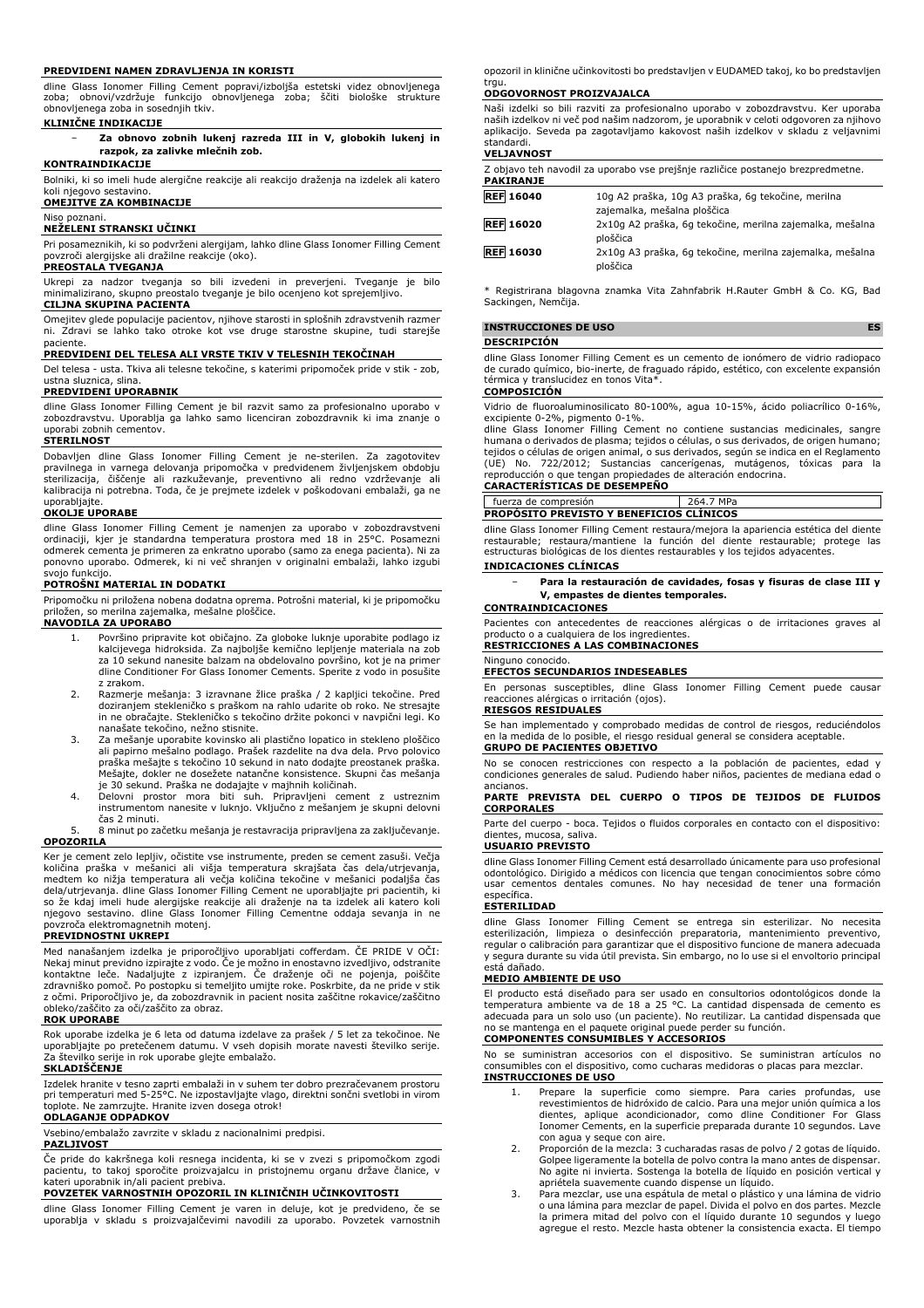total de mezcla es de 30 segundos. No agregue polvo en pequeñas

- porciones. 4. El área de trabajo debe mantenerse seca. Aplique el cemento mezclado con un instrumento adecuado en la cavidad. El tiempo total de trabajo es de 2 minutos, incluida la mezcla.
- 5. Después de 8 minutos desde el inicio de la mezcla, la restauración está .<br>i para el acabado.

#### **ADVERTENCIAS**

Debido a que el cemento es muy adhesivo, asegúrese de limpiar todos los instrumentos antes de que el cemento se fije en ellos. Una mayor cantidad de polvo o temperaturas más altas acortan el tiempo de trabajo/fraguado y una temperatura más baja, o una mayor cantidad de líquido prolonga el tiempo de trabajo/fraguado. No utilice dline Glass Ionomer Filling Cement en pacientes que tengan antecedentes de reacciones alérgicas o de irritación graves producidas por el producto o cualquiera de sus componentes. dline Glass Ionomer Filling Cement no emite radiación y tampoco causa interferencias electromagnéticas.

#### **PRECAUCIONES**

Se recomienda utilizar barrera durante la aplicación del producto. EN CASO DE CONTACTO CON LOS OJOS: Enjuague cuidadosamente con agua durante varios minutos. Quítese las lentes de contacto, si los lleva y es fácil hacerlo. Continúe enjuagando. Si la irritación ocular persiste: consulte con su médico. Lávese bien las manos después de manipular el producto. Evite el contacto visual. Se recomienda utilizar guantes protectores/ropa protectora/protección ocular/protección facial para<br>médico y paciente paciente.

#### **VIDA ÚTIL**

La vida útil del producto son 6 años para el polvo / 5 años para el líquido contando a partir de la fecha de fabricación. No lo use después de la fecha de vencimiento. El número de lote debe indicarse en todo el prospecto. Consulte el empaque para ver el lote y la fecha de vencimiento.

#### **ALMACENAMIENTO**

Mantenga el producto bien cerrado en un lugar seco y bien ventilado de 5 a 25 °C. Proteger de la humedad, la luz solar directa y las fuentes de calor. No congele. ¡Mantenga fuera del alcance de los niños!

#### **DISPOSICIÓN**

Elimine el contenido/recipiente según lo requieran los requisitos reglamentarios nacionales.

#### **VIGILANCIA**

Si se ha producido algún incidente grave en relación con el dispositivo, informe al fabricante y a la autoridad competente del Estado miembro en el que esté establecido el usuario y/o el paciente.

#### **RESUMEN DE SEGURIDAD Y DESEMPEÑO CLÍNICO**

dline Glass Ionomer Filling Cement es seguro y funciona según lo previsto si es usado según las instrucciones de uso del fabricante. El resumen de seguridad y desempeño clínico se presentará en EUDAMED tan pronto como comience a funcionar.

### **RESPONSABILIDAD DE LOS FABRICANTES**

Nuestros productos han sido desarrollados para uso profesional odontológico. Dado que la aplicación de nuestros productos está fuera de nuestro control, el usuario es totalmente responsable de ella. Por supuesto, garantizamos la calidad de nuestros productos de acuerdo con los estándares aplicados. **VALIDEZ**

#### Tras la publicación de estas instrucciones de uso, quedan reemplazadas todas las versiones previas. **EMBALAJE REF 16040** 10g de polvo A2, 10g de polvo A3, 6g de líquido, cuchara dosificadora, lámina para mezclar **REF 16020** 2x10g de polvo A2, 6g de líquido, cuchara dosificadora, lámina para mezclar **REF 16030** 2x10g de polvo A3, 6g de líquido, cuchara dosificadora,

\* Marca registrada de Vita Zahnfabrik H.Rauter GmbH & Co. KG, Bad Sackingen, Alemania.

lámina para mezclar

### **ANVÄNDARINSTUKTIONER** SV **BESKRIVNING**

dline Glass Ionomer Filling Cement är ett kemiskt härdande, bioinert,<br>snabbhärdande, estetiskt, radiopague glomeromercement med utmärkt snabbhärdande, estetiskt, radiopaque glomeromercement med utmärkt<br>värmeutvidgning och genomskinlighet i Vita\*-nyanser.<br>**SAMMANSÄTTNING** 

Fluoroaluminosilikatglas 80-100%, vatten 10-15%, polyakrylsyra 0-16%, hjälpämne 0-2%, pigment 0-1%.

dline Glass Ionomer Filling Cement innehåller inte läkemedelssubstanser, inklusive mänskligt blod eller plasmaderivat; vävnader eller celler, eller deras derivat, av mänskligt ursprung; vävnader eller celler av animaliskt ursprung, eller deras derivat, som avses i förordning (EU) nr 722/2012; ämnen som är cancerframkallande, mutagena, reproduktionsgiftiga eller som har hormonstörande egenskaper. **PRESTANDAEGENSKAPER**

tryckhållfasthet 264.7 MPa **AVSETT SYFTE OCH KLINISKA FÖRDELAR**

#### dline Glass Ionomer Filling Cement återställer/förbättrar det estetiska utseendet hos

en restaurerbar tand; återställer/upprätthåller tandfunktionen hos en restaurerbar tand; skyddar biologiska strukturer i restaurerbara tänder och intilliggande vävnader.

#### **KLINISKA INDIKATIONER**

− **För restaurering av klass III- och V-håligheter, gropar och sprickor, avfallsfyllningar.**

### **KONTRAINDIKATIONER**

Patienter som tidigare har upplevt allvarliga allergiska reaktioner eller irritationsreaktioner av produkten eller någon av ingredienserna. **BEGRÄNSNINGAR AV KOMBINATIONER**

#### Inga kända.

### **OÖNSKADE BIVERKNINGAR**

Hos känsliga individer kan dline Glass Ionomer Filling Cement orsaka allergiska reaktioner eller irritationsreaktioner (ögon). **ÅTERSTÅENDE RISKER**

Åtgärder för riskkontroll har genomförts och verifierats, risken minskas så långt som möjligt, den totala restrisken bedöms vara acceptabel. **PATIENTENS MÅLGRUPP**

## Inga kända restriktioner angående patientpopulation, ålder eller allmänna hälsotillstånd. Det kan finnas barn, medelålders eller äldre patienter.

**AVSEDD DEL AV KROPPEN ELLER TYPER AV VÄVNADER AV KROPPSVÄTSKOR** En del av kroppen – munnen. Vävnader eller kroppsvätskor i kontakt med enheten – tand, munslemhinna, saliv.

#### **AVSEDD ANVÄNDARE**

dline Glass Ionomer Filling Cement är utvecklad endast för professionellt bruk inom tandvården. Dess användare är endast licensierad läkare som har kunskap om hur man använder vanliga cement. Det finns dock inget behov av specifik utbildning. **STERILITET**

#### dline Glass Ionomer Filling Cement levereras icke-steril. Det finns inget behov av förberedande sterilisering, rengöring eller desinfektion, förebyggande eller regelbundet underhåll eller kalibrering, för att säkerställa att enheten fungerar korrekt och säkert under dess avsedda livstid. Använd dock inte om förpackningen är skadad.

#### **ANVÄNDNINGSMILJÖ**

Produkten är designad för att användas på tandvärdskliniker där<br>omgivningstemperaturen är 18-25°C. Den fördelade-mängden-cement-är-lämplig-för<br>engångsbruk-(endast-för-en-patient). Återanvänd-inte. Administrerad-mängd-som-i

Inga tillbehör medföljer enheten. Förbrukningsvaror, som mätskopa och mixerplattor, levereras med enheten.

#### **ANVÄNDARINSTUKTIONER**

- 1. Förbered ytan som vanligt. För djupa håligheter, använd kalciumhydroxidfoder. För bästa kemiska bindning till tänderna, applicera balsam, såsom dline Conditioner For Glass Ionomer Cements, på den förberedda ytan i 10 sek. Tvätta med vatten och torka med luft.
- 2. Blandningsförhållande: 3 skedar pulver/2 droppar vätska. Knacka lätt på flaskan med pulver mot handen innan du dispenserar. Skaka eller vänd inte på flaskan. Håll vätskeflaskan vertikalt upprätt och tryck försiktigt när du avger vätska.
- 3. För att blanda, använd metall- eller plastspatel och glasplatta eller pappersblandningsplatta. Dela pulver i två delar. Blanda den första halvan av pulver med vätska i 10 sekunder och tillsätt sedan resten. Blanda tills exakt konsistens uppnås. Total blandningstid är 30 sekunder.
- Tillsätt inte pulver i små portioner. 4. Arbetsområdet måste hållas torrt. Applicera det blandade cementet med lämpligt instrument i håligheten. Total arbetstid är 2 minuter inklusive blandning.
- 5. Efter 8 minuter från blandningens början är restaureringen klar för avslutning.

#### **VARNINGAR**

Eftersom cement är mycket vidhäftande, rengör alla instrument innan cementet appliceras. En högre mängd pulver eller högre temperatur förkortar arbets- /torkningstiden med lägre temperatur eller en högre mängd vätska förlänger arbets- /torkningstiden. Använd inte dline Glass Ionomer Filling Cement på patienter som tidigare har upplevt allvarliga allergiska reaktioner eller irritationsreaktioner av produkten eller någon av ingredienserna i den. dline Glass Ionomer Filling Cement<br>avger inte strålning och orsakar inga elektromagnetiska störningar.<br>**FÖRSIKTIGHETSÅTGÄRDER** 

Det rekommenderas att använda cofferdam under appliceringen av produkten. VID KONTAKT MED ÖGONEN: Skölj försiktigt med vatten i flera minuter. Ta bort kontaktlinser om de finns och det är lätt att göra så. Fortsätt skölja. Om irritationen i ögonen kvarstår: Kontakta läkare. Tvätta händerna noggrant efter hantering. Undvik ögonkontakt. Det rekommenderas att både läkaren och patienten bär skyddshandskar/skyddskläder/ögonskydd/ansiktsskydd.

#### **HÅLLBARHETSTID**

Produktens hållbarhet är 6 år för pulver / 5 år för vätska från tillverkningsdatumet. Använd inte efter utgångsdatum. Partinummer bör anges i all korrespondens. Se förpackning för partinummer och utgångsdatum.

### **FÖRVARING**

Förvara produkten tätt sluten på en torr, väl ventilerad plats vid 5-25°C. Skydda den fukt, mot direkt solljus och värmekällor. Frys inte. Förvaras oåtkomlig för barn! **AVLÄGNING**

#### Kassera innehållet/behållaren i enlighet med nationella föreskrifter.

#### **VAKSAMHET**

Om en allvarlig händelse har inträffat i samband med enheten rapporteras detta till tillverkaren och den behöriga myndigheten i den medlemsstat där användaren och/eller patienten är etablerad.

## **SAMMANFATTNING AV SÄKERHET OCH KLINISK PRESTANDA**

dline Glass Ionomer Filling Cement är säker och fungerar som avsett om den används i enlighet med tillverkarens bruksanvisningar. Sammanfattning av säkerhet och klinisk prestanda kommer att presenteras i EUDAMED så snart det böjar fungera. **TILLVERKARENS ANSVAR**

Våra produkter har utvecklats för professionellt bruk inom tandvården. Eftersom tillämpningen av våra produkter ligger utanför vår kontroll är användaren själv fullt ansvarig för applikationen. Naturligtvis garanterar vi kvaliteten på våra produkter i enlighet med rådande standarder.

#### **GILTIGHET**

| I och med publiceringen av denna bruksanvisning ersätts alla tidigare versioner.<br><b>FÖRPACKNING</b> |  |
|--------------------------------------------------------------------------------------------------------|--|
| 10g pulver A2, 10g pulver A3, 6g vätska, mätskopa,<br>blandningsplatta                                 |  |
| 2x10g pulver A2, 6g vätska, mätskopa, blandningsplatta                                                 |  |
|                                                                                                        |  |

**REF 16030** 2x10g pulver A3, 6g vätska, mätskopa, blandningsplatta

\* Registrerat varumärke som tillhör Vita Zahnfabrik H.Rauter GmbH & Co. KG, Bad Sackingen, Tyskland.

| KULLANIM KILAVUZU |  |
|-------------------|--|
| ACIKLAMA          |  |
|                   |  |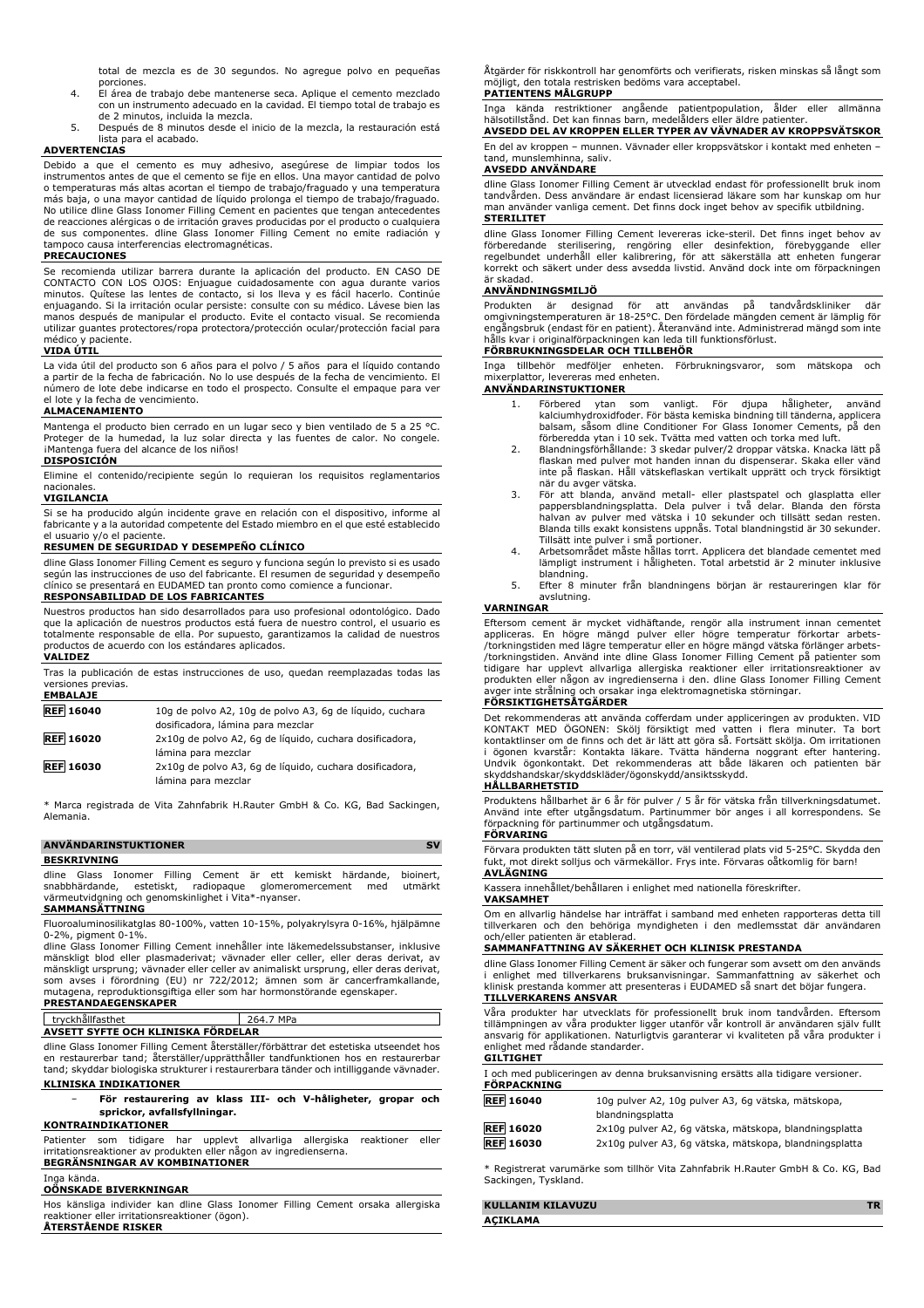dline Glass Ionomer Filling Cement, Vita\* tonlarında mükemmel ısıl genleşme ve yarı saydamlığa sahip kimyasal kürlenen, biyoetkisiz, hızlı sertleşen, estetik, radyoopak bir cam iyonomer simandır.

#### **BILEŞIM**

Floroalüminosilikat cam %80-100, su %10-15, poliakrilik asit %0-16, yardımcı madde %0-2, pigment %0-1.

Bu ürün insan kanı veya plazma türevi, insan dokuları veya hücreleri veya bunların türevlerini, 722/2012 Sayılı Tüzük (AB)'de bahsedildiği üzere hayvanlara ait dokular veya hücreler veya bunların türevleri; kanserojen, mutajenik, üremeye toksik veya endokrin bozucu özelliklere sahip maddeler dahil tıbbi madde içermez.

#### **PERFORMANS ÖZELLIKLERI** basınç dayanımı 264.7 MPa

#### **HEDEFLENEN AMAÇ VE KLINIK FAYDALAR**

dline Glass Ionomer Filling Cement, restore edilebilir dişin estetik görünümünü geri kazanmasını/daha estetik görünmesini sağlar, restore edilebilir dişin fonksiyonunu geri kazanmasını/korumasını sağlar; restore edilebilir diş ve bitişik dokuların biyolojik yapılarını korur.

#### **KLINIK ENDIKASYONLAR**

− **III. ve V. sınıf kavitelerin, çukurların ve çatlakların, süt dişlerinin dolgularının restorasyonu içindir.**

#### **KONTRAENDIKASYONLAR**

Ürüne veya bileşenlerden herhangi birine karşı şiddetli alerjik reaksiyon veya tahriş olma geçmişi olan hastalar.

## **KOMBINASYONLARLA ILGILI KISITLAMALAR**

Bilinmiyor.

**İSTENMEYEN YAN ETKILER**

dline Glass Ionomer Filling Cement, hassas kişilerde alerjik veya tahriş reaksiyonlarına (göz) neden olabilir.

**REZIDÜEL RISKLER**

Risk kontrol önlemleri uygulandı ve doğrulandı, risk mümkün olduğu kadar azaltıldı, tüm artık riskin kabul edilebilir olduğuna karar verildi.

#### **HASTA HEDEF GRUBU**

Hasta kütle, yaş ve genel sağlık durumuyla ilgili herhangi bilinen bir kısıtlama mevcut

## değildir. Çocuklar, orta yaşlı veya yaşlı hastalar olabilir. **HEDEFLENEN VÜCUT BÖLÜMÜ VEYA VÜCUT SIVILARININ DOKU TÜRLERI**

Vücudun bir bölümü - ağız. Cihazın temas ettiği doku veya vücut sıvıları - diş, oral mukoza, tükürük.

### **HEDEFLENEN KULLANICI**

dline Glass Ionomer Filling Cement yalnızca diş hekimleri tarafından profesyonel kullanım için geliştirilmiştir. Yalnızca basit dental simanların nasıl kullanılacağı bilgisine sahip lisanslı doktor er tarafından kullanılabilir. Özel eğitime gerek yoktur. **STERILITE**

dline Glass Ionomer Filling Cement sterilize edilmemiş şekilde teslim edilmektedir. Cihazın amaçlanan ömrü boyunca düzgün ve güvenli bir şekilde çalışmasını sağlamak için herhangi bir hazırlama niteliğinde sterilizasyona, temizliğe veya dezenfeksiyona, önleyici, düzenli bakıma veya kalibrasyona gerek yoktur. Ancak birincil ambalaj zarar görmüşse kullanmayın.

#### **KULLANIM ORTAMI**

dline Glass Ionomer Filling Cement, ortam sıcaklığının 18-25°C olduğu diş muayenehanelerinde kullanılmak üzere geliştirilmiştir. Dağıtılmış siman miktarı tek kullanım için uygundur (sadece bir hasta için). Tek kullanımlıktır Hazırlanan miktarın orijinal ambalajında saklanmaması işlev kaybına neden olabilir.

#### **SARF MALZEMELERI VE YARDIMCI MALZEMELER**

Cihazla birlikte herhangi bir aksesuar verilmemektedir. Ölçü kepçesi, karıştırma pedleri gibi sarf malzemeleri cihazla birlikte verilmektedir.

#### **KULLANIM KILAVUZU**

- 1. Yüzeyi her zamanki gibi hazırlayın. Derin kaviteler için kalsiyum hidroksit kaplama kullanın. Dişlere en iyi şekilde kimyasal bağlanma sağlamak için, hazırlanmış yüzeye 10 saniye süreyle dline Conditioner For Glass Ionomer Cements gibi koşullandırıcı uygulayın. Su ile yıkayıp hava ile kurutun.
- 2. Karışım oranı: 3 ölçek toz / 2 damla sıvı. Hazırlamadan önce toz şişesine elinizle hafifçe vurun. Çalkalamayın veya ters çevirmeyin. Sıvı şişesini dik
- tutun ve bir sıvıyı dökerken hafifçe sıkın.<br>3. Karıştırmak için metal veya plastik spatula, cam levha veya kağıt<br>karıştırma pedi kullanın. Tozu ikiye ayırın. Tozun ilk kısmını 10 saniye<br>boyunca sıvıyla karıştırın ve sonra edinceye kadar karıştırın. Toplam karıştırma süresi 30 saniyedir. Küçük
- porsiyonlarda toz eklemeyin. 4. Çalışma alanı kuru tutulmalıdır. Karıştırılmış simanı uygun bir aletle kaviteye uygulayın. Toplam çalışma süresi karıştırma dahil olmak üzere 2 dakikadır.
- 5. Restorasyon, karıştırmaya başladıktan 8 dakika sonra tamamlama için hazır olacaktır.

#### **UYARILAR**

Siman son derece yapışkan olduğundan, yerleştirilmeden önce tüm aletler temizlenmelidir. Daha fazla miktarda toz veya daha yüksek sıcaklık, çalışma/sertleşme süresini kısaltacaktır, daha düşük sıcaklık veya daha yüksek sıvı miktarı ise çalışma/sertleşme süresini uzatacaktır. Bu ürünü, ürüne veya bileşenlerden herhangi birine karşı şiddetli alerjik reaksiyon veya tahriş olma geçmişi olan hastalar için kullanmayın. dline Glass Ionomer Filling Cement radyasyon yaymaz ve herhangi bir elektromanyetik enterferans ortaya çıkarmaz.

#### **ÖNLEMLER**

Ürün uygulanırken bent kullanılması tavsiye edilir. GÖZE TEMASI HALİNDE: Birkaç dakika suyla dikkatlice durulayın. Varsa ve çıkarması kolaysa kontakt lenslerinizi çıkarın. Durulamaya devam edin. Göz tahrişi devam ederse: Tıbbi tavsiye/yardım alın. Kullandıktan sonra ellerinizi iyice yıkayın. Gözle temasından kaçının. Doktor ve hasta için koruyucu eldiven/koruyucu kıyafet/koruyucu gözlük/yüz için koruyucu kullanılması tavsiye edilir.

#### **RAF ÖMRÜ**

dline Glass Ionomer Filling Cement raf ömrü, üretim tarihinden itibaren toz için 6 yıl/sıvı için 5 yıldır. Belirlenen son kullanma tarihinden sonra kullanmayın. Parti numarası tüm bilgilendirmelerde belirtilmelidir. Parti numarası ve son kullanma tarihi için ambalaja bakınız. **DEPOLAMA**

dline Glass Ionomer Filling Cement 5-25°C'de kuru ve iyi havalandırılan bir yerde sıkıca kapalı halde saklayın. Doğrudan güneş ışığından, nem ve ısı kaynaklarından koruyun. Dondurmayın. Çocukların erişemeyeceği yerlerde muhafaza edin!

#### **BERTARAF ETME**

İçeriği/kabını ulusal yasal gerekliliklere göre bertaraf edin.

#### **VIJILANS**

Cihazla ilgili olarak meydana gelen herhangi bir ciddi kazayı, üreticiye ve kullanıcının ve/veya hastanın kabul edildiği Üye Devletin yetkili otoritesine bildirin.

### **GÜVENLILIK VE KLINIK PERFORMANS ÖZETI**

dline Glass Ionomer Filling Cement güvenlidir ve üretici tarafından kullanım talimatlarına uygun olarak kullanılması durumunda amaçlandığı gibi çalışır. Güvenlik ve klinik performans özeti, işe başlar başlamaz EUDAMED'de lanse edilecektir. **ÜRETICININ SORUMLULUĞU**

Ürünlerimiz diş hekimleri tarafından profesyonel kullanım için geliştirilmiştir. Ürünlerimiz kontrolümüz dışında kullanıldığından, uygulamadan tamamen kullanıcı sorumludur. Ürünlerimizin kalitesini uygulanan standartlara uygun olarak garanti ediyoruz.

#### **GEÇERLILIK SÜRESI**

İşbu kullanım talimatının yayınlanması üzerine, önceki tüm versiyonların yerini alacaktır. **AMBALAJ**

| <b>REF</b> 16040 | 10 gr toz A2, 10 gr toz A3, 6 gr sivi, ölçü kepçesi, karıştırma<br>pedi |
|------------------|-------------------------------------------------------------------------|
| <b>REF</b> 16020 | 2x10 gr toz A2, 6 gr sıvı, ölçü kepçesi, karıştırma pedi                |
| <b>REF 16030</b> | 2x10 gr toz A3, 6 gr sıvı, ölçü kepçesi, karıştırma pedi                |

\* Vita Zahnfabrik H.Rauter GmbH & Co.nun ( KG, Bad Sackingen, Almanya) tescilli ticari markasıdır.

## **ИНСТРУКЦИЯ ПО ПРИМЕНЕНИЮ RU**

#### **ОПИСАНИЕ**

dline Glass Ionomer Filling Cement - это химически отверждаемый, биоинертный, быстро схватывающийся, эстетичный, рентгеноконтрастный стеклоионом цемент с превосходным тепловым расширением и прозрачностью в оттенках Vita\*.

#### **СОСТАВ**

Стекло фторалюмосиликатное 80-100%, вода 10-15%, полиакриловая кислота 0- 16%, наполнитель 0-2%, пигмент 0-1%.

dline Glass Ionomer Filling Cement не содержит лекарственных веществ, в том числе производных человеческой крови или плазмы; тканей или клеток, или их производных, человеческого происхождения; тканей или клеткок, или их производных, животного происхождения, как указано в Регламенте (ЕС) № 722/2012; веществ, которые являются канцерогенными, мутагенными, токсичными для репродукции или обладают эндокринными разрушающими свойствами.

#### **ФУНКЦИОНАЛЬНЫЕ ХАРАКТЕРИСТИКИ**

прочность на сжатие 264.7 МПа **ПРЕДУСМОТРЕННОЕ ПРИМЕНЕНИЕ И КЛИНИЧЕСКИЕ РЕЗУЛЬТАТЫ**

Средство восстанавливает/улучшает эстетический вид восстанавливаемого зуба; восстанавливает/поддерживает зубную функцию восстанавливаемого зуба; защищает биологические структуры восстанавливаемого зуба и прилегающих тканей.

#### **КЛИНИЧЕСКИЕ ПОКАЗАНИЯ**

− **Для восстановления полостей, ямок и фиссур III и V классов, пломбирования молочных зубов.**

#### **ПРОТИВОПОКАЗАНИЯ**

Пациенты, у которых в анамнезе были тяжелые аллергические или раздражающие реакции на продукт или любой из ингредиентов. **ОГРАНИЧЕНИЯ НА КОМБИНАЦИИ**

#### Нет данных. **НЕЖЕЛАТЕЛЬНЫЕ ПОБОЧНЫЕ ЭФФЕКТЫ**

У восприимчивых людей dline Glass Ionomer Filling Cement может вызывать .<br>14еские или раздражающие реакции (глаза).

### **ОСТАТОЧНЫЕ РИСКИ**

Меры по управлению рисками внедрены и проверены, риск снижен, насколько это возможно, общий остаточный риск признан приемлемым.

#### **ЦЕЛЕВАЯ ГРУППА ПАЦИЕНТОВ**

Никаких ограничений относительно категории пациентов, их возраста и общего состояния здоровья не известно. Продукт можно применять на детях, пациентах среднего и пожилого возраста.

#### **ПРЕДПОЛАГАЕМАЯ ЧАСТЬ ТЕЛА ИЛИ ТИПЫ ТКАНЕЙ ЖИДКОСТЕЙ ОРГАНИЗМА**

Часть тела - рот. Ткани или биологические жидкости, контактирующие с изделием - зуб, слизистая оболочка рта, слюна.

#### **ПРЕДПОЛАГАЕМЫЙ ПОЛЬЗОВАТЕЛЬ**

dline Glass Ionomer Filling Cement разработан только для профессионального использования в стоматологии. Пользователь - только лицензированный врач, который знает, как использовать обычные стоматологические цементы. Нет необходимости в специальной подготовке.

#### **СТЕРИЛЬНОСТЬ**

Товар поставляется нестерильным. Нет необходимости в какой-либо предварительной стерилизации, очистке или дезинфекции, профилактическом, регулярном обслуживании или калибровке, чтобы гарантировать правильную и безопасную работу изделия в течение его предполагаемого срока службы. Однако не используйте, если первичная упаковка повреждена.

#### **УСЛОВИЯ ПРИМЕНЕНИЯ**

Изделие предназначено для использования в стоматологическом кабинете с температурой окружающей среды 18-25°C. Распределенное количество цемента подходит для одноразового использования (только для одного пациента). Не использовать повторно. Выданное количество, хранящееся не в оригинальной упаковке, может привести к потере функциональности. **РАСХОДНЫЕ МАТЕРИАЛЫ И ПРИНАДЛЕЖНОСТИ**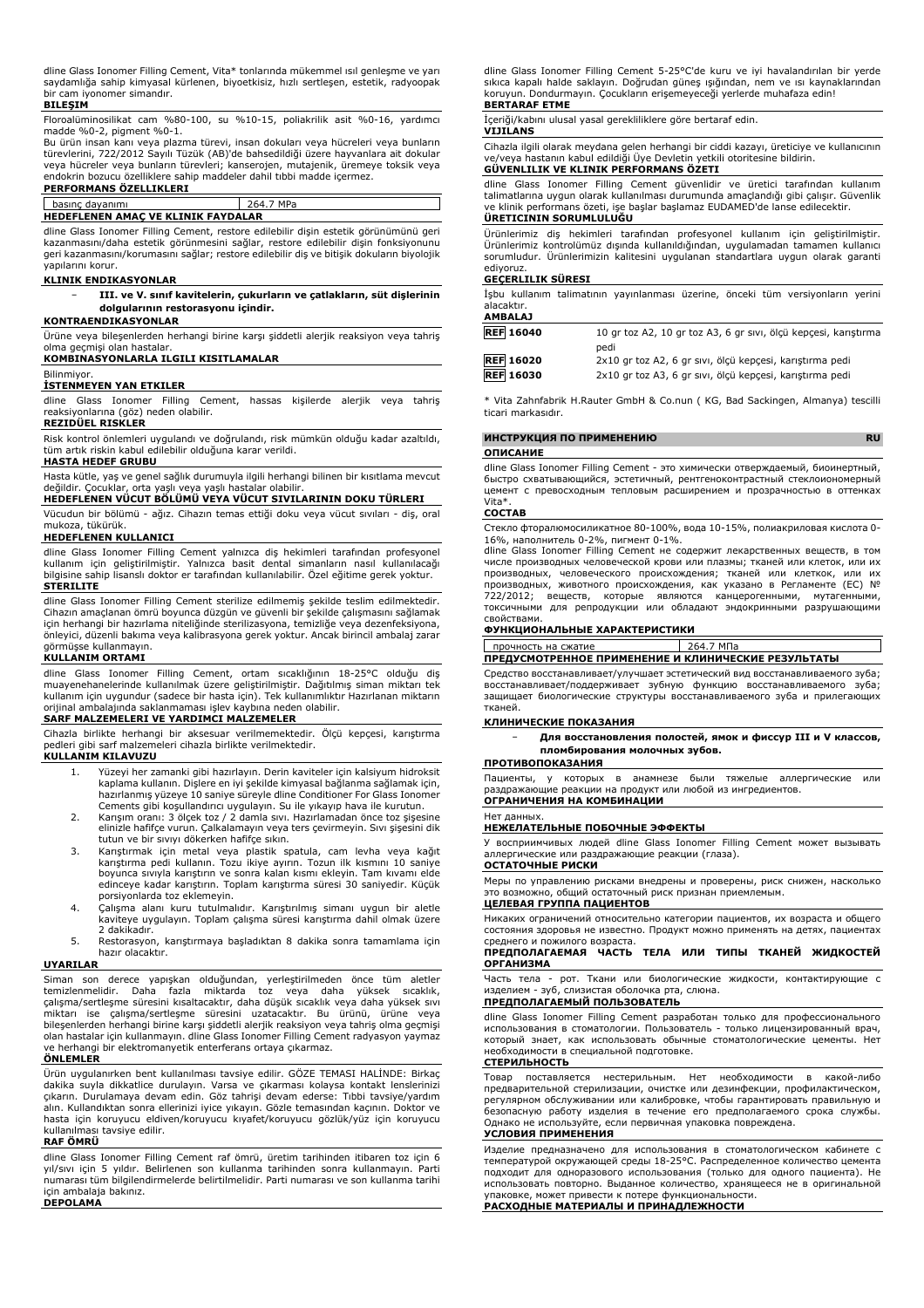В комплект поставки изделия не входят принадлежности. Расходные материалы, такие как мерная ложка, бумага для замешивания, входят в комплект поставки изделия.

#### **ИНСТРУКЦИЯ ПО ПРИМЕНЕНИЮ**

- 1. Подготовьте поверхность, как обычно. Для глубоких кариесов используйте лайнеры из гидроксида кальция. Для лучшего химического связывания с зубами нанесите кондиционер, такой как dline Conditioner For Glass Ionomer Cements, на подготовленную поверхность на 10 секунд. Промойте водой и просушите воздухом.
- 2. Пропорции смешивания: 3 столовые ложки порошка/2 капли<br>жидкости.Перед дозировкой слегка постучите флаконом с порошком<br>о руку. Не трясите и не переворачивайте. Держите флакон с жидкостью вертикально и аккуратно сжимайте при дозировке жидкости.<br>Для смешивания используйте металлический или пластиковый
- 3. Для смешивания используйте металлический или пластиковый<br>шпатель и стеклянную пластину или бумагу для замешивания.<br>Разделите порошок на две части. Смешайте первую половину порошка с жидкостью в течение 10 секунд, а затем добавьте остаток. Перемешивайте до получения нужной консистенции. Общее время перемешивания 30 секунд. Не добавляйте порошок маленькими порциями.
- 4. Рабочая зона должна быть сухой. Поместите смешанный цемент подходящим инструментом в полость. Общее время работы составляет 2 минуты, включая перемешивание.
- 5. Через 8 минут после начала перемешивания реставрация готова к полировке.

#### **ПРЕДУПРЕЖДЕНИЯ**

Поскольку цемент обладает высокой адгезией, очистите все инструменты перед нанесением цемента. Более высокое количество порошка или более высокая температура сокращают время обработки/схватывания, а более низкая температура или большее количество жидкости продлевают время обработки/схватывания. Не используйте продукт для пациентов, у которых в анамнезе есть серьезные аллергические или раздражающие реакции на продукт или любой из ингредиентов. Изделие не генерирует излучение и не вызывает электромагнитные помехи.

#### **МЕРЫ ПРЕДОСТОРОЖНОСТИ**

При применении продукта рекомендуется использовать коффердам. ПРИ ПОПАДАНИИ В ГЛАЗА: осторожно промыть глаза водой в течение нескольких минут. Снимите контактные линзы, если они есть, и это легко сделать. Продолжайте полоскание. Если раздражение глаз не проходит: обратиться к врачу. После работы тщательно вымойте руки. Избегайте попадания в глаза. Врачу и пациенту рекомендуется носить защитные перчатки/защитную одежду/средства защиты глаз/лица.

#### **СРОК ГОДНОСТИ**

Срок годности продукта - 6 года для порошка /5 лет для жидкости со дня изготовления. Не использовать по истечении срока годности. Номер партии должен быт указан во всей корреспонденции. См. упаковку для получения информации о партии и сроке годности.

### **ХРАНЕНИЕ**

Хранить продукт плотно закрытым в сухом, хорошо проветриваемом месте при температуре 5-25°C. Беречь от прямых солнечных лучей и источников тепла. Не замораживать. Хранить в недоступном для детей месте! **УТИЛИЗАЦИЯ**

Утилизируйте содержимое/контейнер в соответствии с национальными нормативными требованиями.

#### **АКТИВНЫЙ МОНИТОРИНГ**

Если в отношении изделия произошел какой-либо серьезный инцидент, сообщите производителю и компетентному органу государства-члена, в котором зарегистрирован пользователь и/или пациент.

#### **РЕЗЮМЕ БЕЗОПАСНОСТИ И КЛИНИЧЕСКОЙ ЭФФЕКТИВНОСТИ**

dline Glass Ionomer Filling Cement безопасен и работает по назначению, если он используется в соответствии с инструкцией по применению производителя. Сводная информация о безопасности и клинической эффективности будет представлена в Европейской базе данных по медицинским изделиям, как только она начнет работать.

#### **ОТВЕТСТВЕННОСТЬ ПРОИЗВОДИТЕЛЯ**

Наши продукты разработаны для профессионального использования в стоматологии. Поскольку применение наших продуктов находится вне нашего контроля, пользователь несет полную ответственность за применение. Разумеется, мы гарантируем качество нашей продукции в соответствии с применяемыми стандартами.

#### **СРОК ДЕЙСТВИЯ**

После публикации данной инструкции по применению все предыдущие версии отменяются. **УПАКОВКА**

| <b>JIMNVPNA</b>  |                                                         |
|------------------|---------------------------------------------------------|
| <b>REF</b> 16040 | 10г порошка А2, 10г порошка А3, 6г жидкости, мерная     |
|                  | ложка, бумага для замешивания                           |
| <b>REF</b> 16020 | 2х10г порошка А2, 6г жидкости, мерная ложка, бумага для |
|                  | замешивания                                             |
| <b>REF 16030</b> | 2х10г порошка АЗ, 6г жидкости, мерная ложка, бумага для |
|                  | замешивания                                             |

\* Зарегистрированный товарный знак компании "Вита Цанфабрик Х.Раутер ГмбХ унд Ко. КГ" (Vita Zahnfabrik H.Rauter GmbH & Co. KG), Бад-Зекинген, Германия.

### **ІНСТРУКЦІЯ ІЗ ЗАСТОСУВАННЯ UA**

#### **ОПИС**

dline Glass Ionomer Filling Cement - це хімічно отверджувальний, біоінертний, швидкотужавний, естетичний, рентгеноконтрастний склоіономерний цемент з відмінним тепловим розширенням і прозорістю у відтінках Vita\*. **СКЛАД**

Скло фторалюмосилікатное 80-100%, вода 10-15%, поліакрилова кислота 0- 16%, наповнювач 0-2%, пігмент 0-1%.

dline Glass Ionomer Filling Cement не містить лікарських речовин, зокрема<br>похідних людської крові або плазми; тканин або клітин, або їх похідних,<br>людського походження; тканин або клітин, або їх похідних, тваринного<br>походж

канцерогенними, мутагенними, токсичними для репродукції або мають ендокринні руйнівні властивості.

#### **ФУНКЦІОНАЛЬНІ ХАРАКТЕРИСТИКИ**

міцність на стискання 264.7 МПа

**ПЕРЕДБАЧУВАНЕ ПРИЗНАЧЕННЯ ТА КЛІНІЧНІ ПЕРЕВАГИ**

Засіб відновлює/покращує естетичний вигляд відновлюваного зуба; відновлює/підтримує зубну функцію відновлюваного зуба; захищає біологічні структури відновлюваного зуба та прилеглих тканин.

#### **КЛІНІЧНІ ПОКАЗАННЯ**

− **Для відновлення порожнин, ямок і фісур III і V класів, пломбування тимчасових зубів.**

#### **ПРОТИПОКАЗАННЯ**

Пацієнти, у яких в анамнезі були важкі алергічні або подразливі реакції на продукт або будь-який з інгредієнтів. **ОБМЕЖЕННЯ НА КОМБІНАЦІЇ**

#### Немає даних. **НЕБАЖАНІ ПОБІЧНІ ЕФЕКТИ**

I У сприйнятливих людей продукт може викликати алергічні або подразливі реакції (очі).

#### **ЗАЛИШКОВІ РИЗИКИ**

Заходи з управління ризиками впроваджені та перевірені, ризик знижений,<br>наскільки це можливо, загальний залишковий ризик визнаний прийнятним. загальний залишковий ризик визнаний прийнятним. **ЦІЛЬОВА ГРУПА ПАЦІЄНТІВ**

Ніяких обмежень щодо категорії пацієнтів, їх віку та загального стану здоров'я невідомо. Продукт можна застосовувати на дітях, пацієнтах середнього або похилого віку.

#### **ПЕРЕДБАЧУВАНА ЧАСТИНА ТІЛА АБО ТИПИ ТКАНИН РІДИН ОРГАНІЗМУ**

Частина тіла – рот. Тканини або біологічні рідини, що контактують з виробом – зуб, слизова оболонка ротової порожнини, слина.

#### **ПЕРЕДБАЧУВАНИЙ КОРИСТУВАЧ**

dline Glass Ionomer Filling Cement розроблений тільки для професійного використання в стоматології. Користувач – тільки ліцензований лікар, який знає, як використовувати звичайні стоматологічні цементи. Немає потреби в спеціальній підготовці.

#### **СТЕРИЛЬНІСТЬ**

Товар постачається нестерильним. Немає потреби в будь-якій попередній стерилізації, очищенні або дезінфекції, профілактичному, регулярному обслуговуванні або калібруванні, щоб гарантувати правильну та безпечну роботу виробу протягом його передбачуваного терміну служби. Однак не використовуйте, якщо первинна упаковка пошкоджена.

#### **УМОВИ ЗАСТОСУВАННЯ**

Виріб призначений для використання в стоматологічному кабінеті з температурою навколишнього середовища 18-25°C. Розподілену кількість цементу підходить для одноразового використання (тільки для одного пацієнта). Не застосовувати повторно. Видана кількість, що зберігається не в оригінальній упаковці, може

## призвести до втрати функціональності. **ВИТРАТНІ МАТЕРІАЛИ ТА ПРИНАЛЕЖНОСТІ**

До комплекту поставки виробу не входять приналежності. Витратні матеріали, такі як мірна ложка, папір для замішування, входять до комплекту поставки виробу.

#### **ІНСТРУКЦІЯ ІЗ ЗАСТОСУВАННЯ**

- 1. Підготуйте поверхню, як зазвичай. Для глибоких карієсів використовуйте лайнери з гідроксиду кальцію. Для кращого хімічного зв'язування із зубами нанесіть кондиціонер, такий як dline Conditioner For Glass Ionomer Cements, на підготовлену поверхню на 10 секунд.
- Промийте водою і просушіть повітрям. 2. Пропорції змішування: 3 столові ложки порошку/2 краплі рідини. Перед дозуванням злегка постукайте флаконом з порошком о руку. Не трусіть і не перевертайте. Тримайте флакон з рідиною вертикально та акуратно стискайте при дозуванні рідини.
- 3. Для змішування використовуйте металевий або пластиковий шпатель і скляну пластину або папір для замішування. Розділіть порошок на дві частини. Змішайте першу половину порошку з рідиною протягом 10 секунд, а потім додайте залишок. Перемішуйте до отримання потрібної консистенції. Загальний час перемішування 30 секунд. Не додавайте порошок маленькими порціями. 4. Робоча зона має бути сухою. Помістіть змішаний цемент відповідним
- інструментом в порожнину. Загальний час роботи становить 2 хвилини, включно з перемішуванням.
- 5. Через 8 хвилин після початку перемішування реставрація готова до полірування.

#### **ПОПЕРЕДЖЕННЯ**

Оскільки цемент має високу адгезію, очистіть всі інструменти перед нанесенням цементу. Більш високу кількість порошку або більш висока температура скорочують час обробки/схоплювання, а більш низька температура або більша кількість рідини подовжують час обробки/схоплювання. Не використовуйте dline Glass Ionomer Filling Cement для пацієнтів, у яких в анамнезі є серйозні алергічні або подразливі реакції на продукт або будь-який з інгредієнтів. Виріб не генерує випромінювання і не викликає електромагнітних завад.

#### **ЗАПОБІЖНІ ЗАХОДИ**

При застосуванні продукту рекомендується використовувати кофердам. ПРИ ПОТРАПЛЯННІ В ОЧІ: обережно промити очі водою протягом декількох хвилин. Зніміть контактні лінзи, якщо вони є, і це легко зробити. Продовжуйте полоскання. Якщо подразнення очей не проходить: звернутися до лікаря. Після роботи ретельно вимийте руки. Уникайте потрапляння в очі. Лікарю та пацієнту рекомендується носити захисні рукавички/захисний одяг/засоби захисту очей/обл

#### **ТЕРМІН ПРИДАТНОСТІ**

Термін придатності продукту – 6 роки для порошку/5 років для рідини з дня виготовлення. Не застосовувати після закінчення терміну придатності. Номер партії має бути зазначений у всій кореспонденції. Див. упаковку для отримання інформації про партію та термін придатності. **ЗБЕРІГАННЯ**

Зберігати продукт щільно закритим у сухому, добре провітрюваному місці за температури 5-25°C. Берегти від прямих сонячних променів і джерел тепла. Не заморожувати. Зберігати в недоступному для дітей місці!

**УТИЛІЗАЦІЯ**